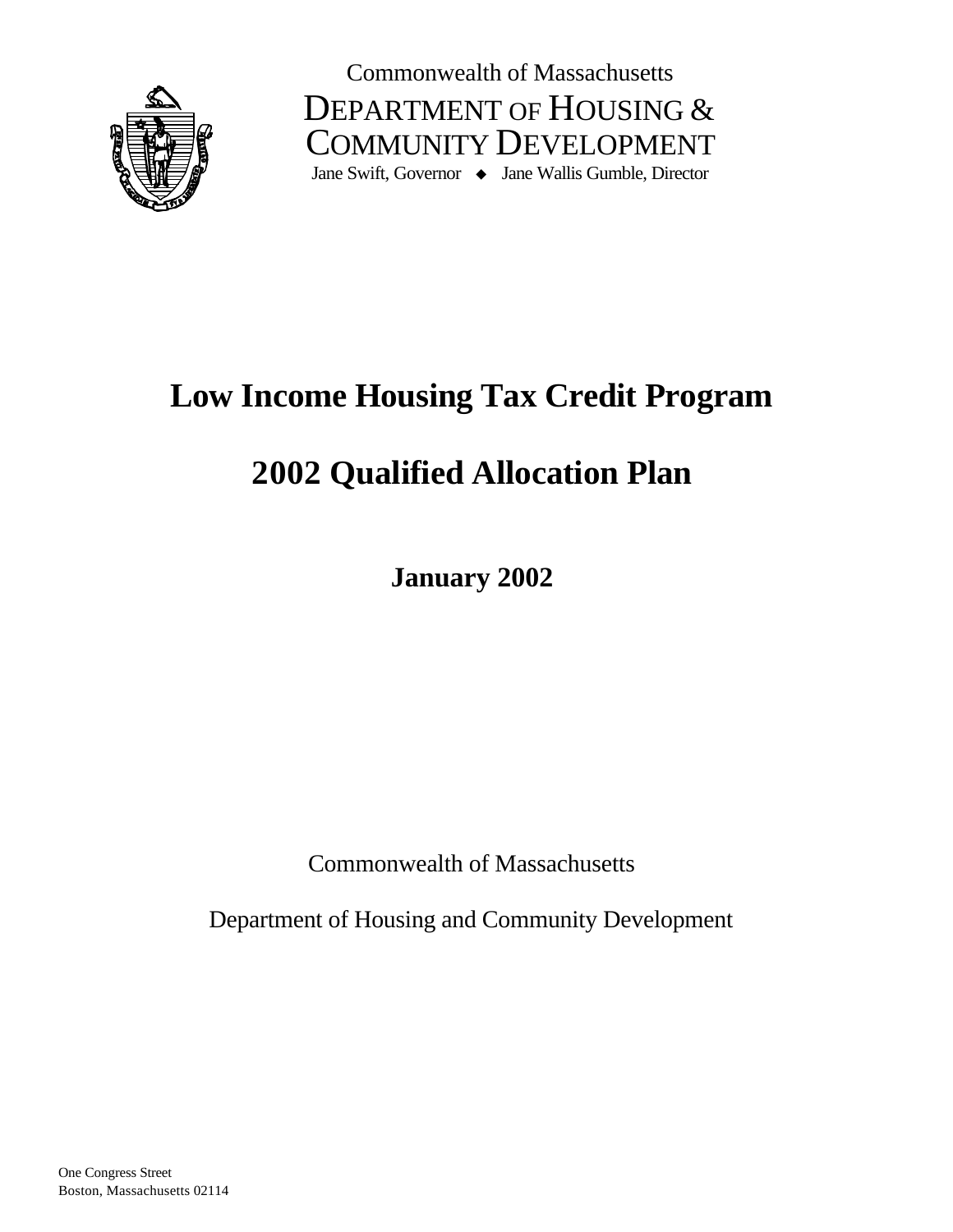# **Low Income Housing Tax Credit Program 2002 Qualified Allocation Plan**

Commonwealth of Massachusetts Department of Housing and Community Development

# **Table of Contents**

- I. Federal Requirements for the Qualified Allocation Plan
- II. Federal Credit Available in 2002
- III. Impact of New Federal Legislation
- IV. Executive Order 418 and The Massachusetts State Housing Tax Credit
- V. Special Challenges in 2002
- VI. Evaluation of the Need for Affordable Housing in Massachusetts
- VII. Set-Aside Categories for 2002
- VIII. Recommended Cost Limits; Caps on Eligible Basis and Allocations Per Project
- IX. Threshold Criteria for 2002 Tax Credits Applications
- X. The Competitive Scoring System
	- A. Fundamental Project Characteristics: 100 points
	- B. Special Project Characteristics: 66 points
	- C. Executive Order 418: 16 bonus points
- XI. The Application Process for 2002 Credits
- XII. Processing Fees; Late Fees; Compliance Monitoring Fees
- XIII. Modification of the Allocation Plan
- XIV. Program Policies

# **Appendices:**

- A. Compliance Monitoring Procedures
- B. Future Changes to the 2002 Allocation Plan
- C. Summary of Comments and Suggestions from the Public Process
- D. Massachusetts Low Income Housing Tax Credit Program
- E. Glossary of Terms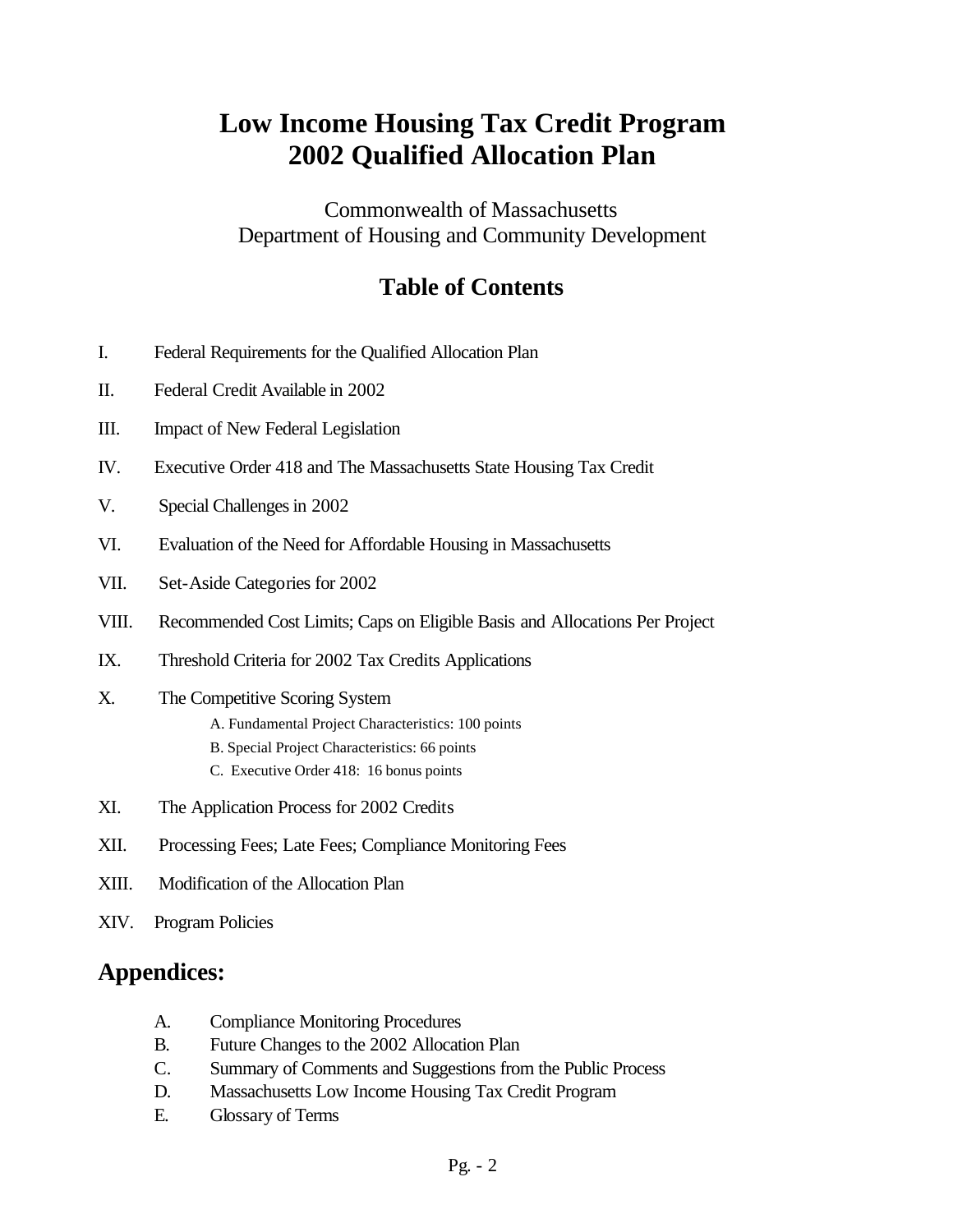# **Section I. Federal Requirements of the Qualified Allocation Plan**

Each year, the state allocating agency for the federal Low Income Housing Tax Credit is required to publish a plan describing how it intends to award the credit. The requirement that states publish a plan was established in the Omnibus Reconciliation Act of 1989. The plan is called the Qualified Allocation Plan, or QAP.

In the Commonwealth of Massachusetts, the Department of Housing and Community Development, or DHCD, is the allocating agency for tax credits. The Department is responsible for preparing the annual allocation plan and making it available for review by interested members of the public before final publication.

Section 42 of the Internal Revenue Code is the federal statute governing the tax credit program. In accordance with Section 42(m), each state allocating agency must include the following in the annual allocation plan:

- Selection criteria for projects receiving tax credit allocations
- Preference for projects serving the lowest income tenants and for projects serving tenants for the longest period of time
- Preference for projects located in qualified census tracts, the development of which will contribute to a concerted community revitalization plan. (Qualified census tracts now are defined as tracts either in which 50 percent or more of the households have income less than 60 percent of the area median gross or with a poverty rate of 25% or greater.)

In addition, Section 42(m) states that the selection criteria must take into consideration the following project, community, or development team attributes:

• Location

l

- Need for affordable housing
- Project characteristics
- Sponsor capacity
- Tenants with special needs as a target population
- Public housing waiting lists
- Individuals with children as a target population
- Projects intended for tenant ownership

The 2002 Qualified Allocation Plan prepared by the Department of Housing conforms to all the plan requirements summarized in the paragraphs above.

Section 42 also requires allocating agencies to make an allocation plan available for public review and comment before publishing a final plan. In preparing the 2002 plan, the Department encouraged interested parties to comment before the plan was developed. As it prepared the 2002 plan, the Department encouraged suggestions and comments from housing professionals, other experts, municipal officials, and concerned citizens and conducted several discussion groups on important tax credit issues. Housing professionals and experts representing a wide range of interests and specialties participated in these discussions and contributed to the development of the 2002 allocation plan. The Department wishes to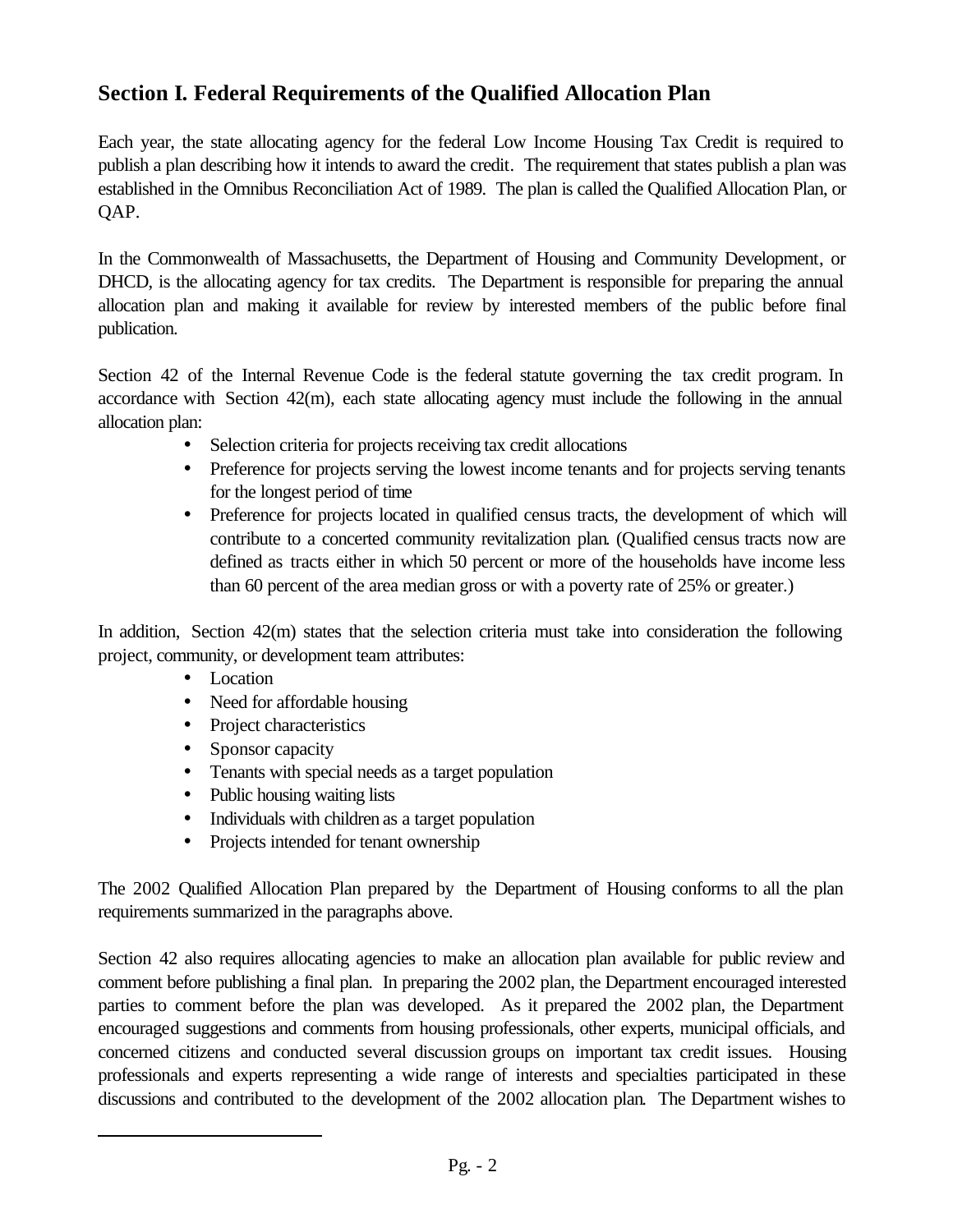publicly acknowledge their contribution, and to thank them for their time and effort. Finally, in accordance with code requirements, the Department presented the draft allocation plan for public review and comment at a public hearing held in December 2001.

In preparing the 2002 plan, the Department also evaluated various measures and indicators of affordable housing need in Massachusetts. The measures or indicators included the number of households on public housing waiting lists; average and median sales prices and rental rates, both statewide and in various regions; vacancy rates for rental housing; median household income, both statewide and in various regions; number of households living below the federal poverty level; and so on. More detailed information on housing need is presented in a later section of this allocation plan.

After evaluating the available information on housing need and reviewing the comments and suggestions from preliminary hearings and focus groups, the Department has established in this allocation plan its priorities for allocating the housing credit in 2002. The Department intends to allocate credit to:

- 1) projects that are part of comprehensive neighborhood improvement plans or initiatives
- 2) projects that preserve valuable existing affordable units
- 3) projects that create new affordable housing units, in particular units suitable for families
- 4) projects with low per-unit costs
- 5) HOPE VI projects that are well along in construction

This allocation plan also sets forth the application process and scoring system for 2002.

It is important to note that the priorities included in this plan to some extent are priorities for the Department's other affordable housing programs as well. This is true for two reasons. First, tax credit projects often require other DHCD resources in order to proceed. Thus, the priorities established for the tax credit program have a direct impact on DHCD's other production programs. For example, when DHCD, through the tax credit allocation plan, establishes recommended cost limits for tax credit projects, the cost limits clearly apply to other DHCD programs in support of the same project.

The second reason is that the tax credit program, through the annual allocation plan, undergoes greater and more frequent scrutiny than other DHCD housing production programs. Although other production programs have guidelines and regulations which are modified from time to time, the annual tax credit allocation plan is the public document in which the Department most clearly and most frequently attempts to state its priorities for state-assisted affordable housing projects.

# **Section II. Federal Credit Available in 2002**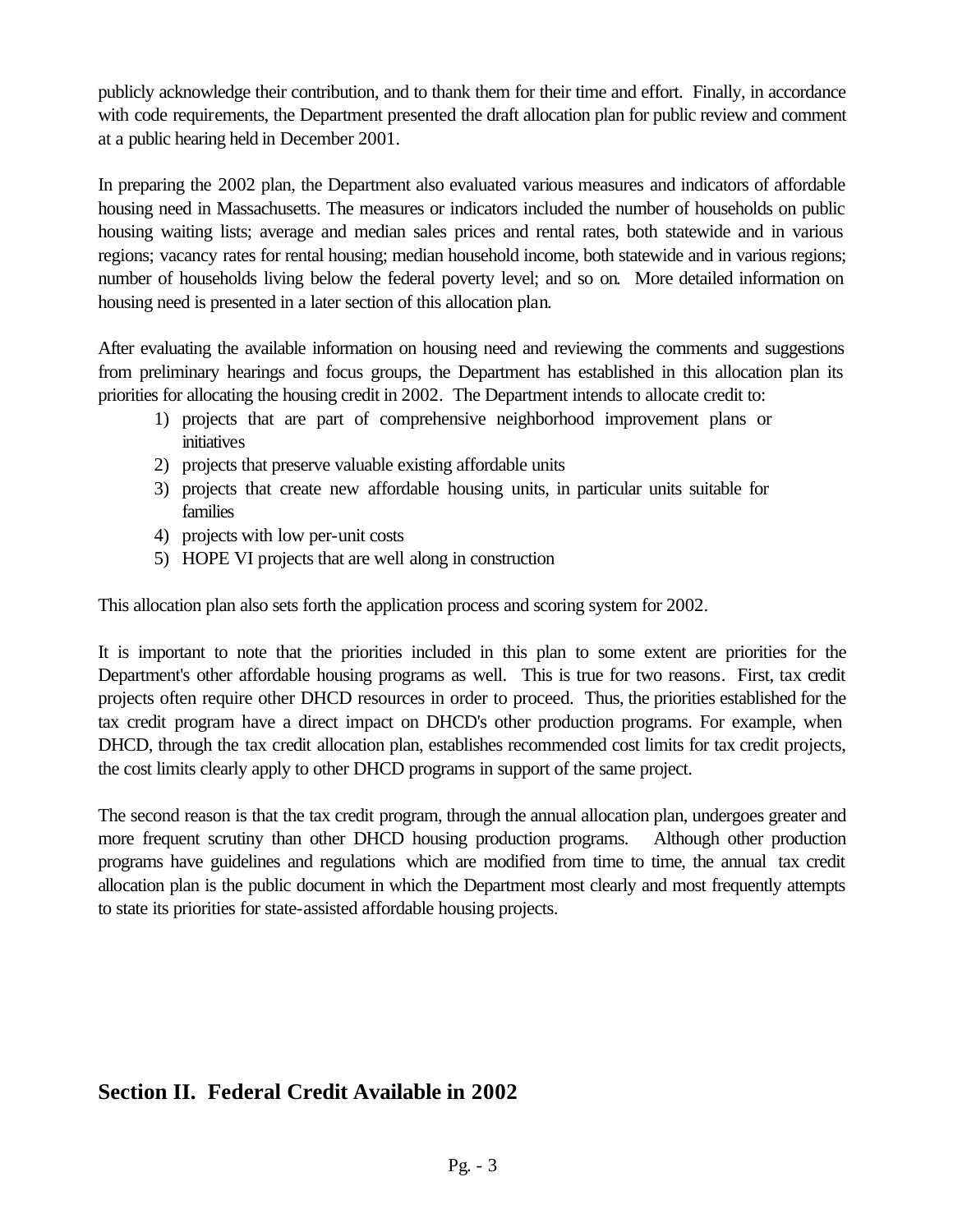As of the date on which this allocation plan becomes final, the Department of Housing and Community Development anticipates having a total of \$4,503,153 in 2002 federal credit available for allocation during 2002. In accordance with Internal Revenue Code Section 42 and Treasury Regulation 1.42 - 14, the credit available for allocation consists of:

- 1) \$11,110,920 in per capita tax credits, based on the factor 1.75 multiplied by the Massachusetts estimated population of 6,349,097 (based upon IRS Notice 2002- 21); less,
- 2) \$1,520,966 in 2002 credit forward committed to Mission Main Phase 3A under the Mission Main Set-Aside outlined in the Massachusetts 2000 Qualified Allocation Plan; less,
- 3) \$5,086,801 of 2002 binding commitments made under the Massachusetts 2001 Qualified Allocation Plan.

(Please note that the \$1.75 multiplier reflects the long-awaited increase in per capita credit authorization enacted by the U.S. Congress in December 2000.)

The total amount of tax credits available for allocation in 2002 is subject to change. Additional credit may become available if projects that received allocations in prior years return tax credits to DHCD. Additional credit also may become available if national pool credit is allocated to the Commonwealth of Massachusetts. In addition, Massachusetts state tax credits will be available for allocation during calendar year 2002. The provisions of this allocation plan will apply to the total amount of tax credits the Commonwealth of Massachusetts is authorized to allocate during 2002. The evaluation criteria and selection process for applications submitted during 2002 are included in later sections of this plan.

**MHFA and MassDevelopment tax-exempt bond financed projects:** DHCD has delegated authority to the Massachusetts Housing Finance Agency (MHFA) and MassDevelopment to administer tax credits used in conjunction with tax-exempt bond-financed projects which are subject to the state's private activity bond volume cap. Such tax credits do not count against the state's per capita tax credit allocation cap and, therefore, these projects do not have to compete for credits through the DHCD funding round process. However, these non-competitive projects must meet threshold requirements of the Qualified Allocation Plan. Sponsors of bond-financed credit projects should contact staff at the Massachusetts Housing Finance Agency (617-854-1371) or MassDevelopment (617-727-8257) to discuss the application process for tax-exempt financing and the 4% credit.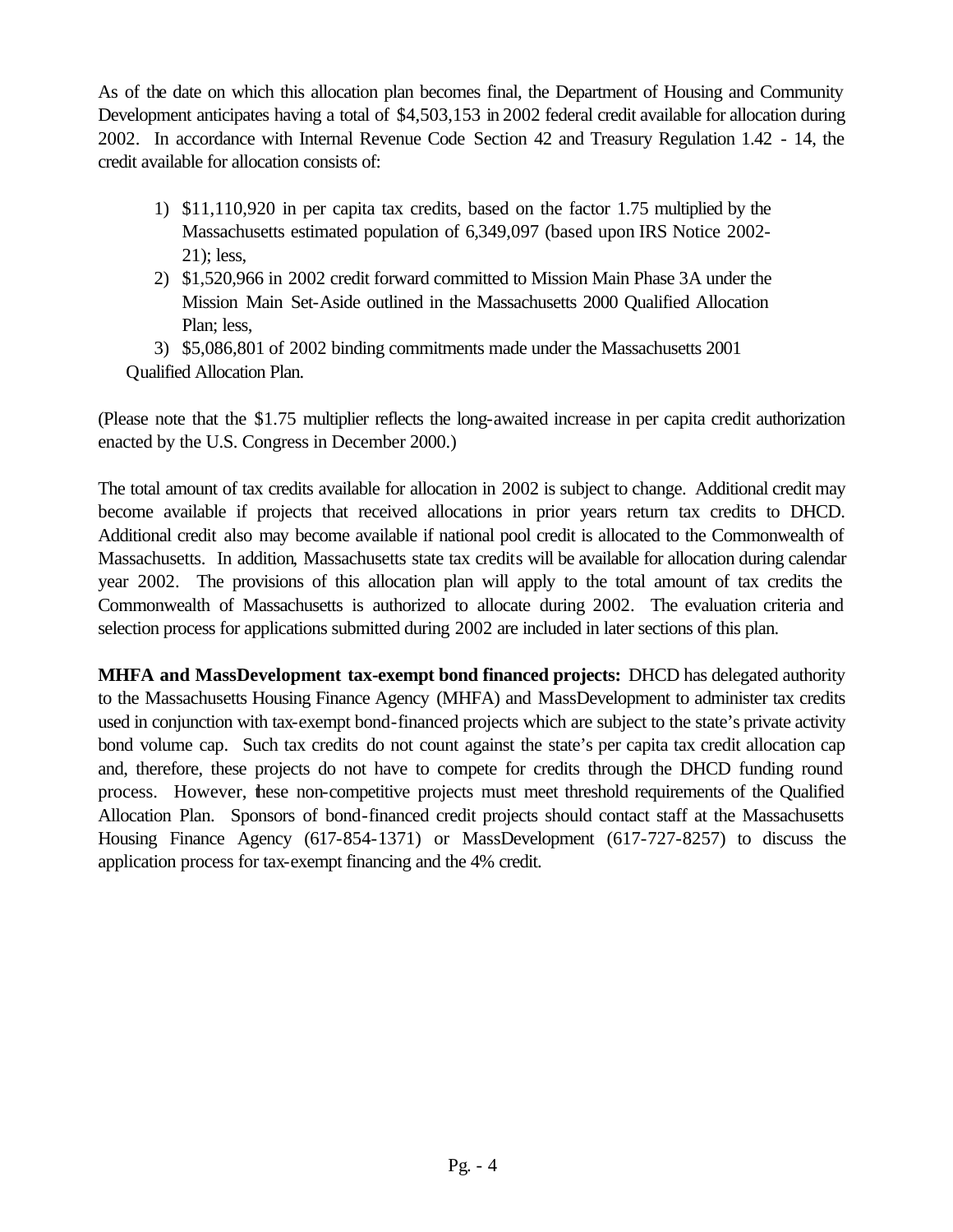# **Section III. Impact of New Federal Legislation**

On December 15, 2000, the U.S. Congress passed long-awaited legislation increasing the per capita tax credit authority for all states. As a consequence of the legislation, each state will receive annual tax credit allocating authority of \$1.75 per capita during 2002. Thereafter, the annual multiplier will be indexed to inflation. The increase in allocating authority is very welcome, and DHCD anticipates fully allocating all available credit during two funding competitions scheduled for 2002.

In addition to providing a per capita increase, the December 2000 legislation required all states to incorporate certain changes in their annual Qualified Allocation Plans. Based on an advisory memo to all state allocating agencies from the National Council of State Housing Agencies (NCSHA), DHCD has incorporated the following program changes in the 2002 QAP. These changes remain in effect in the 2002 QAP.

- In accordance with the December 2000 law, the 2002 QAP must give preference to community revitalization projects located in qualified census tracts. (Please note that the Commonwealth of Massachusetts QAPs historically has given preference to such projects.)
- In accordance with the December 2000 law, the 2002 QAP requires every tax credit applicant to submit a market study of the housing needs of low income individuals in the area to be served. The study must be conducted at the developer's expense by a disinterested party approved by DHCD.
- In accordance with the new law, DHCD will continue its practice of conducting regular site inspections to monitor compliance. (Please note that DHCD inspects projects at least once every three years.)
- In accordance with the new law, DHCD will make available to the general public a written explanation of any allocation not made "in accordance with the established priorities and selection criteria of the agency."
- In accordance with the new law, DHCD will permit sponsors of tax credit projects which receive allocations "in the second half of the calendar year" to qualify under the ten percent test within six months of receiving the reservations, regardless of whether the 10% test is met "by the end of the calendar year." (Please note that developers who receive reservations during the first half of a calendar year must meet their ten percent deadline by the end of the calendar year, or by an earlier deadline established by DHCD.) In addition, and in accordance with NCSHA's recommended industry practices, DHCD will require that developers provide a certified accountant's opinion relative to the ten percent test. This represents a change from past allocation plans: DHCD previously accepted an attorney's opinion as the standard. The accountant's opinion must be in the format prescribed by NCSHA.

A copy of the December 2000 legislation is included in an appendix to this allocation plan.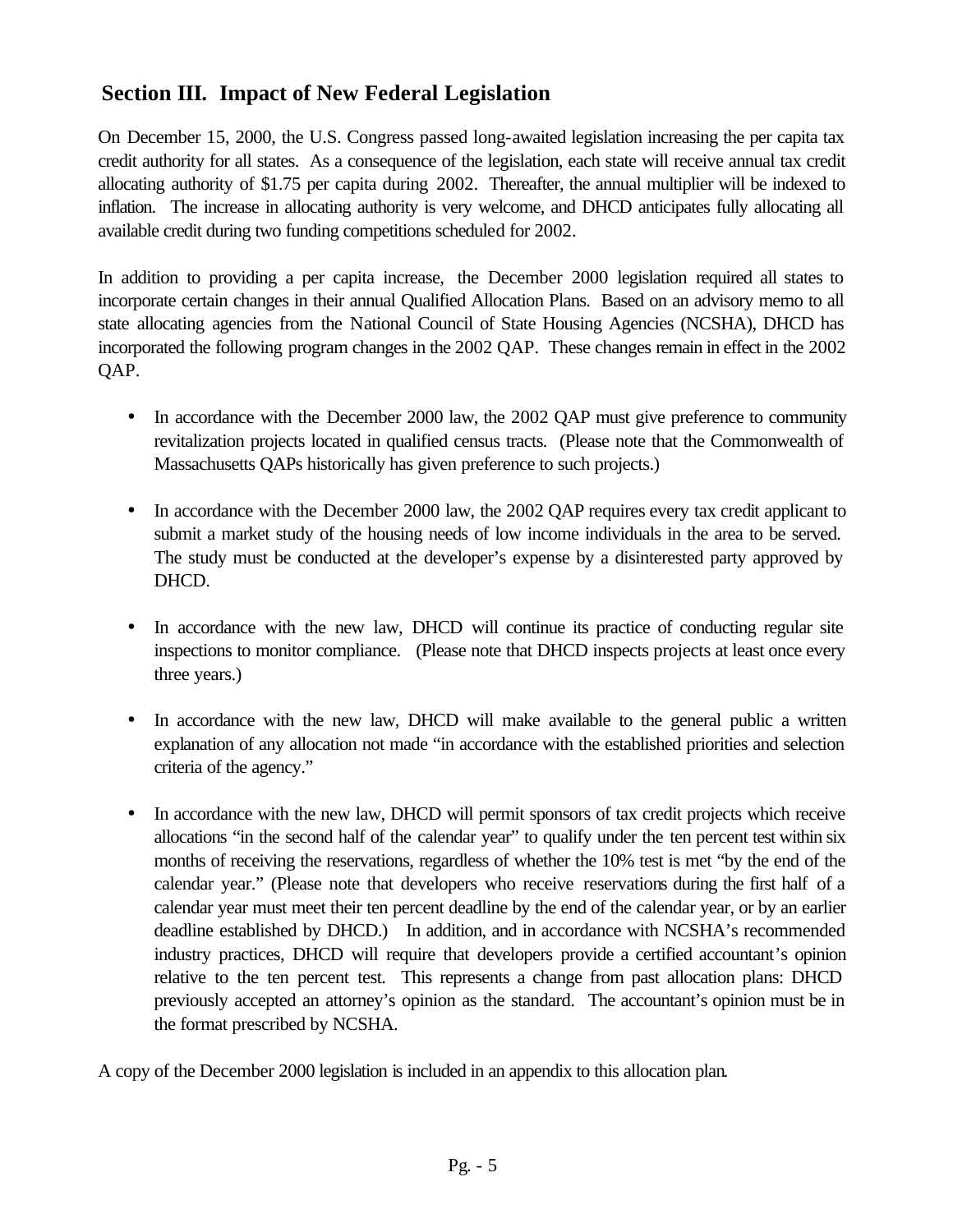# **Section IV. Executive Order 418 and The Massachusetts State Housing Tax Credit**

Two recent actions will have an impact on the Low Income Housing Tax Credit Program in Massachusetts in 2002. They are the promulgation of Executive Order 418, signed by Governor Paul Cellucci in January 2000, and the enactment of the statute creating the Massachusetts Low Income Housing Tax Credit Program.

#### **Executive Order 418**

The promulgation of Executive Order 418 will continue to have an impact on the tax credit program during 2002. Issued in January 2000, Executive Order 418 strongly encourages all Massachusetts municipalities to take steps to provide housing opportunities to individuals and households across a "broad range of incomes." Communities that comply with the Executive Order are given a competitive advantage in seeking critical funding resources from agencies including the Department of Housing and Community Development. During 2002, applications submitted from municipalities that have complied with the Executive Order will receive a 10% bonus in the tax credit competitive scoring process. Thus, applications that meet all threshold requirements of the program and are scored competitively will receive 16 extra points – as long as such applications represent projects located in communities that are in compliance with Executive Order 418. Given the competitiveness of the tax credit program in Massachusetts, the extra points could result in a particular project being funded, rather than rejected, on competitive grounds**. For purposes of the two tax credit funding competitions to be held during 2002, communities either must have been certified as complying with Executive Order 418 or must have submitted all required certification documentation no later than the tax credit application deadline. If a community has neither been certified nor submitted its documentation by the deadline, the 16 bonus points will not be made available to the tax credit application**. More information on the Executive Order is included in the section of this allocation plan entitled "The Competitive Scoring System".

# **The Massachusetts State Housing Tax Credit**

During 2001, the Department of Housing and Community Development made a valuable new resource - the Massachusetts state housing credit -- available for the first time. During 2001 competitions, DHCD selected five worthy projects to receive the first state credit allocations. The Department's 2001 decisions on how to allocate the state credit were based in large part on input from the Massachusetts affordable housing community, including for-profit and non-profit developers, syndicators, attorneys, development consultants, other lenders, and housing advocacy organizations.

During 2002, the Department will allocate the available state housing credit by following the same process used in 2001. In accordance with the enabling statute and state tax credit regulations, the state housing credit can be awarded to projects which receive an allocation of federal tax credit or to tax exempt bond financed projects with respect to which the federal low-income tax credit is allowable. Thus, the selection process for state credit projects fundamentally will be the same as the selection process for federal credit projects. On a voluntary basis, the sponsors of certain projects may request an allocation of state credit in combination with federal credit. **However, it is important to note that state credit will be allocated in lieu of a portion of federal credit which the project might otherwise receive. The state credit**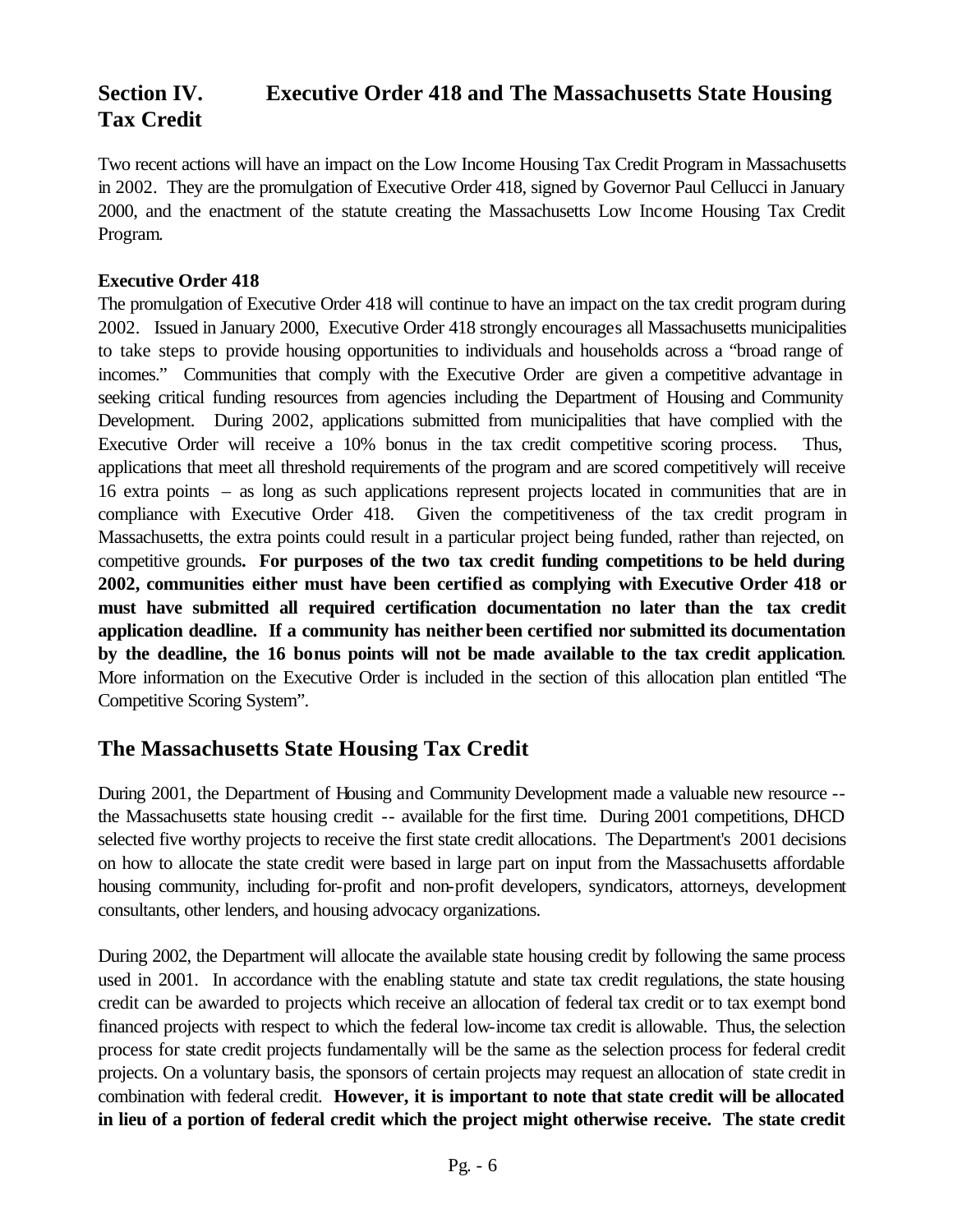**will not be allocated in addition to the full allocation of federal credit for which a project is deemed eligible.** 

At present, DHCD has the authority to allocate up to \$4 million per year in state credit for a five-year period which began in 2001. Each dollar of state credit allocated may be claimed by an eligible investor for a five-year period. Based on the current demand for state credit, DHCD expects to allocate the entire amount available in 2002 at the conclusion of the first 2002 funding round.

In selecting projects to receive federal/state credit allocations during the first 2002 funding round, DHCD will evaluate the capacity of the development team to process a blended federal/state project; the potential net equity raise to the project estimated by one or more syndicators; and the location of the project. Consistent with the enabling statute, DHCD intends to achieve a degree of geographic balance in the allocation of the new state credit.

Sponsors of projects seeking allocations of both state and federal credit should immediately contact the Department's Division of Private Housing (617-727-7824) to schedule time to discuss their plans. The state tax credit regulations are included in this document as Appendix D.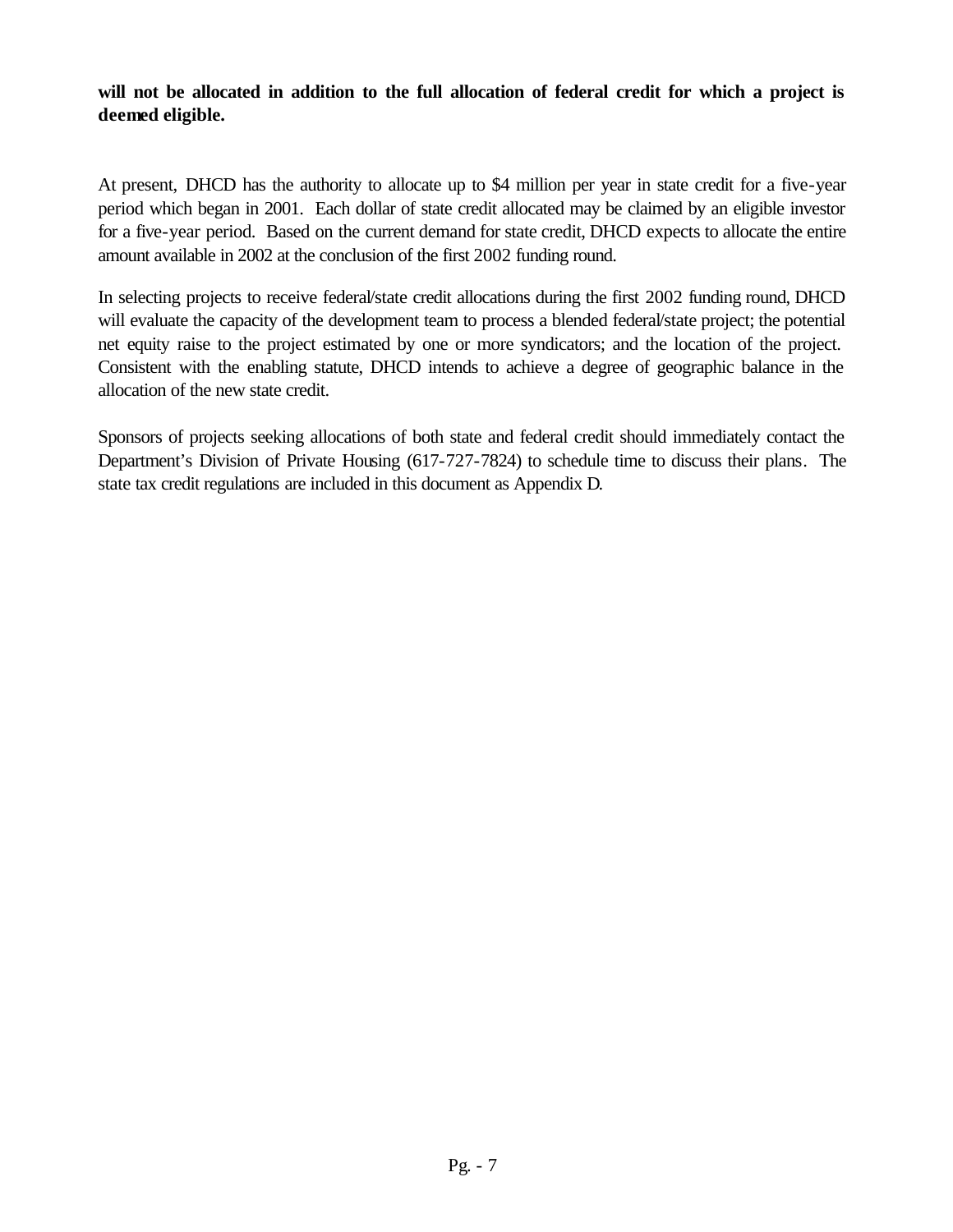# **Section V. Special Challenges in 2002**

Several years ago, the competition among Massachusetts projects seeking tax credits was not as intense as it is today. As the credit allocating agency during the early 1990's, the Executive Office of Communities and Development was able to award credit to virtually every project in the development pipeline that met threshold criteria.

During recent years, several factors have heightened the competition for credit, including changes in federal programs intended to support affordable housing. The federal government, through the U.S. Dept.of Housing & Urban Development (HUD), provides billions of dollars each year in support of affordable housing. Several HUD programs are having an impact on many affordable housing projects, particularly the HOPE VI projects. In recent federal budgets, Congress has authorized expenditures of significant federal resources to support the revitalization of deeply distressed federal public housing projects. Unfortunately, the federal funding available for the HOPE VI projects is often insufficient to complete the financing packages. In many states, including Massachusetts, the sponsors of HOPE VI projects seek other housing resources to fill the financing gaps. If they are unable to obtain other affordable housing resources, they may lose the millions of dollars in federal funds set aside specifically for their projects.

In Massachusetts during the past few years, several sponsors of HOPE VI projects and of large projects with expiring use restrictions applied for housing tax credits allocated by DHCD to complete their financing packages. The pressure on available credit from these projects is expected to continue during 2002. The sponsor of at least one Massachusetts HOPE VI project is expected to seek a 9% credit allocation during 2002 or 2003 competitions. In addition, the sponsors of the Mission Main HOPE VI project in Boston- a project with construction well under way and over 300 units completed and occupied– has received binding forward commitments of 2002 credit.

Actively trying to compete for credit with these large projects are numerous smaller community-based projects, often sponsored by local non-profits. Also trying to compete are numerous preservation projects with use restrictions expiring during the next few years and significant unmet capital needs.

In preparing the 2002 allocation plan, the Department has tried to fairly evaluate the needs of all these projects and their importance to the communities they will serve. Ideally, the Department would provide support to each type of project described in this section. For example, the HOPE VI projects bring millions of dollars in federal housing funds to Massachusetts and have the potential to greatly improve the distressed neighborhoods in which they are located as well as the lives of individual tenants. If the redevelopment of individual HOPE VI projects is successful, some very troubled neighborhoods will improve significantly. The Department fully recognizes the positive and dramatic change to the Boston neighborhood in which the completed Orchard Gardens HOPE VI project is located.

But the Department also wishes to support smaller-scale projects that result in the creation of new affordable housing units. These projects often are developed by non-profit sponsors whose organizations also are deeply invested in improving troubled neighborhoods. By acquiring and developing key properties -- properties that often are abandoned or seriously deteriorated -- the non-profit sponsors have a chance to make a real impact, block by block, on a neighborhood in distress.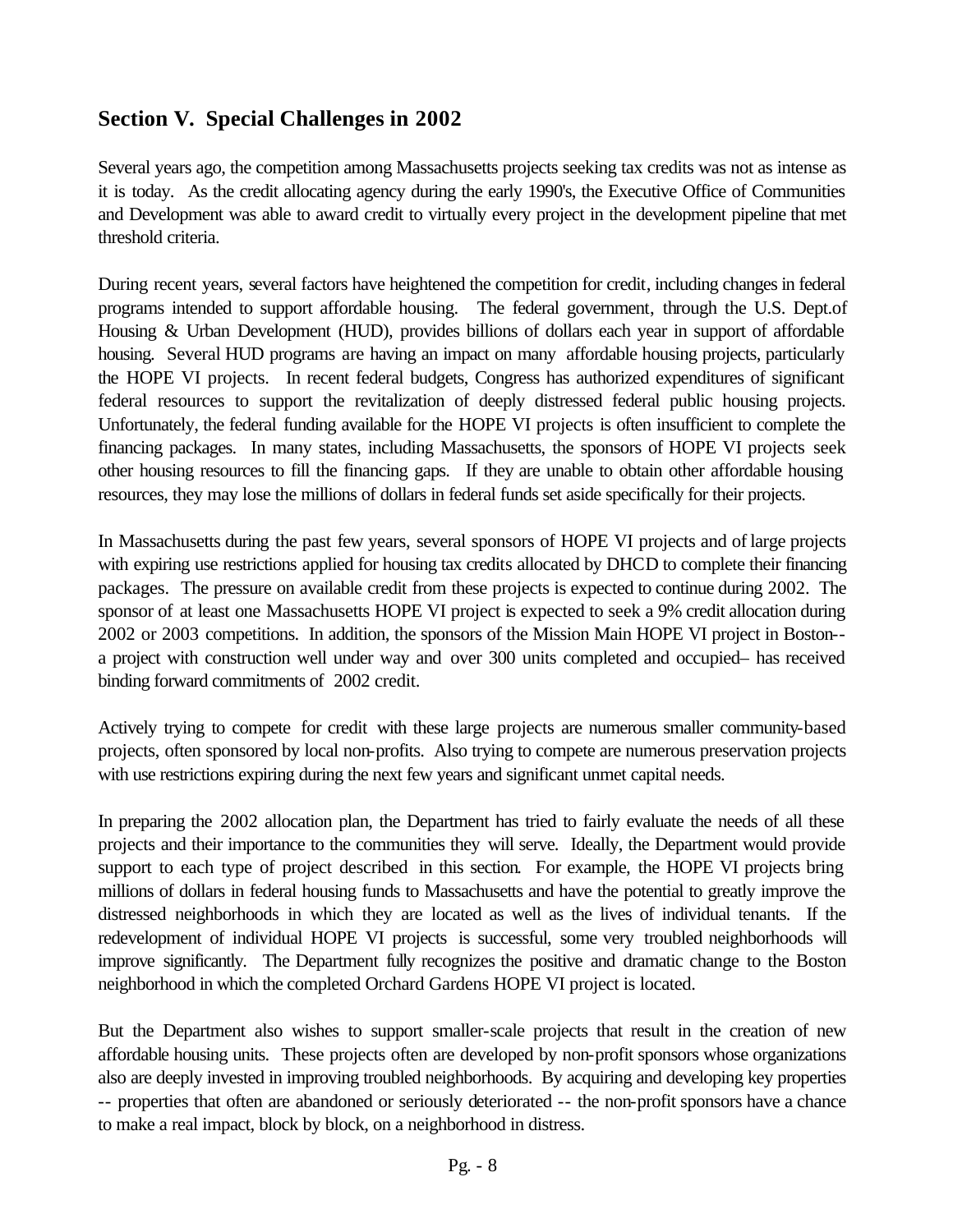These conflicting interests make the process of preparing the annual qualified allocation plan challenging for DHCD. In developing the 2002 plan, Department staff has focused, as always, on two basic questions:

- What kind of projects does DHCD most want to support?
- What is the fair division of tax credits among these projects?

In trying to answer these questions, the Department has considered the following:

- Where is the need for affordable rental units the greatest, as defined by rental rates, vacancy rates, public housing waiting lists, and other factors?
- What kind of impact will a tax credit project have on the surrounding neighborhood?
- What kind of unique and beneficial services will be available to the tenants of the completed project?
- What is the proper division of resources between family housing and housing intended to serve individuals, including the frail elderly?

The body of this 2002 Qualified Allocation Plan sets forth in detail the answers to the Department's basic questions and establishes the scoring system for 2002 tax credit applications. In brief, the answers to the two basic questions are as follows:

- 1) The Department wishes to support a reasonable mix of affordable housing projects, including small to medium-size projects that create new affordable units; preservation projects that maintain rents at affordable levels for low- income households; and HOPE VI redevelopment projects that have the potential to improve devastated neighborhoods.
- 2) During 2002, the Department intends to divide the available credit among these worthy projects such that:
	- 60% of the remaining credit is allocated to projects that create new units, either through rehabilitation or new construction, with an emphasis on small or medium-sized projects.
	- 40% of the remaining credit is allocated to large-scale projects with significant federal resources, such as expiring use restrictions projects, and other preservation projects.
- 3) Whether production or preservation, the ideal project should contain certain characteristics that make it worthy of tax credit consideration. These characteristics are described in later sections of the 2002 allocation plan.

The key changes to the 2002 plan are described in the sections entitled "Threshold Criteria" and "Scoring System".

# **Section VI. Evaluation of the Need for Affordable Housing in Massachusetts**

Each year, in deciding how to allocate the housing credit, the Department of Housing and Community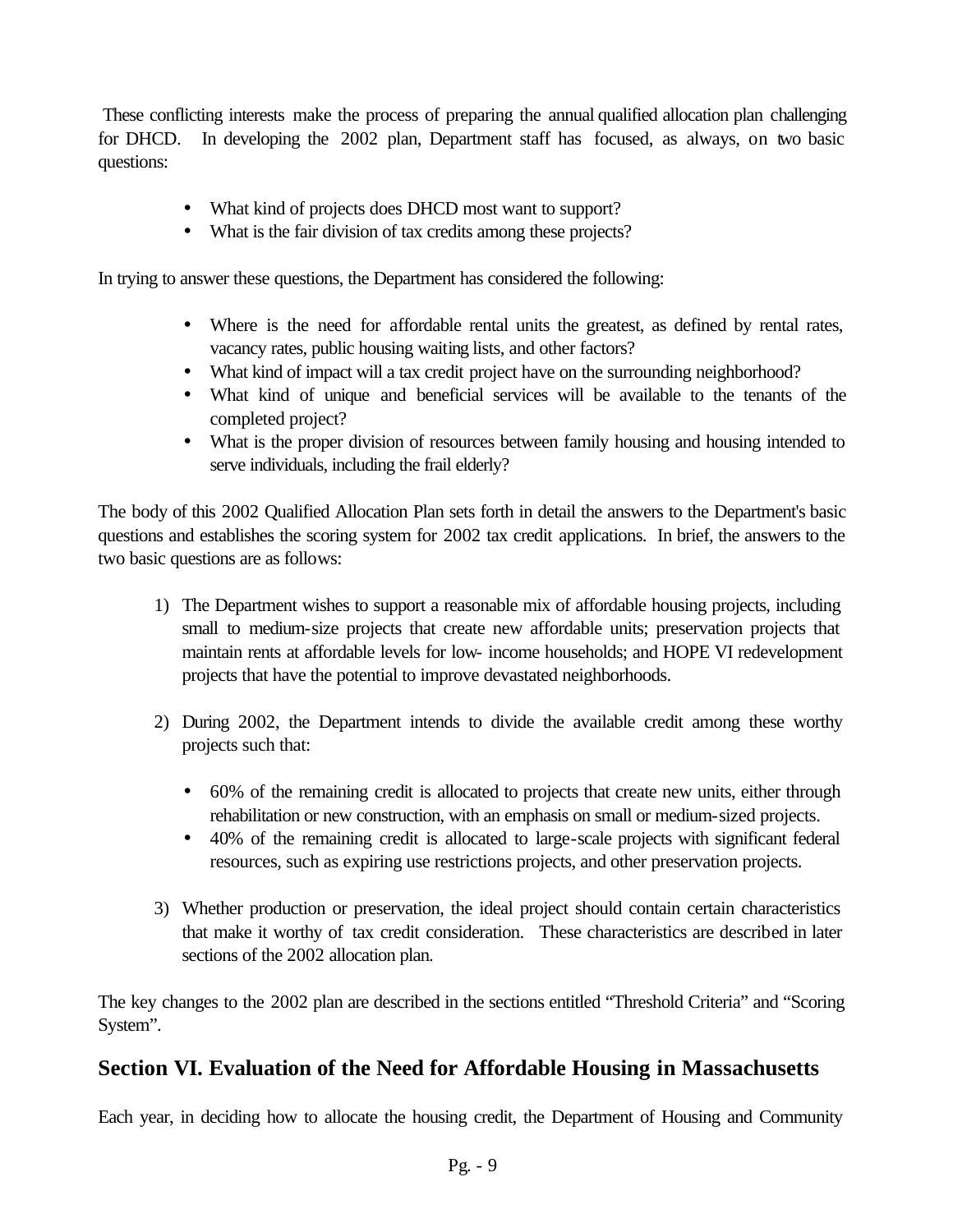Development must consider the need for affordable units throughout Massachusetts. The effort to evaluate need is complicated by the fact that there is no single Massachusetts housing market. Rather, there are hundreds of local housing markets, and they differ significantly from each other. The median home sales prices in the most affluent western suburbs of Boston exceed \$500,000, yet homebuyers in the more rural areas of the state can still find units priced below \$100,000.

Because of the disparate characteristics of various local housing markets, the best measures of affordable housing need in one market may not be the best measures in another. For example, some communities have relatively few residents with household incomes below 50% of area median income. But the average sales prices for homes in these communities may be above \$300,000, and there may be virtually no rental units available. So, while one indicator of need -- the number of poverty households -- may be low, another indicator -- average or median sales prices -- may be extremely high.

Despite the complexity of the task, the Department still must establish and evaluate certain measures of affordable housing need for purposes of allocating the credit available in 2002. While the indicators or measures of need are too numerous to list in full, the most basic measures of need in a given market area include many or all of the following:

- low median household income
- high percentage of low income households
- high percentage of households at extreme poverty level
- high percentage of renters in proportion to homeowners
- high percentage of households receiving welfare
- generally poor condition of the housing stock
- high rate of unemployment
- high rental rates in and near the market area
- high condominium and single family sales prices in and near the market area
- low vacancy rates
- long public housing waiting lists

Section 42 of the Internal Revenue Code provides some guidance to allocating agencies on which measures of need must be considered, but not to what degree. For example, Section 42 specifically requires the tax credit allocating agency to "give preference...among selected projects to projects serving the lowest income tenants", and, in addition, to consider public housing waiting lists. But Section 42 does not mandate the relative importance an allocating agency must assign to either consideration.

In preparing recent allocation plan, the Department has attempted to evaluate the need for affordable rental units throughout the state and has reached the following conclusions. The Commonwealth's stock of subsidized housing increased from 150,841 units in late 1979 to 203,260

units by 1997. Most of the housing stock added during this period consisted of rental units. The total percentage of existing housing stock in the Commonwealth that is subsidized housing (i.e., housing that has at least one form of project-based assistance) is roughly eight and one-half percent. This percentage includes both rental and homeownership units.

As of 1996, over 160,000 low income Massachusetts renter households (with incomes below 80% of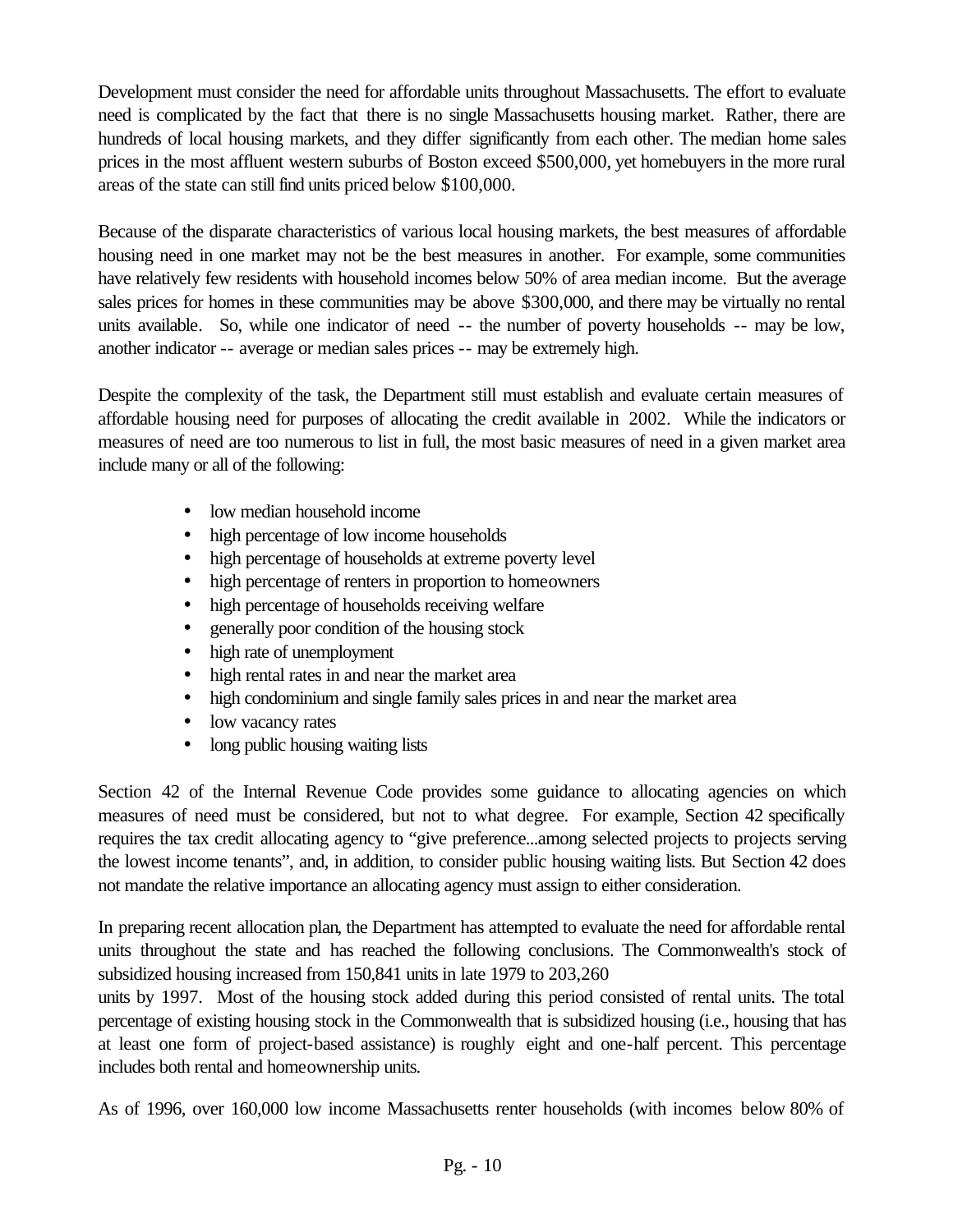median) were paying more than 50 percent of their income toward rent and utilities. Almost 95 percent of these households were very low-income with incomes below 50% of the area median income. In addition, nearly 30,000 low-income renter households were living in overcrowded conditions; the majority of these households included five or more persons.

Thus, despite the construction booms of the 1980s and the late 1990s and public efforts to support the development of affordable housing, there is still a substantial need for affordable rental housing in Massachusetts. After evaluating the available information, the Department has drawn the following basic conclusions regarding need:

- In most Massachusetts communities, there is a shortage of affordable rental units in good condition.
- There is still a greater need for family rental housing than for other types of affordable rental housing.
- In certain areas with low rental rates and sales prices, the housing stock is so deteriorated that it must either be rehabilitated or demolished and replaced by new units or rehabilitated.
- In other areas, the affordable housing stock includes affordable rental projects faced with expiring use restrictions. In some areas, these units will be lost as affordable housing unless there is intervention. Thus, a need for affordable housing may not exist today, but it may well exist in a year or two.
- In some communities in metropolitan Boston, rapidly escalating rental rates and median home sales prices have clearly eroded the supply of affordable housing. New affordable rental units are badly needed in these communities.

The Department's determination of need is reflected in the set-aside categories established for 2002 and described in detail in Section VII of this allocation plan. DHCD's determination of need also is reflected in the scoring system established for 2002 applications and described in Section X of this plan.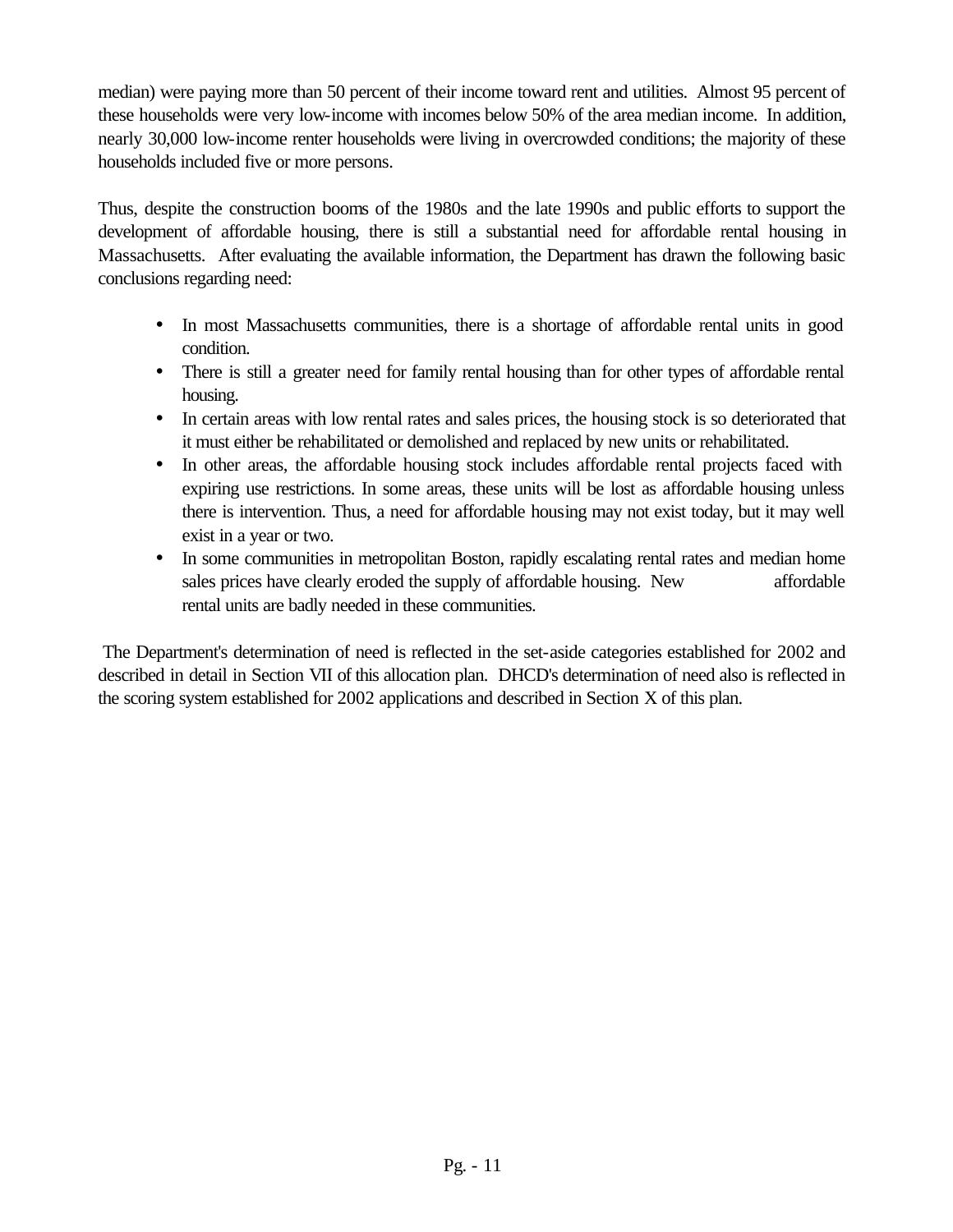# **Section VII. Set-Aside Categories for 2002**

After taking into consideration the particular challenges it faces in 2002 and after evaluating the need for affordable housing throughout the state, the Department has established two set-asides for purposes of allocating the credit in the year 2002: a set-aside for production projects and a set-aside for preservation projects. The two set-aside categories for the year 2002 are defined as follows:

#### **1) Production set-aside**-- 60% of the available 2002 credit.

The need and demand for affordable rental units is directly linked to the relative shortage of supply. Through this set-aside, the Department intends to allocate credit to support the production or creation of new affordable rental units. Applications for new construction projects will be evaluated in the production category. In addition, applications for rehabilitation will be evaluated in this category if:

- a) The units have been vacant for two or more years; or
- b) The units have been condemned or made uninhabitable through fire damage.

Sixty percent of the credit available for allocation in 2002 is intended to support production. The minimum project size will be eight units. Applications for small or medium-sized projects -- projects with fewer than 50 units -- are strongly encouraged.

#### **2) Preservation set-aside** -- 40% of the available 2002 credit.

Thousands of affordable housing units currently exist in privately-owned properties and in federally-funded public housing projects. Applications for preservation projects will be considered in this category only if:

- The units are located in expiring use restriction projects. An "expiring use restriction project" is defined as a project whose owner is able to prepay an FHA-insured or MHFA- financed loan within nine months of the date of the tax credit application to DHCD. In addition, the project cannot be subject to any other use restriction that would effectively limit the owner's ability to convert the development to non-affordable use. When the use restrictions expire, low- or moderate-income tenants in some locations may face steep rent increases they cannot afford. While not all units in expiring use restriction projects can or should be preserved as affordable housing, many units are too valuable to lose. The replacement cost would far outweigh the cost to the state of helping to preserve the existing stock.
- In some cases, valuable Section 8 project-based units are located in projects whose owners have the legal right to terminate the Section 8 contracts, or to "opt-out" of the contracts. An "opt-out" project is defined as a project whose owner is able to prepay and opt-out of a Section 8 projectbased contract within nine months of the date of the tax credit application to DHCD. In addition, the project cannot be subject to any other use restriction that would effectively limit the owner's ability to convert the development to non-affordable use. When an owner "opts-out" in a strong housing market, he or she may elect to raise the rents significantly, including the rents paid by low-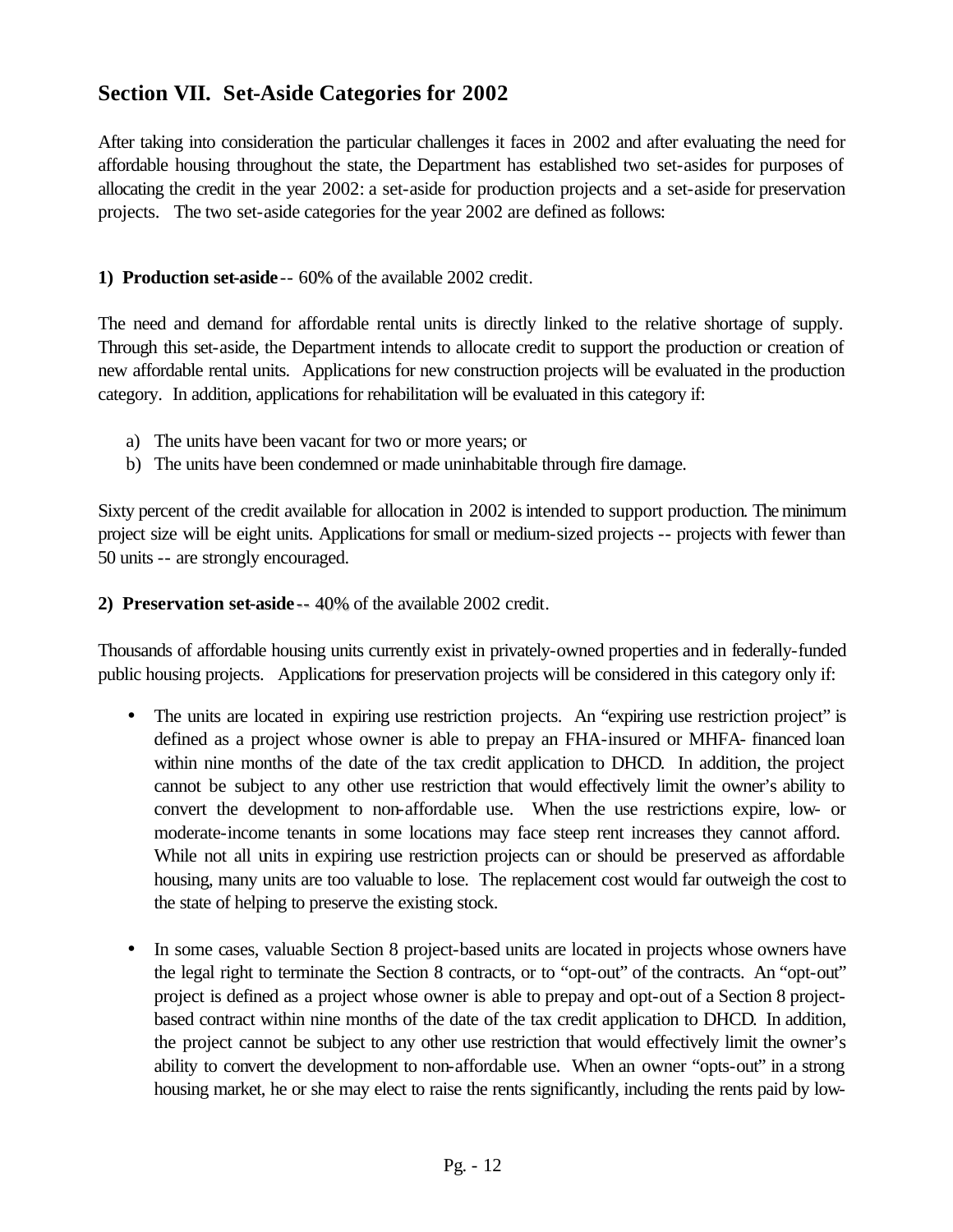or moderate-income tenants. Thus, the "opt-out" projects represent affordable stock that potentially could be lost from the inventory.

The units are located in distressed or foreclosed properties and are at risk of being lost as affordable housing without an infusion of new capital and/or a new ownership structure. Such "distressed and "at risk" properties will be based on a capital needs study commissioned by DHCD or a public agency or lender (e.g. MHFA, MHP) that indicates that at least \$10,000 per unit of new capital is needed to address immediate repair and replacement needs.

During 1999, the Department worked closely with William Breitbart of MBL Housing in Springfield -- an expert on preservation projects and issues -- and with other industry leaders perceived as experts on preservation. Mr. Breitbart prepared a detailed memorandum on the Massachusetts preservation projects faced with expiring use restrictions and/or Section 8 opt-out provisions during the next few years. With input from the public lenders as well as many other professionals specializing in affordable housing, Mr. Breitbart also prepared a series of recommendations for the Department on ways to "triage" the preservation projects seeking DHCD's valuable, but necessarily limited, resources.

In keeping with the preservation recommendations, the Department intends to allocate its most valuable resources, such as tax credits and HOME, to the projects most at risk from expiring use restrictions and/or Section 8 opt-out. As an example, assume that two projects both qualify as preservation projects and meet the Department's allocation thresholds and fundamental scoring criteria. One project is at risk from expiring use restrictions, but the owner is willing to sell to a purchaser who will maintain long-term affordability in part through an allocation of 9% credit. The other project is occupied but has rehabilitation needs; the owner seeks tax credits to make necessary capital improvements. For purposes of allocating the 9% credit during 2002, the Department will give priority to the project at risk from expiring use restrictions -- if the project meets threshold and fundamental scoring criteria. If sufficient credit is available, the other project might receive an allocation as well, but it is not a priority project within the preservation set-aside.

Through the preservation set-aside, the Department intends to support projects with expiring use restrictions, HOPE VI projects, and other preservation projects. The minimum project size is eight units, although the Department expects that most or all applications in this category will represent fairly largescale projects. There is no maximum project size in this category. However, certain cost limits, eligible basis limits, and DHCD allocation and subsidy limits will apply to virtually all 2002 projects and will effectively restrict total project size. Limits on cost, basis, and allocation amounts are described in a later section of this allocation plan. DHCD subsidy limits are described in the section of this plan entitled "Scoring System".

Federal law requires that at least 10% of the credit available in 2002 be allocated to projects involving "qualified non-profit organizations". DHCD will meet the 10% requirement by allocating credit to such organizations through either or both of the set-aside categories described in this section.

To be considered a "qualified non-profit", an organization must:

• Be described in Section  $501(c)(3)$  or (4) of the Internal Revenue Code and be exempt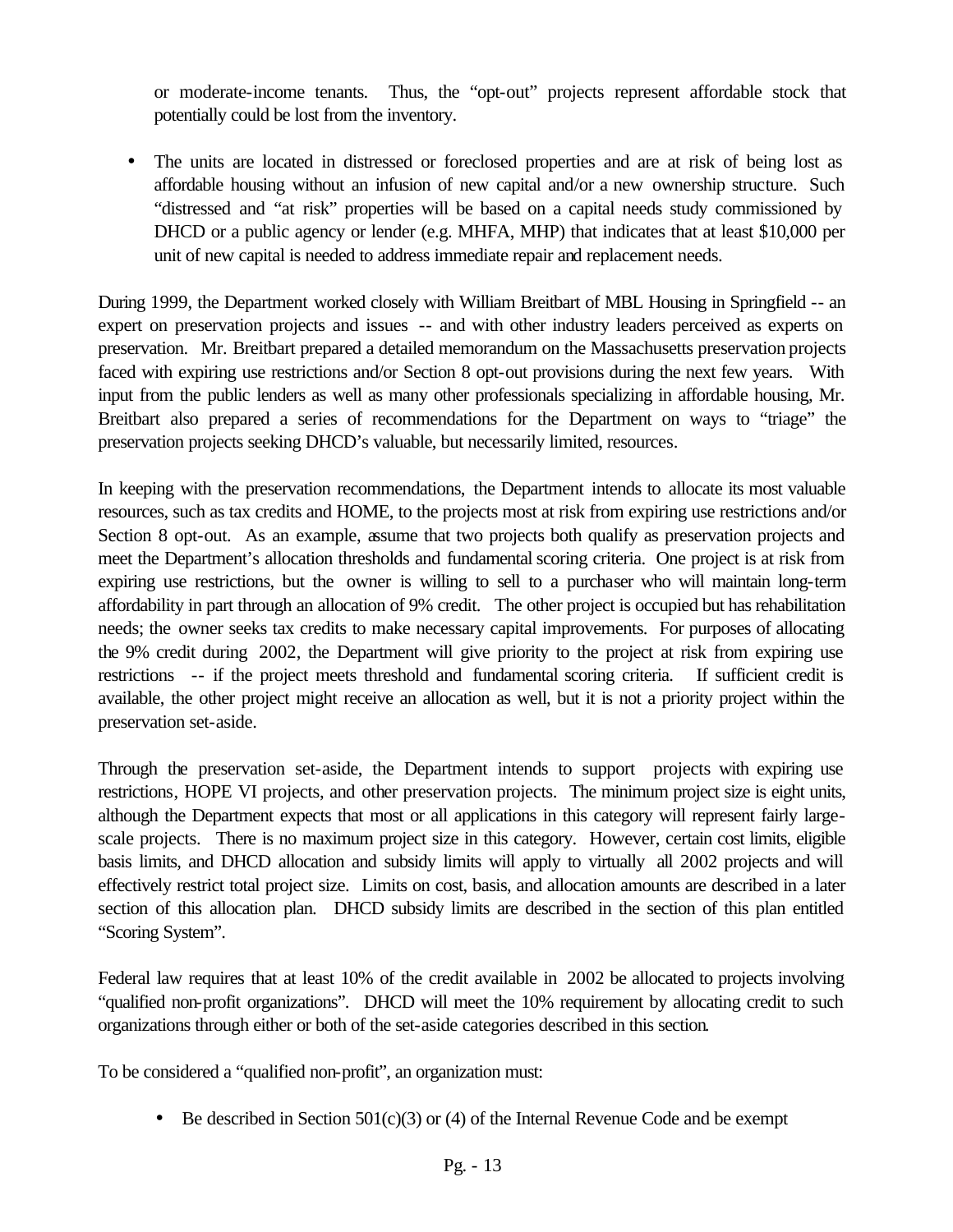from payment of taxes under Section 501(a);

- Have as one of its exempt purposes the fostering of low income housing; and
- Not have a prohibited affiliation with, or be controlled by, a for-profit organization, as determined by DHCD.

DHCD will include in the tax credit application the necessary certification to substantiate qualified nonprofit status. DHCD will make the required determination after reviewing the certification.

In order to count toward the 10% set-aside, a qualified non-profit organization, in accordance with Section 42 of the Internal Revenue Code, must:

- Own an interest in the project, directly or through a partnership; and
- Must materially participate (on a regular, continuous, and substantial basis within the meaning of Section 469(h) of the Internal Revenue Code) in the development and operation of the project throughout the tax credit compliance period.

In addition, qualified non-profit developers -- with or without material participation -- may have a right of first refusal to acquire a tax credit project after year 15, in accordance with Section 42 of the code.

It is likely that some applications will be submitted for projects that include both production and preservation units, as described in this plan. If the majority of the units in a project qualify for the production set-aside, DHCD will evaluate the project in the production category. Conversely, if the majority of the units qualify for the preservation set-aside, DHCD will evaluate the project in the preservation category.

The percentages of available credit established for each set-aside in 2002 are program goals, rather than absolute minimums or maximums. In evaluating all projects and determining the most effective use of the available credit, DHCD, in its sole discretion, may choose to modify the percentages established as goals for each set-aside.

Regardless of whether an application is submitted as production or preservation, it must represent a project worthy of consideration by numerous housing and development standards. While no project is ever ideal, the Department is intent on allocating its extremely valuable resource, the 9% credit, only to the strongest possible applications. The following statements describe some of the characteristics the Department seeks to encourage and reward through the competitive scoring

- system, regardless of project type:
- The project will fill a genuine, documented need, readily supported by available market information.
- The completed project will have a positive impact on the surrounding neighborhood.
- From an architectural perspective, the project will be compatible with the surrounding neighborhood.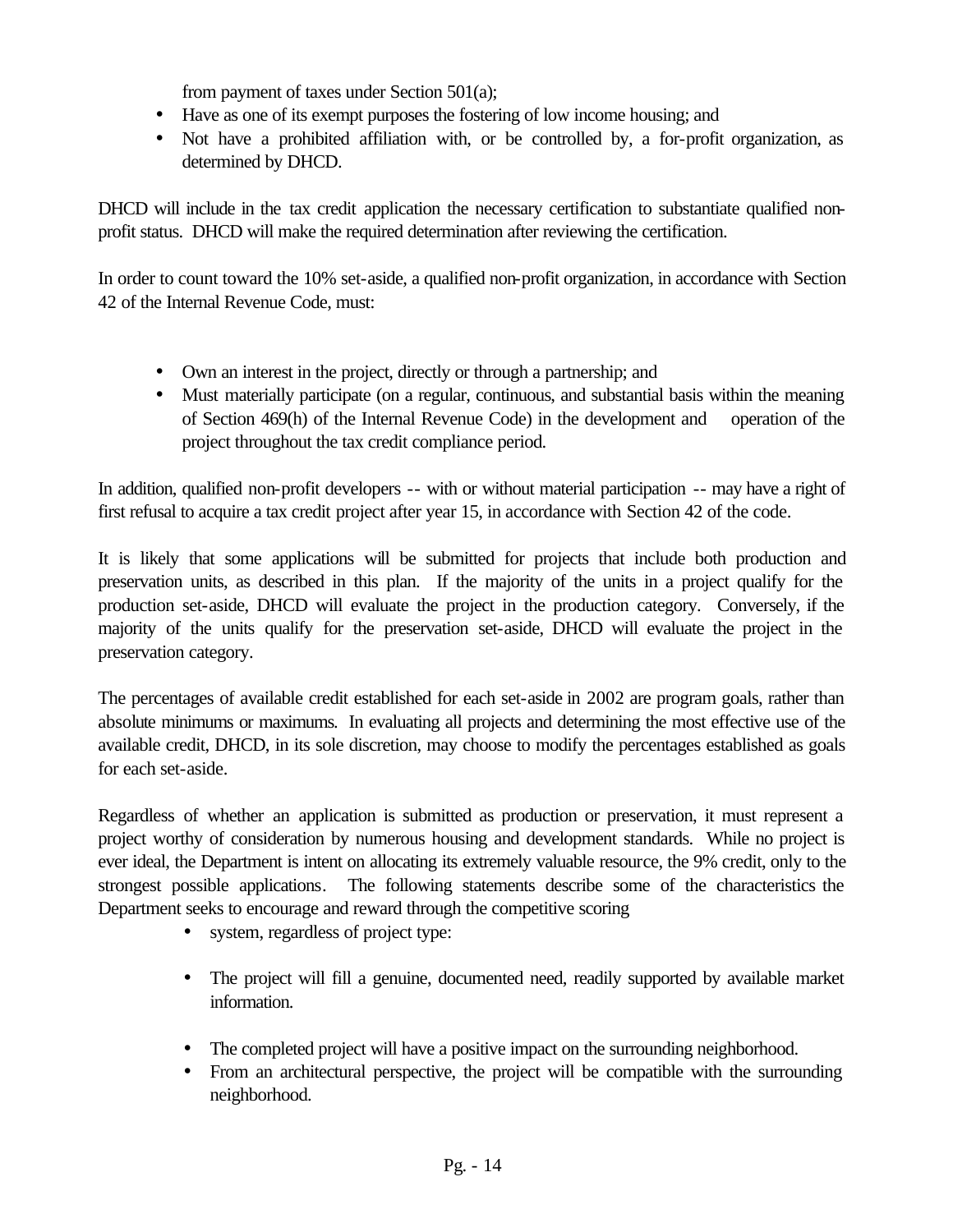- The units, including the affordable units, will be well-designed, desirable places to live.
- Local elected officials and neighbors actively support the project.
- The development team has the financial strength to carry out the project.
- The development team has an excellent record in affordable housing development and management.
- Whether new construction or rehabilitation, the intended scope of work is appropriate.
- The total development cost of the project is reasonable, both in the context of industry standards and in the context of public perception.
- The developer's fee and overhead are consistent with the Department's written standards.
- Specific categories of project costs are reasonable, including estimated hard costs, estimated soft costs, and projected operating costs.
- The amount of public subsidy to be invested in the project is reasonable.
- No member of the development team will profit unduly from participating in the project.
- The project meets a recognizable public purpose.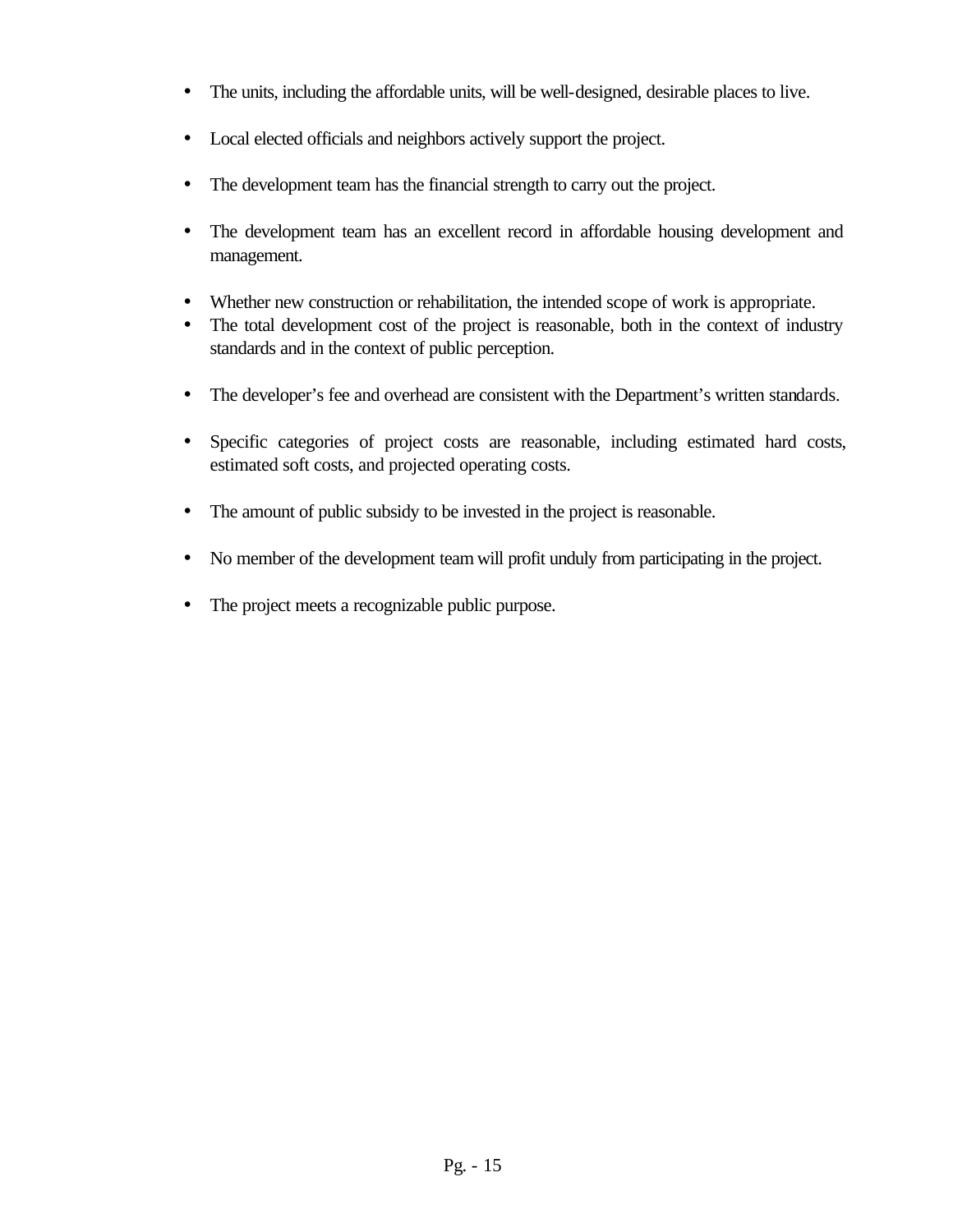# **Section VIII. Recommended Cost Limits; Caps on Eligible Basis; Cape on Allocations Per Project**

The Massachusetts economy and real estate market conditions have changed substantially -- and for the better -- since recommended cost limits for tax credit projects were included in the 1992 Qualified Allocation Plan. During 1998, the Department decided to evaluate the cost limits and modify them, as necessary, to better reflect current market conditions. An established real estate consulting firm, Byrne McKinney Associates of Boston, worked with agency staff and numerous housing professionals throughout 1998 to evaluate the existing tax credit portfolio and the reasonable costs associated with the development of tax credit projects in Massachusetts. At the conclusion of the evaluation, Byrne McKinney prepared a report for the Department recommending higher cost limits for all categories of tax credit projects. For purposes of allocating the credit during 1999, DHCD increased the recommended cost limits for tax credit projects in accordance with the table below. The recommended cost limits are replacement costs, defined as total development costs net of project reserves and syndication costs. The recommended cost limits established in the 1999 allocation plan are the recommended cost limits for this allocation plan, also.

The increases in some categories are less than the increases recommended in the Byrne McKinney study - - copies of which are available from the tax credit staff at DHCD. At this time, the Department feels that additional evaluation of the various factors contributing to cost is necessary before the recommended cost limits are raised further. Raising the cost limits to permit higher cost projects would result in even greater pressure on a limited resource. In addition, it is clear that neither the media nor the public adequately understands the issue of cost as it relates to the development of complicated affordable housing projects in expensive real estate markets. For purposes of the 2002 tax credit competitions, the recommended cost limits are as follows:

| \$75,000 |
|----------|
| 95,000   |
| 90,000   |
| 110,000  |
| 100,000  |
| 140,000  |
| 100,000  |
| 125,000  |
| 125,000  |
| 150,000  |
|          |

*Large unit projects* must have an average of at least two bedrooms per unit or consist of at least 75% two or more bedroom units and 25% three or more bedroom units.

*Enhanced SRO projects* must contain kitchen and bathroom facilities in at least two-thirds of the units.

As indicated, these limits are *recommended* limits: they are not intended to be absolute limits for projects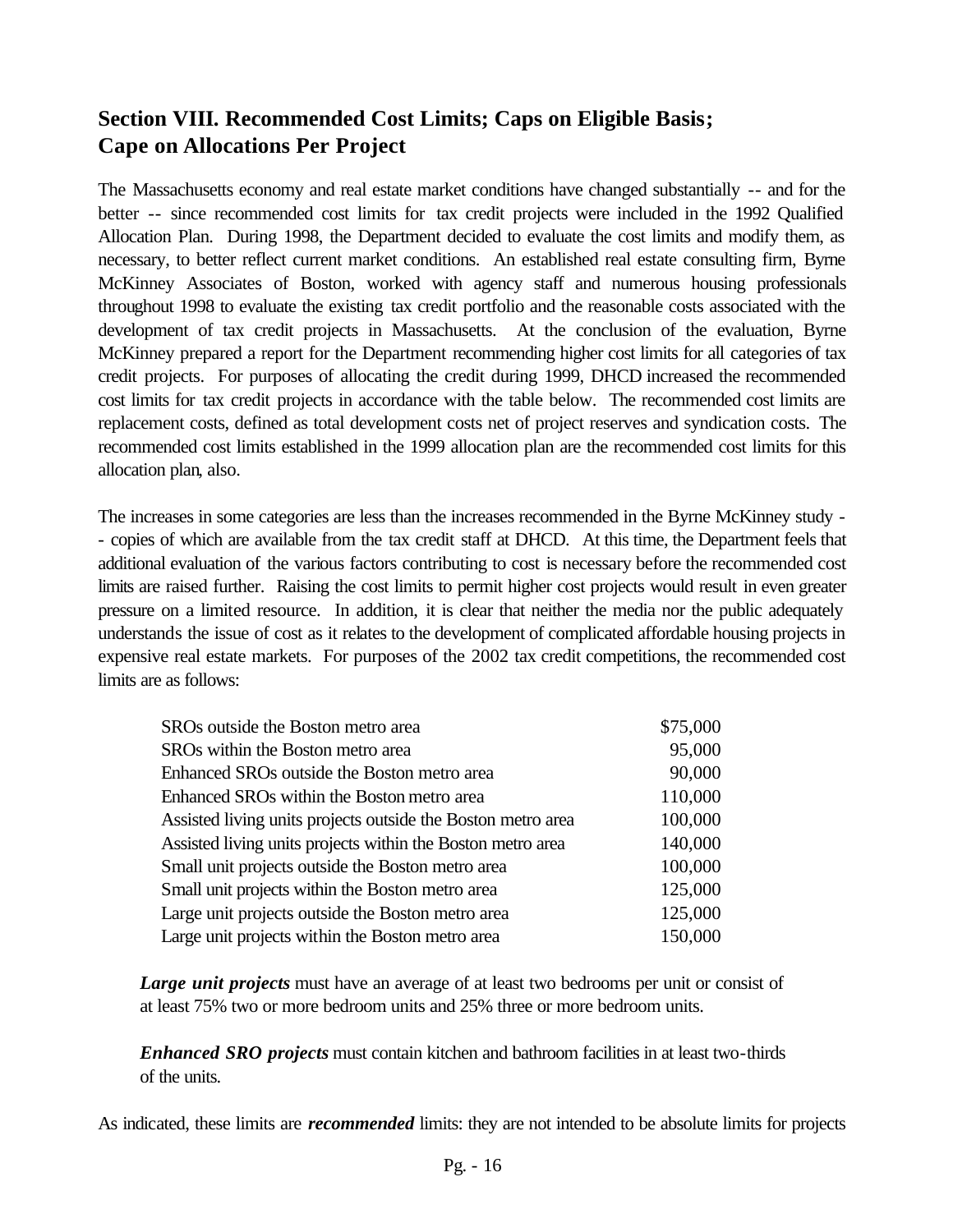seeking tax credits. However, the competitive scoring criteria described in Section X reward projects that fall within these recommended limits. In addition, applications for projects with costs higher than the recommended limits will undergo greater scrutiny, so that DHCD may attempt to understand the added costs. In these cases, applicants will have to justify the project costs to DHCD in order to be eligible for 2002 consideration.

**Additional limitations for competitively-allocated credits:** Even if an application is accepted for review with costs higher than the recommended limits, DHCD will typically cap the project's eligible basis at \$150,000 per unit. Thus, in determining the amount of tax credits for which a project is eligible, DHCD will typically base the calculation on a maximum eligible basis of \$150,000 per unit. For example, in evaluating a project with 30 tax credit units, the Department would calculate the credit allowance as follows: \$150,000 in maximum basis times 30 tax credit units times 9%, or \$405,000 in allowable annual credit.

Finally, in order to ensure equitable distribution of limited tax credit resources, the Department has established limits to the tax credit amounts that certain types of projects may be awarded. In a change from prior allocation plans, the Department has established \$500,000 as the maximum amount that can be awarded to a new assisted living project – i.e., a project not previously submitted for tax credit consideration. The Department has established one million dollars as the maximum allocation amount that can be awarded to any other project – defined as a "single project" -- during the term of this allocation plan. The term "single project" shall apply to separate phases of one project. Requests for allocations in excess of one million will be considered if there is insufficient alternative demand for the credit.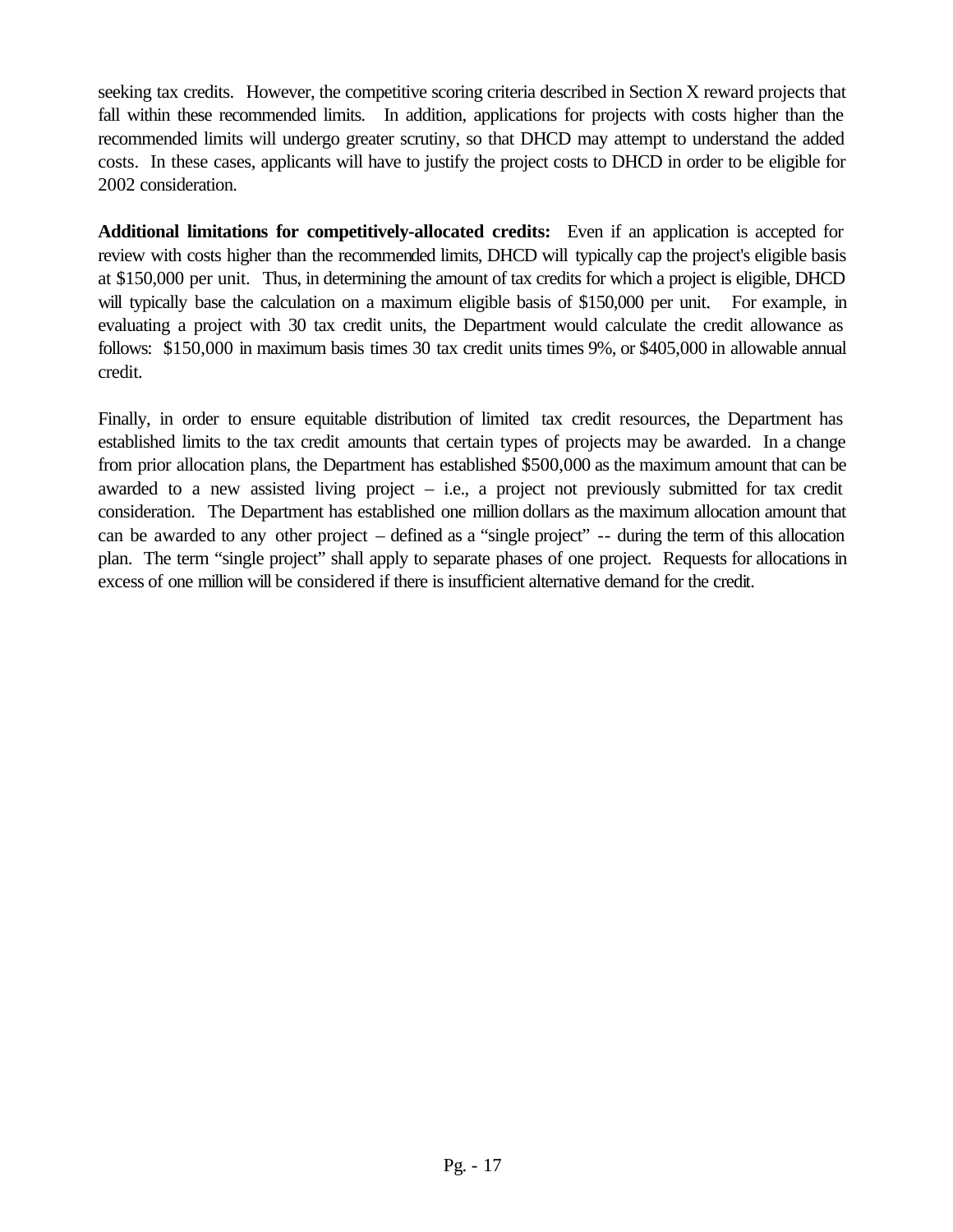# **Section IX. Threshold Criteria for 2002 Tax Credit Applications**

During 2002, DHCD will evaluate all tax credit applications first in accordance with threshold criteria, then in accordance with competitive scoring criteria totaling 182 points. Unless an application meets all the threshold criteria set forth in this section, the Department will not review the application in the competitive scoring categories**. In addition, each applicant must submit a narrative addressing the project's ability to satisfy the threshold requirements #1, 3, 4, 7, 8, and 10.** The 2002 QAP includes **ten**  threshold criteria.

The ten threshold criteria which all applications must meet are as follows:

Threshold #1: Conformance with Set-Aside Categories Threshold #2: Quality of Site Threshold #3: Evidence of Local Support or Local Processing Threshold #4: Creditworthiness of Sponsor/Owner Threshold #5: Evidence of Site Control Threshold #6: Identification of All Financing Sources Threshold#7: Status of Compliance Monitoring of Other Tax Credit Projects Threshold #8: Good Standing with Respect to Other DHCD Programs Threshold #9: Commitment to a Thirty-Year Term of Affordability Threshold#10: Tenant Supportive Services

The requirements included in each threshold criterion are as follows:

#### **Threshold #1: Conformance with Set-Aside Categories**

Each project submitted for 2002 consideration must meet the criteria for either the production or the preservation set-aside. The production set-aside, described in detail in an earlier section of this plan, includes a minimum project size of eight units. At least 75% of the units in a proposed production project must have two or more bedrooms. DHCD will permit exceptions on the number of bedrooms only if efficiency or one-bedroom units are appropriate for the intended residents. (For example, assisted living projects primarily will include efficiency or one-bedroom units and will not be subject to the two-bedroom requirement. An exception to the bedrooms requirement also will be made for single room occupancy projects.) Regardless of the exceptions described in this paragraph, the Department's priority in this setaside is the production of rental units suitable for families.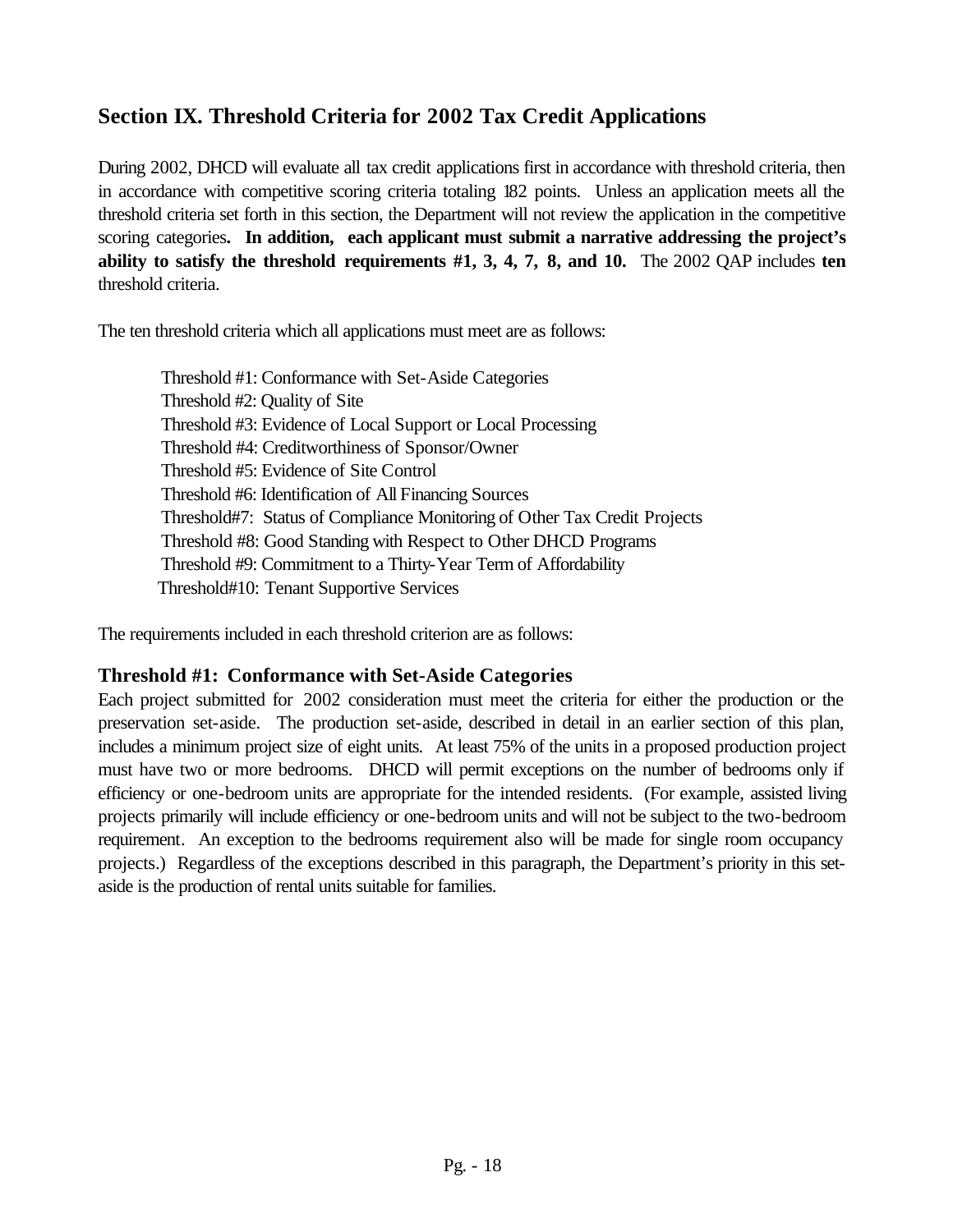**The preservation set-aside also is described in detail in an earlier section of this plan. The minimum project size in this category is eight units. There is no maximum project size in this category. However, projects over 100 units will undergo greater scrutiny than projects of 100 units or less. The Department has a preference for projects that include units suitable for families, but recognizes that some preservation projects consist primarily of one-bedroom units for rental by older households. Other preservation projects are predominantly single room occupancy units for rental by individuals with special needs.**

#### **Threshold #2: Quality of Site**

The quality of the site is one of the most fundamental aspects of any housing project. Like other lenders, both public and private, the Department ideally wishes to fund only those projects in outstanding locations, on problem-free sites. However, in reality, many tax credit applications represent existing, occupied residential properties located on sites that are acceptable, but not ideal. Additional applications represent abandoned or distressed properties that previously were occupied by tenants or homeowners. The sites of these properties also may be less than ideal.

The Department anticipates that a number of 2002 applications will represent occupied or previouslyoccupied HUD properties. If DHCD were making the decision on quality of site, it might not agree with the decision already made by the U.S. Dept. of HUD. Since a whole class of applications include sites that have been accepted by the federal housing agency, DHCD has elected not to evaluate "site" as a competitive category in 2002.

However, every 2002 application submitted for consideration still must include a site acceptable, by Department standards, for the proposed housing use. Before preparing a One-Stop Affordable Housing Application, each tax credit sponsor should contact the Division of Private Housing to schedule a site review. The Department will presume that a site is acceptable if it currently is the location of an occupied housing project, with no significant change proposed to the tenant group to be served. However, Private Housing staff will still conduct an on-site assessment. To schedule a site review, the tax credit sponsor should contact the Department at least one month prior to the competition deadline for submitting applications. With less than one month's notice, the Department may not be able to conduct a site evaluation prior to the competition deadline.

Sites proposed for new construction projects of 100 units or more must pass an additional test. The chief elected official of the municipality in which the site is located must sign a letter of support, indicating that the site and the proposed use are acceptable. No applications for new construction projects of 100 units or more will be deemed to meet threshold unless they include such a letter. After obtaining a letter from the chief elected official, the tax credit sponsor should contact DHCD to schedule a site visit. Thus, the site of proposed new construction projects of 100 units or more must meet Department standards and must have the written approval of the chief elected official of the municipality.

#### **Threshold #3: Evidence of Local Support or Local Processing**

In an ideal world, every affordable housing project would have the support of two key constituencies: its neighbors and the elected leaders of the community. Unfortunately, many projects lack local support,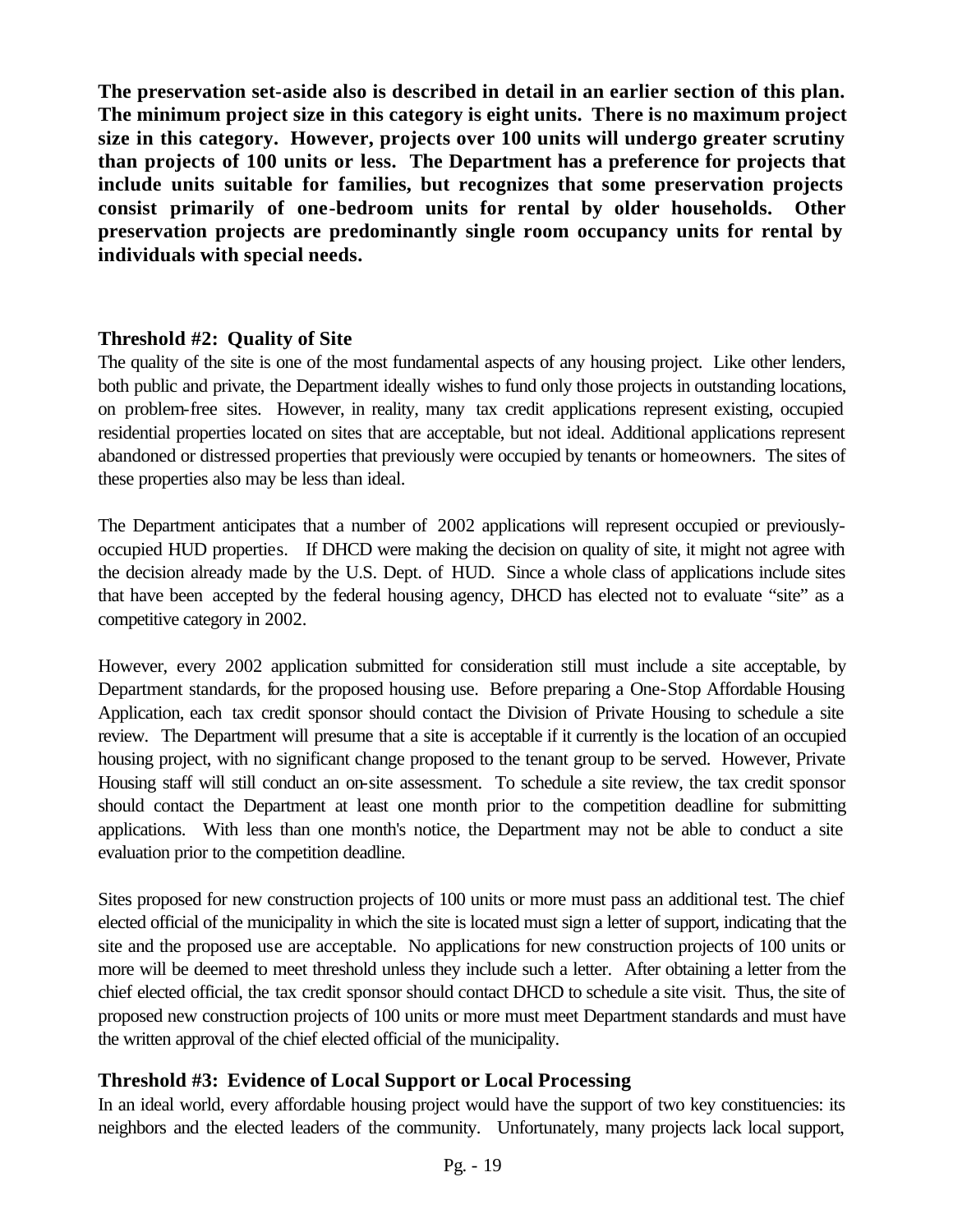whether from the owners of abutting properties, local elected officials, or both. In some cases, support is withheld for good reason; in other cases, support is unreasonably withheld. In general, DHCD encourages applications from tax credit projects that have full local support. Projects with the support of the chief elected official will be rewarded in the competitive scoring criteria.

However, with two exceptions, sponsors may submit applications for DHCD's credit authority for projects that are not locally supported. If a sponsor/owner cannot demonstrate local support, he or she must instead demonstrate through a written narrative accompanying the One-Stop application substantial efforts to respond to local concerns and obtain the chief elected official's support. If DHCD is not satisfied that the sponsor/owner has made every reasonable effort to obtain support, the Department will reject the tax credit application.

As indicated, there are two exceptions to the category of projects that can seek tax credits from the Department in the absence of local support. Two kinds of project must have the written support of the chief elected official of the community in which the housing will be located in order to be eligible to receive an award of credit through DHCD:

- 1) New construction projects of 100 units or more
- 2) HOPE VI projects

DHCD will accept applications for its credit authority for new construction projects of 100 units or more and HOPE VI projects only with the chief elected official's written support.

With respect to local contributions, numerous projects submitted for tax credit consideration are located in municipalities which have their own funds through federal sources (i.e. Community Development Block Grant monies, the HOME Program, etc.), or through other sources. For projects located within such municipalities, the Director of DHCD reserves the right to require a local contribution of funds in order for the project to receive tax credit consideration.

# **Threshold #4: Creditworthiness of Sponsor/Owner**

The Department will accept tax credit applications from sponsoring entities that are creditworthy by DHCD standards. The standards of creditworthiness include the following:

- 1) The debt obligations of a partner or other principal of the sponsor/developer entity and the proposed mortgagor/owner entity are paid current;
- 2) No liens exist against property owned by the partner or other principal;
- 3) The partner or other principal of the sponsor/developer entity and the proposed mortgagor/owner entity has not failed to respond to a public filing such as a lien or a judgment;

4) The sponsor/developer entity and the proposed mortgagor/owner entity (including any affiliates) have not experienced any event(s) of foreclosure over the past five years.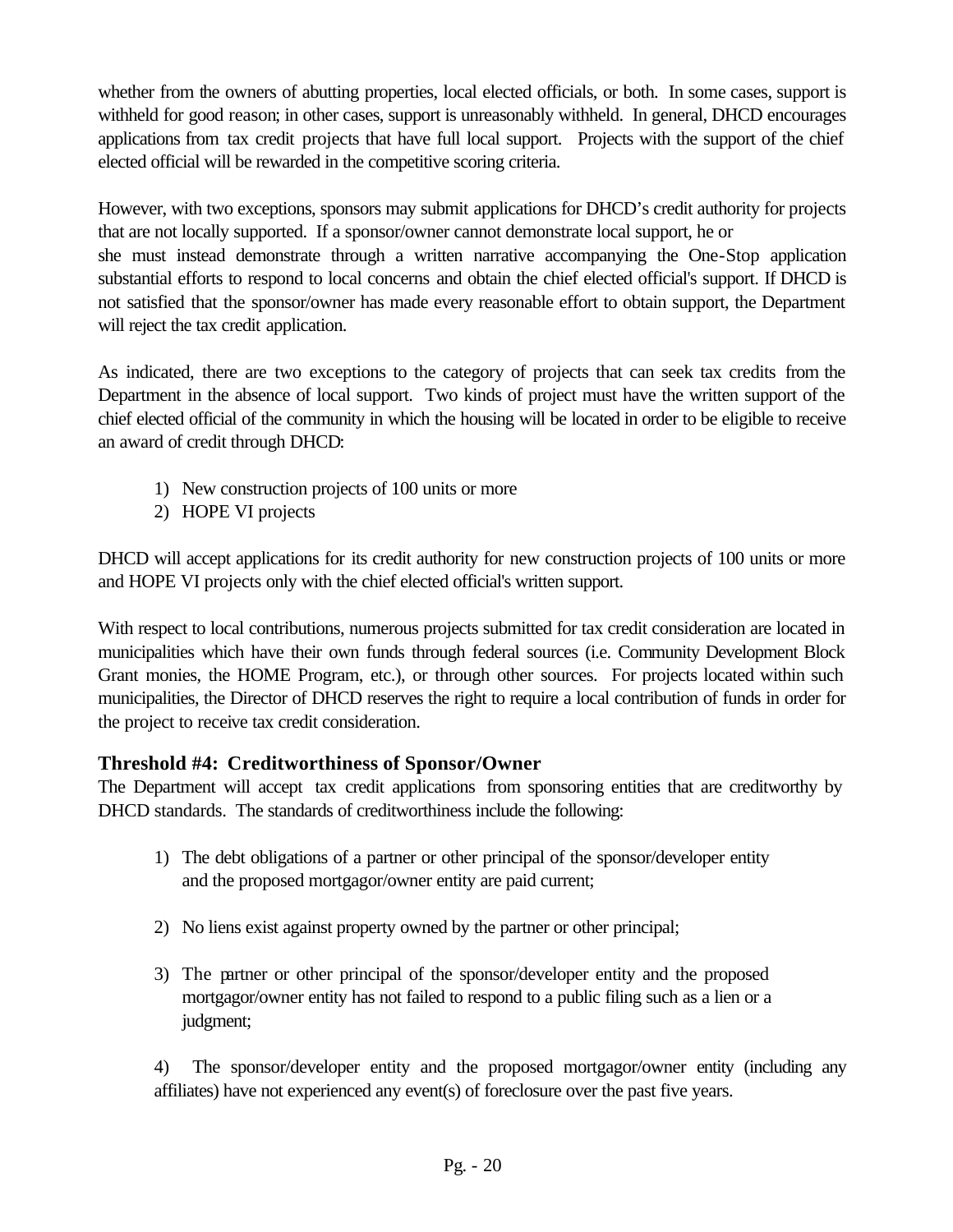5) The sponsor/developer entity and the proposed mortgagor entity (including any affiliates) have not declared bankruptcy.

In general, a corporation will not be considered creditworthy if there are tax liens against the corporation, its affiliates, its subsidiaries, or its properties. In addition, if there is a bankruptcy lien against the corporation, it will not be considered creditworthy. DHCD also will determine whether a corporate sponsor is current in payments to its creditors and will require a certificate that all state tax payments are current. The Department will require that a sponsor certify that all of the standards of creditworthiness listed above have been adequately satisfied as part of the One-Stop application submission package.

DHCD is considering entering into a Memorandum of Understanding (MOU) with the Internal Revenue Service in order to obtain tax information useful in determining an applicant's creditworthiness and good standing with the agency. If an MOU is executed during 2002, DHCD reserves the right to require that all tax credit applicants complete Form 8821, Tax Information Authorization (Rev. 9-98), naming DHCD as the appointee to receive tax information.

#### **Threshold #5: Evidence of Site Control**

The project sponsor must be able to demonstrate full control of all land and buildings included in the project through a fully-executed agreement such as an option agreement, a purchase or sale agreement, or another similar instrument. The instrument demonstrating site control must include a sales price and an expiration date. The expiration date of the instrument should extend at least eight weeks beyond the tax credit application deadline. Ownership of a note and assignment of a mortgage when combined with other factors may constitute full site control in certain limited circumstances.

Section X.E. (Readiness to Proceed) below discusses the Code requirement for incurring costs which meet the so-called ten percent test. Property acquisition often serves as a substantial portion of these costs. If a development receives a tax credit allocation and later cannot meet the ten percent test, DHCD risks losing the credits. In order to avoid this potential outcome, DHCD attempts to ascertain that sponsors have full site control of all properties included in their respective projects.

The Department will consider all pertinent circumstances in determining whether the site control threshold has been satisfied.

#### **Threshold #6: Identification of All Financing Sources**

In the One-Stop Affordable Housing application, the sponsor of each tax credit project must identify funding sources sufficient to cover all development and operating costs. The sponsor may not be able to submit firm financing commitments for all sources by the application submission deadline. However, at minimum, the sponsor must submit documentation demonstrating a strong interest from each financing source. Sponors of assisted living projects are expected to submit very strong letters from financing sources.

# **Threshold #7: Status of Compliance Monitoring of Other Tax Credit Projects**

Many development team members submitting projects for 2002 consideration previously have participated in the development of tax credit projects that now are occupied. These projects may already have been monitored to determine compliance with Section 42 of the Internal Revenue Code. DHCD will not accept 2002 applications for tax credits if the proposed development team includes members who are affiliated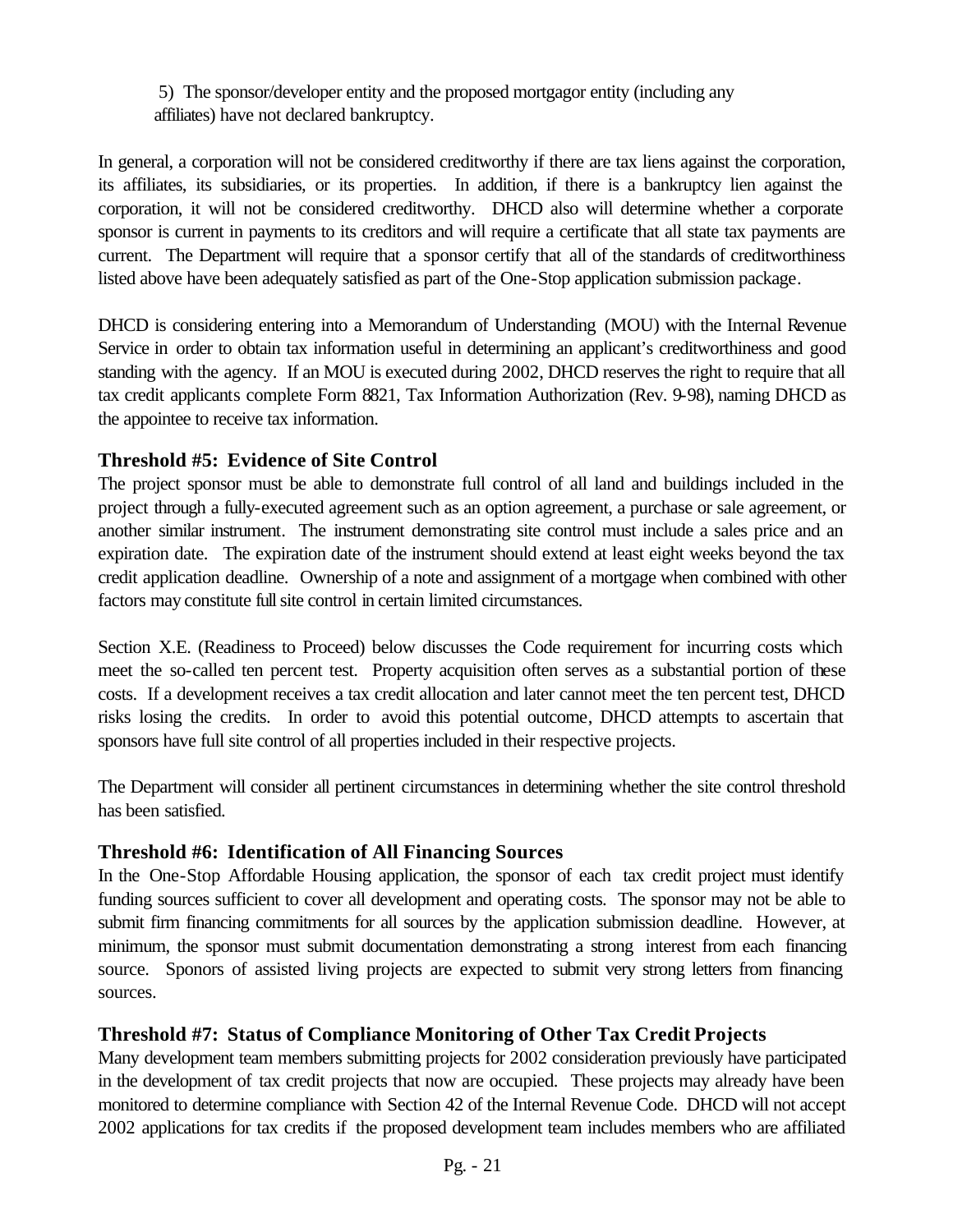with existing projects for which Forms 8823 ("Low income Housing Credit Agencies Report of Noncompliance") have been issued for material and/or continuing, but curable, non-compliance. In addition, DHCD may not accept applications from developers of tax credit projects financed in previous years with outstanding compliance monitoring fees due to the agency.

These restrictions apply to all members of the development team. (Ownership and management of a project constitute an affiliation.) Before submitting a 2002 application, a sponsor/owner must verify that all team members can meet this threshold requirement.

#### **Threshold #8: Good Standing with Respect to Other DHCD Programs**

Many development team members submitting 2002 tax credit applications have participated in other DHCD-assisted projects. All key members of a development team seeking 2002 tax credits must be in good standing with DHCD with respect to other DHCD-assisted projects. As one example, many tax credit developers have used state HOME assistance. If a developer -- or other key team member - participated in a state-assisted HOME project that has been monitored and determined to be out of compliance, DHCD will not accept a 2002 tax credit application from a team that includes this team member.

As another example, if a key team member has not made satisfactory progress on an earlier DHCDassisted project, the Department may not accept a 2002 tax credit application that includes this team member. Developers of tax credit projects financed by DHCD in previous years will not be considered in good standing with the agency unless compliance monitoring and/or tax credit processing fees have been paid in full for all their existing projects. Before submitting a 2002 tax credit application, the sponsor/owner must determine that the following members of the team are in good standing with DHCD: consultant; architect; contractor; management agent; attorney. Obviously, the sponsor/owner also must be in good standing with DHCD.

#### **Threshold #9: Commitment to a Thirty-Year Term of Affordability**

The sponsor/owner of each 2002 application must commit to at least a thirty-year term of affordability. With respect to affordability, the sponsor/owner must commit:

- To maintain the tax credit project as low income rental housing for at least 30 years; and
- To offer to the state an opportunity to present a "qualified contract", as such term is defined in Section 42 of the Internal Revenue Code, for the purchase of the project after expiration of the term of the Agreement.

Each tax credit project owner will be required to sign a Tax Credit Regulatory Agreement and Declaration of Restrictive Covenants ("the Agreement") before receiving the IRS Form(s) 8609. In the Agreement, the owner will be required to submit to DHCD a written request one year before expiration of the term of the Agreement (i.e., applicable term of affordability) for DHCD to procure such a qualified contract.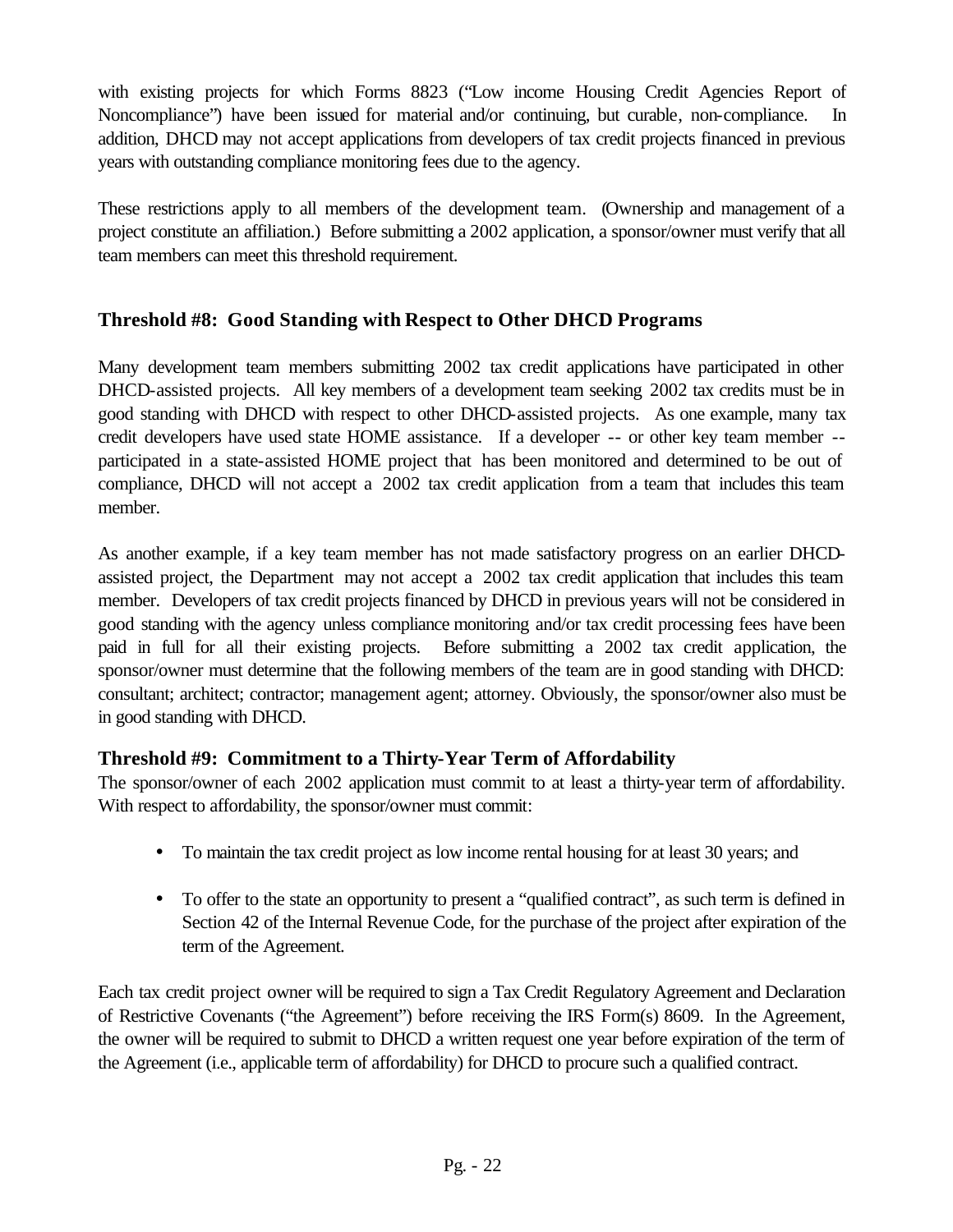#### **Threshold #10: Tenant Supportive Services**

Sponsors of some tax credit projects, including assisted living projects and HOPE VI projects, provide extensive supportive services for their tenants. The cost of services at assisted living properties and HOPE VI projects is part of the total development cost of the projects. At other tax credit projects, developers -- especially non-profit developers -- work with neighborhood groups, churches, local schools, and local employers to attempt to create opportunities for their tenants. The services ultimately available at these projects are not part of total development cost but may prove highly beneficial to both tenants and owners over time. In the 2002 Qualified Allocation Plan, DHCD is requiring each applicant for 9% credit to provide a narrative with the One-Stop funding application describing services available in the community to the existing or future tenants of the project. Developers do not necessarily have to pay for the services, but must identify the services and indicate how they will notify tenants, on a regular basis, of opportunities for education and employment training, and other important services.

# **Section X. The Competitive Scoring System**

During 2002, DHCD will evaluate all tax credit applications first in accordance with threshold criteria, then in accordance with competitive criteria, totaling 116 points exclusive of Executive Order 418 bonus points. Applications for projects that meet all applicable threshold criteria will be scored in two competitive categories totaling 166 points. The two competitive categories are:

- I) Fundamental Project Characteristics -- 100 points
- II) Special Project Characteristics -- 66 points

The threshold criteria are set forth in the preceding section of this plan. The components of the two competitive categories are as follows:

#### **Fundamental Project Characteristics**

A total of 100 points is available in this category, which includes the five fundamental components of any affordable housing project, regardless of type. The five fundamental components, valued equally at 20 points each, are:

A. Design

- B. Development Team
- C. Marketability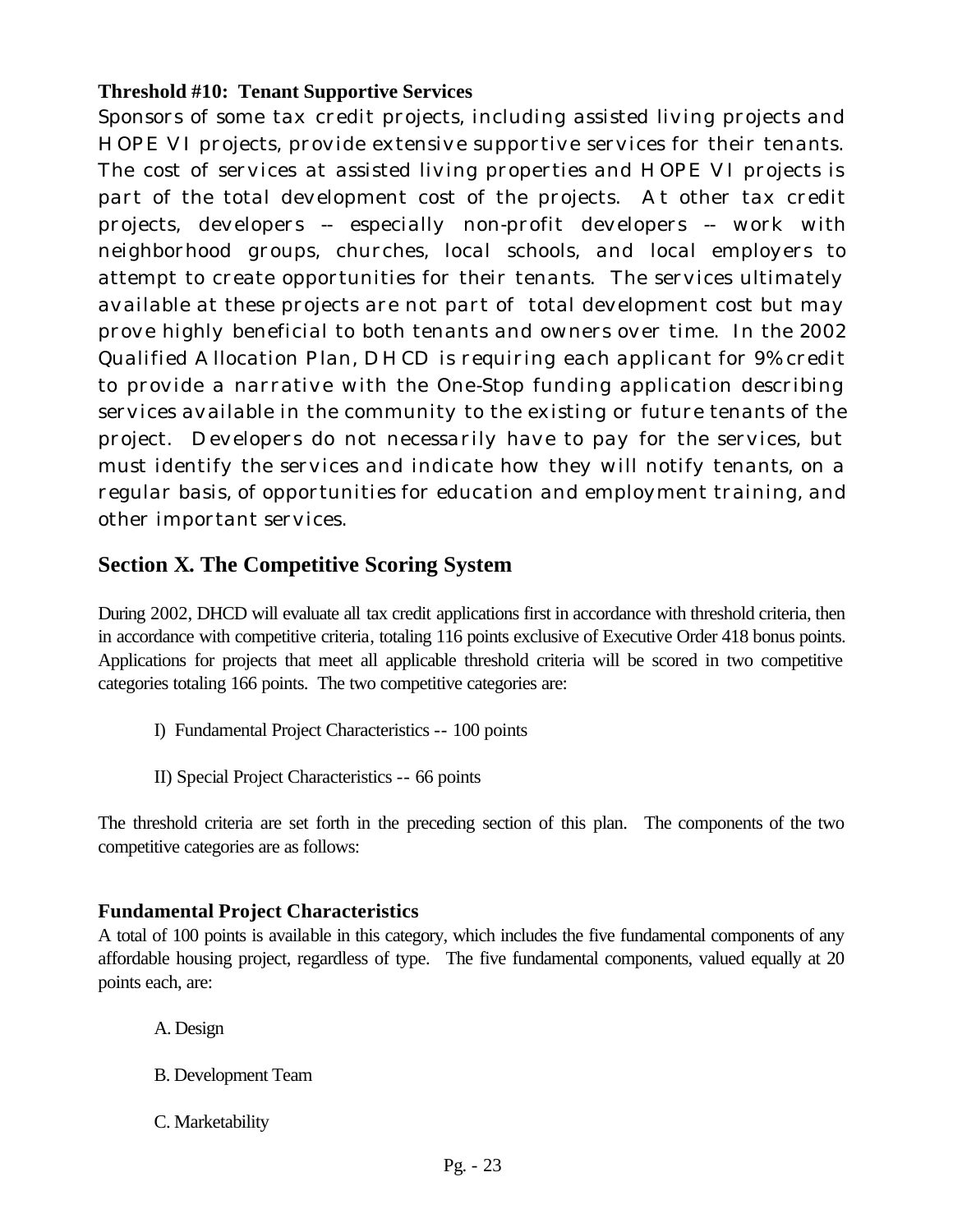- D. Financial Feasibility
- E. Readiness to Proceed

Each of the five components of "Fundamental Project Characteristics" is described in detail below and on the following pages. Every tax credit application must score at least 12 points in each of the five components of fundamental project characteristics. If an application scores fewer than 12 points in any of the five categories, it will not receive an allocation of tax credits during 2002. If an application scores at least 12 points in each of the five categories, totaling at least 60 points, it will be evaluated and scored in the second competitive category, "Special Project Characteristics".

If a project is evaluated favorably and receives a 2002 allocation of credit, the sponsor should note that later modifications to the project may result in a re-evaluation by the Department. If a project is modified substantially, the allocation may be withdrawn. DHCD reserves the right to suspend further review of a project once it has identified that the project has failed in any one of the categories included in "fundamental project characteristics."

#### *A. Design -- 20 points total; 12 point minimum required score*

The design elements and the proposed scope of work for each 2002 tax credit project will be reviewed by architects and/or cost estimators under contract to DHCD. The architects and/or cost estimators will evaluate the architectural aspects of each project to determine:

- Whether the project conforms with applicable laws, regulations, code requirements;
- Whether the architectural treatment is appropriate, given community standards and the surrounding neighborhood, as well as the project site;
- Whether proposed amenities are sufficient, appropriate for the target population, but not excessive;
- Whether the site layout and design adequately address environmental issues; parking needs; outdoor improvements appropriate for the target population, etc.;
- Whether the owner/developer has incorporated energy conservation measures, in addition to those required by code, that will result in cost efficiencies.

In general, DHCD will follow the HOME Rental Program Guidelines and Regulations with respect to minimum unit and room sizes, minimum suggested counter space, etc., for tax credit projects. With respect to the rehabilitation of existing structures, these minimum standards are intended for guidance and should be met whenever possible. The Department recognizes that, in some cases, constraints such as existing partitions, walls, plumbing, or excessive construction costs will prevent compliance with these standards. If a sponsor determines that it is not feasible to comply with all the HOME standards, he or she should provide an explanation in the tax credit application.

As was the case during 2001, DHCD will require during 2002 that all sponsors submit at the time of application a construction cost proforma prepared by a qualified contractor or architect or a qualified construction cost consultant at the time of application. DHCD also will require that all sponsors of existing projects submit a letter from the primary lender supporting the construction cost proforma and the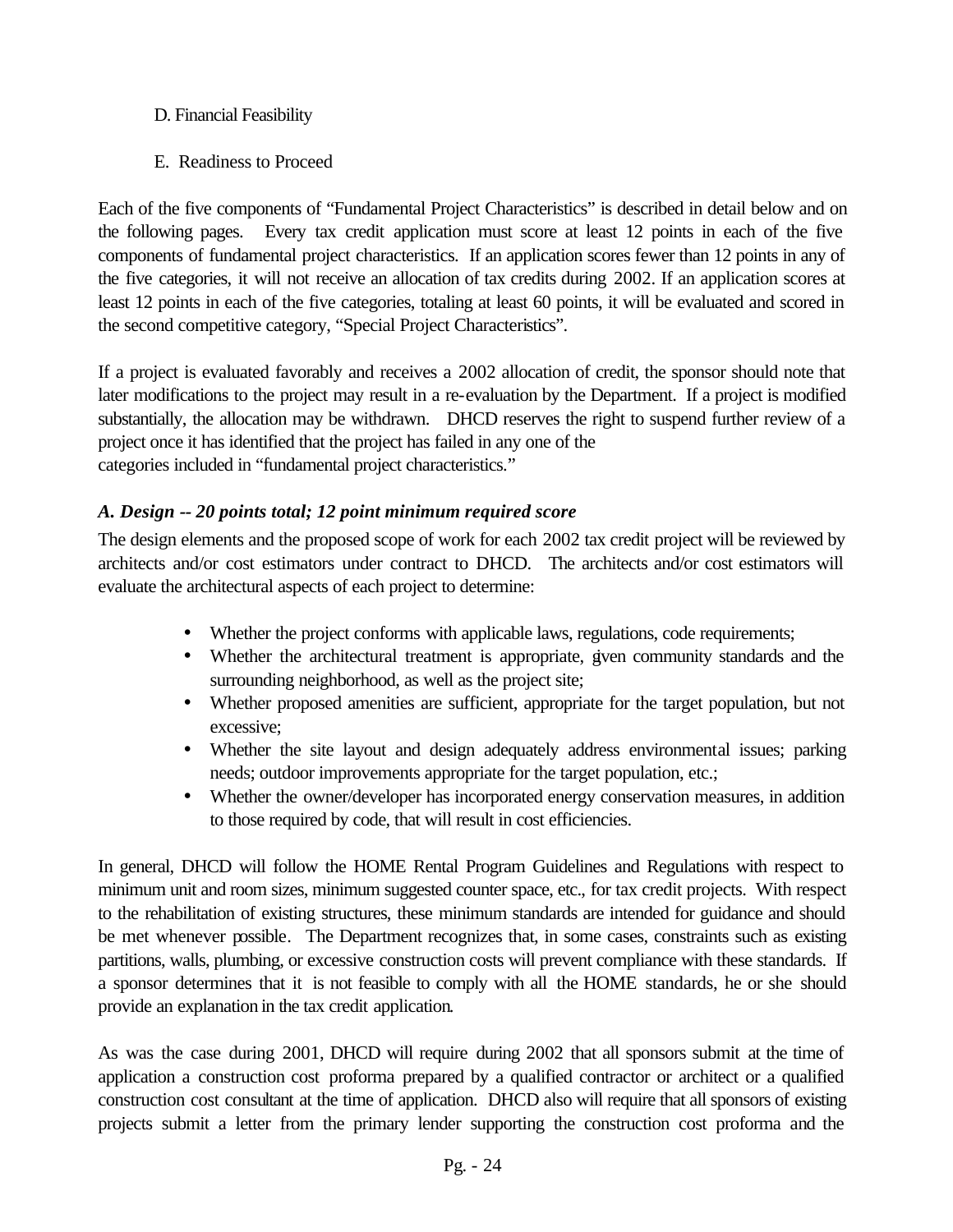proposed scope of work and confirming that such costs cannot be funded in part through a mortgage increase. **In addition, in accordance with industry recommended practices, sponsors of projects applying for funding under the preservation set-aside must submit a capital needs assessment which adequately supports the scope of proposed improvements to the Department's satisfaction. This study must be performed by a qualified licensed architect or engineer.** 

In cases where the developer and the general contractor are affiliated, a third party construction cost proforma must be prepared by a qualified unrelated third party contractor or architect or qualified construction cost consultant. Related party contractors are subject to the maximum allowable builder's profit and overhead and general requirements indicated in the Program Guidelines as well.

#### *B. Development Team -- 20 points total; 12 point minimum required score*

The key members of the development team are the owner/developer; the consultant; the architect; the contractor; the management agent; and the attorney. DHCD will review the background of the key team members to determine:

- Prior successful experience in developing tax credit projects
- Financial strength
- Physical and financial condition of other properties developed by the sponsor/owner
- Prior experience on other DHCD-assisted projects
- Inclusion of SOMWBA-certified Minority/Women's Business Enterprise members on the team as sponsor/owner; management agent; contractor.
- Inclusion of SOMWBA-certified Minority/Women's Business Enterprise members on the team as architect; attorneys; syndicators; accountants; consultants.

The intent of this scoring category is to identify those teams capable of financing and developing complicated tax credit projects and managing the projects successfully after completion and occupancy. The scoring in this category will reflect whether members of the team currently own or manage troubled properties. The scoring also will reflect whether members of the team recently have been involved with other DHCD-assisted projects that have not progressed to DHCD's satisfaction. In addition, the scoring will reflect whether the team includes members who are M/WBE certified in Massachusetts by the State Office of Minority and Women Business Assistance (SOMWBA).

To determine the application score in this category, the Department will evaluate the capacity of each key member of the team as identified in the One-Stop. Sponsors of tax credit projects should note that they have two options with respect to identifying a general contractor:

1) A sole contractor can be listed in the One-Stop, and the Department will evaluate the capacity of that contractor as part of the scoring process; or

2) The names of three possible general contractors can be listed in the One-Stop, and

 the Department will evaluate all three entities for scoring purposes. If the sponsor chooses this option, the score for the contractor will be the average of the scores for each of the three entities listed.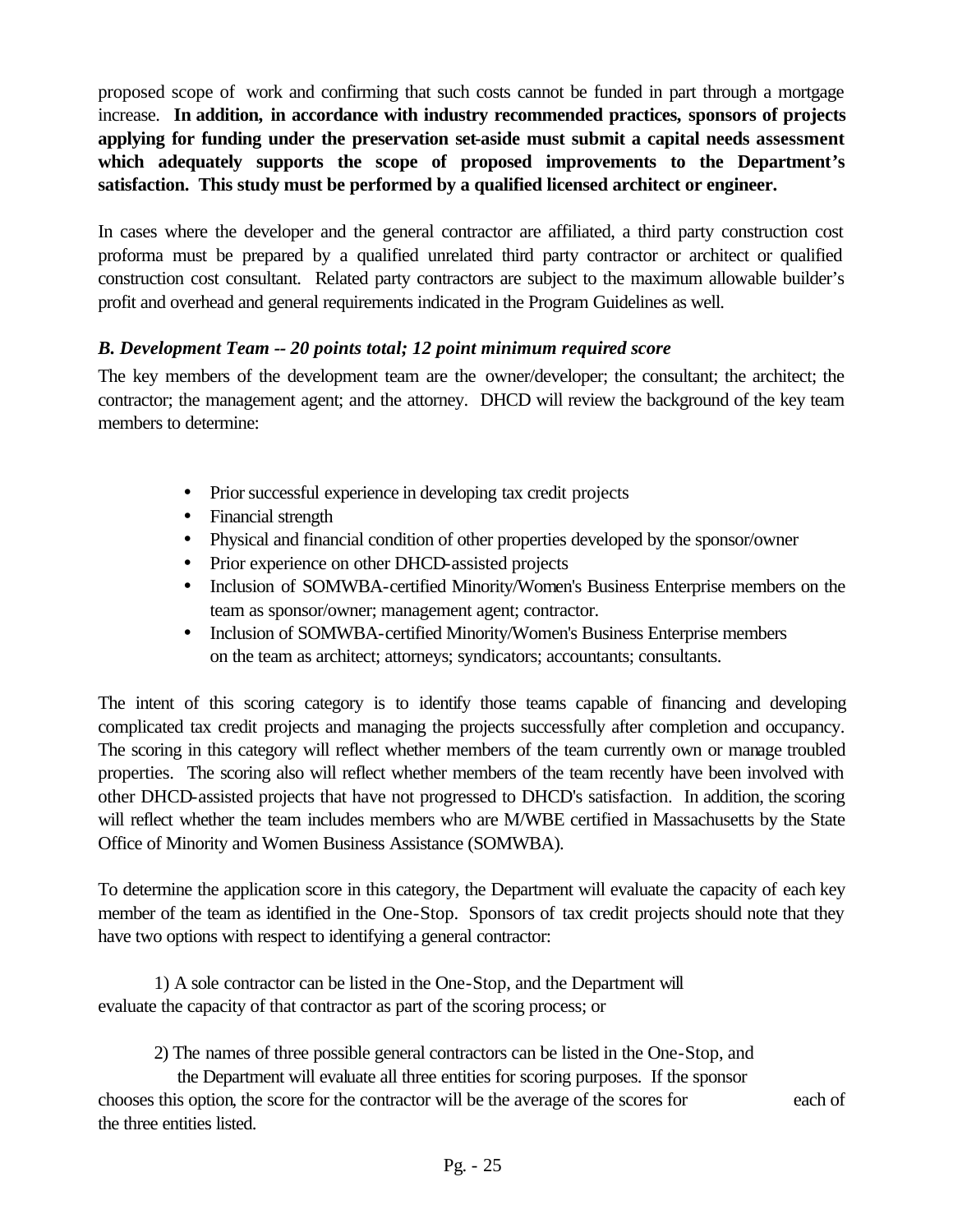Whether the sponsor chooses to make the final selection of a contractor before or after submitting the tax credit application, certain subcontract bidding processes must be followed to the Department's satisfaction. If a general contractor is selected before the project is submitted, the sponsor will have to demonstrate at a later time that subcontractors were selected through an appropriate bidding process. This requirement will be a condition in the tax credit reservation letter. If the sponsor elects to choose a contractor after receiving a tax credit reservation, he or she must select the lowest qualified bidder from a pool of at least three bidders and must document the selection process to the Department's satisfaction. Again, this requirement will be a condition in the tax credit reservation letter.

Regardless of which approach the sponsor selects, the Department will require a submission describing bidding procedures later in the tax credit process.

In order to ensure that management entities have adequate experience in managing tax credit properties, DHCD reserves the right to require tax credit compliance training as a condition of its funding award.

#### *C. Marketability-- 20 points total; 12 points required minimum*

Unless a market exists for the proposed project, the project will fail. **The sponsor/owner identified in each 2002 tax credit application must include in the One-Stop Affordable Housing Application a detailed market study prepared by a qualified professional acceptable to DHCD.** If, during the course of its review, DHCD determines that the market study submitted

with the application is inadequate, DHCD will require the sponsor/owner to submit a new market study. An application which includes a market study that does not confirm the viability of the proposed project will in all likelihood not score the minimum points required in this category. The market study included in the application should address need and demand in the specific housing market, including typical sales prices, rental rates for various types of projects, vacancy rates. The market study should include the sponsor/owner's analysis of why the proposed project will be competitive.

As part of the determination of marketability, DHCD will conduct an independent evaluation of housing need. This evaluation will investigate the project's marketability including whether the project is located:

- a) In a community in which the public housing waiting list exceeds, by a ratio of three to one, the total number of existing federal and state public housing units available for the proposed population (not including units occupied by federal or state rental assistance certificate holders); or
- b) In a community in which there is no public family housing; or

c) In a community where the rent burden is greater than 30%. Rent burden is defined as the median percentage of gross income spent on housing in the community in which the proposed project is located.

Sponsors of projects for populations with special needs (including assisted living facilities) should carefully address the anticipated demand for the proposed project and the reasons why the project will be attractive to the particular consumer group(s). Sponsors of these projects must include a resident social services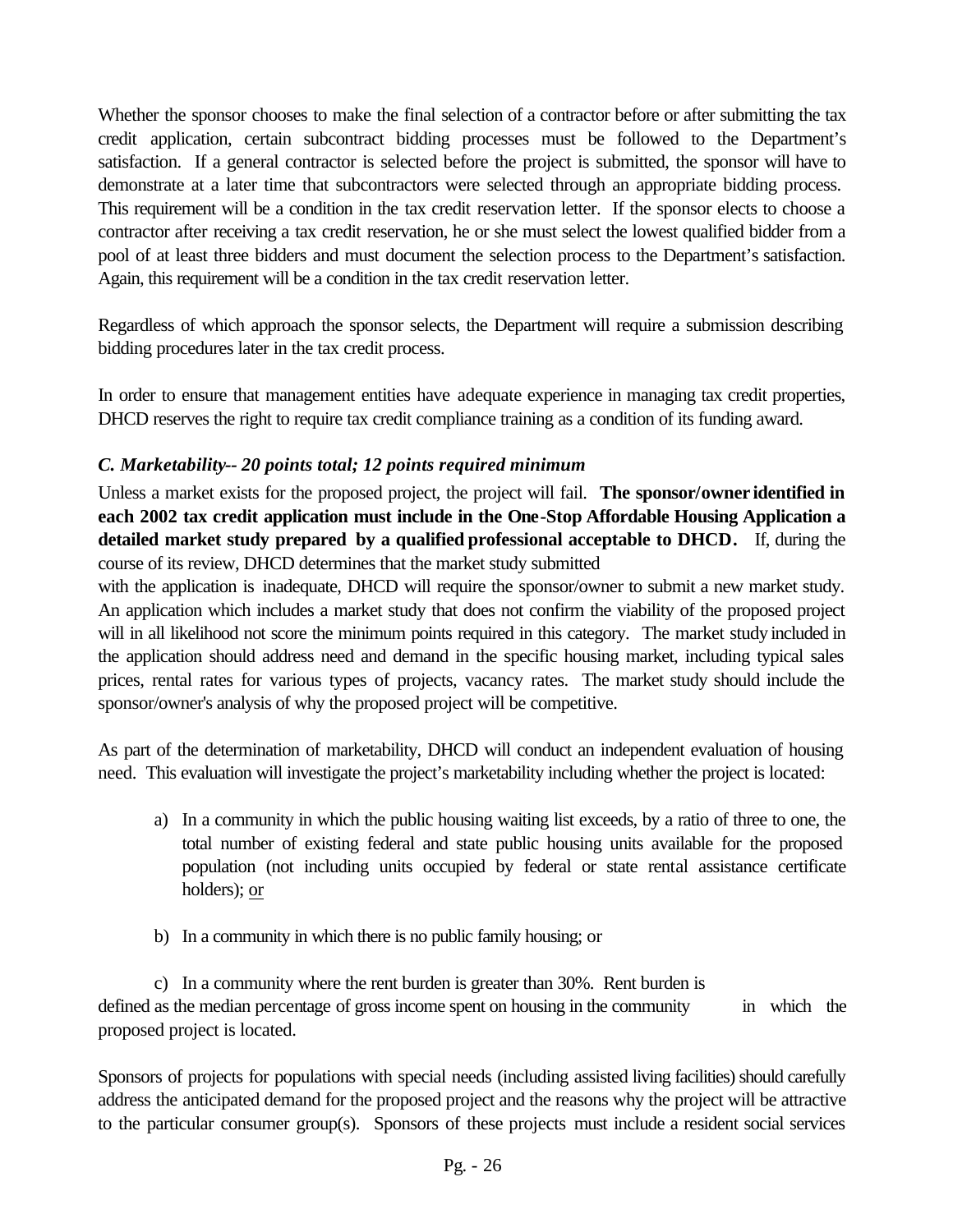plan acceptable to DHCD. DHCD will place great emphasis on the market study for assisted living applications.

DHCD also will review the proposed project's rent structure. In general, the proposed rents will be compared to rents for comparable, unassisted units in the subject market. DHCD also may consider such market factors as home sales, rentals, average vacancy levels. Additional factors to be evaluated include, but are not limited to, the sponsor's comparables submitted with the One-Stop application and/or market study information, newspaper ads, etc. In determining the feasibility of the projected rents, DHCD will use Section 8 contract rents only if satisfactory evidence of a housing assistance payments contract is included with the One-Stop application. If an executed payments contract is not included, DHCD will compare the proposed rents to the lower of the current HUD FMR for the area or to comparable market rents for the area.

DHCD also will evaluate the sponsor/owner's marketing and outreach plan. All sponsor/owners should include a detailed plan with their respective applications.

#### *D. Financial Feasibility -- 20 points total; 12 points required minimum*

The information contained in the One-Stop Affordable Housing Application must demonstrate to DHCD's satisfaction that the proposed project is financially feasible during construction and after completion. The sponsor/owner must include in the application solid evidence of financing commitments from construction and permanent lenders. If possible, the sponsor/owner should include a letter of interest from a syndicator. Assisted living applications must include a letter from a syndicator. The sponsor/owner must identify sufficient financing, sources for all project uses in the One-Stop application. The operating proformas included in the application must include trending assumptions and debt service coverage acceptable by current industry standards and explicitly acceptable to DHCD.

The amount of equity raised per tax credit dollar is determined by market forces and, therefore, is subject to change from time to time. For 2002 underwriting purposes, DHCD will assume that each project will obtain \$.75 per tax credit dollar available for development costs. In order for DHCD to accept a raise higher than \$.75 for underwriting purposes, the sponsor/owner must provide evidence

of a firm commitment from a syndicator acceptable to the Department. In determining the financial feasibility of the proposal, DHCD will consider the adequacy of the developer's fee and overhead to cover any gap that would result if an equity raise greater than \$.75 per tax credit dollar is not achieved.

Sponsor/Owners are encouraged to refer to the Program Guidelines for the Low Income Housing Tax Credit Program dated January 2002 for further details regarding recommended financing. A sponsor/owner using assumptions that deviate from the DHCD-recommended assumptions must justify such deviations to DHCD's satisfaction.

#### *E. Readiness to Proceed -- 20 points total; 12 points required minimum*

The sponsor/owner of each tax credit application must demonstrate to DHCD's satisfaction the ability to meet the Internal Revenue Code ten percent test and to receive a carryover allocation in timely fashion. For projects receiving a reservation of tax credits in the first half of the calendar year 2002, the sponsor/owner must incur costs, no later than the close of calendar year 2002, which are more than ten percent of the project's reasonably expected basis. In keeping with recent amendments to the Internal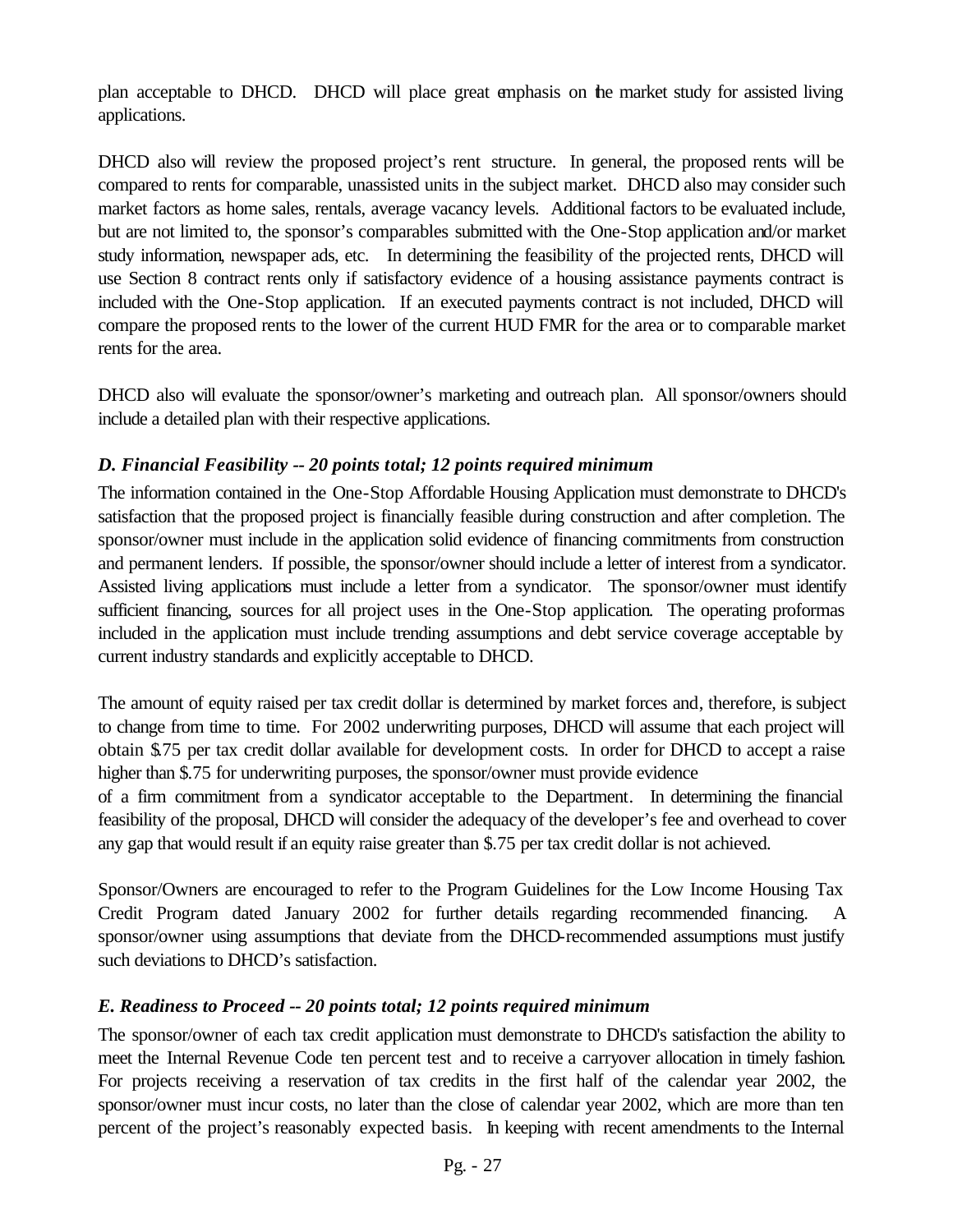Revenue Code, a sponsor/owner receiving a reservation of tax credits in the second half of the calendar year 2002 will have an additional six months from the date of the 2002 carryover allocation or binding commitment (or until June 30, 2003, if later) to meet the ten percent test.

The One-Stop application should include evidence of progress in areas including but not limited to land use and zoning approvals, environmental and historic reviews, ability to close on sources of financing, and so on. **Sponsor/Owners must include with the One-Stop a narrative that addresses the proposed costs to be incurred in meeting the ten percent test as well as an anticipated timeframe for meeting the test.** For properties located in historic districts or designated as buildings having historical significance, the sponsor/owner must include in the narrative the status of required historical approvals**.** 

During 2002, DHCD will give special consideration in this scoring category to projects which were submitted during a previous competition but not selected for funding, if DHCD determines that the project sponsors have addressed all issues which prevented them from receiving an earlier allocation.

### **Special Project Characteristics**

The Department has designed this scoring category to encourage and reward projects that include some of the characteristics DHCD would most like to support in affordable housing projects. The points in this category are available to projects that include the following special characteristics:

- Official local support
- Part of a comprehensive neighborhood planning effort
- Non-profit sponsorship
- Inclusion of MBE/WBE members on the development team
- Low total development costs
- Low soft costs and developer's fee
- Minimal request for DHCD assistance
- Special needs groups as intended consumers
- Inclusion of market rate units in the project
- Location in a community with less than 10% subsidized stock
- Conformance with Section 42 Code preferences

The Department values each of these project characteristics equally and will award a maximum of six points per category to applications that include the criteria listed above and described on the following page.

# **Official Local Support -- 6 Points Maximum:**

DHCD will award up to six points to any application with a letter of support from the chief elected official of the community to benefit from the tax credit project. The letter must specifically endorse the proposed project. The number of points awarded in this category will depend, in part, on whether the chief elected official commits local resources to the project.

#### **Inclusion in a Comprehensive Neighborhood Revitalization Effort -- 6 Points Maximum:**

Some proposals for tax credit projects are part of neighborhood plans prepared and endorsed by municipal officials. DHCD will award up to six points for 2002 applications that include some or all of the following features: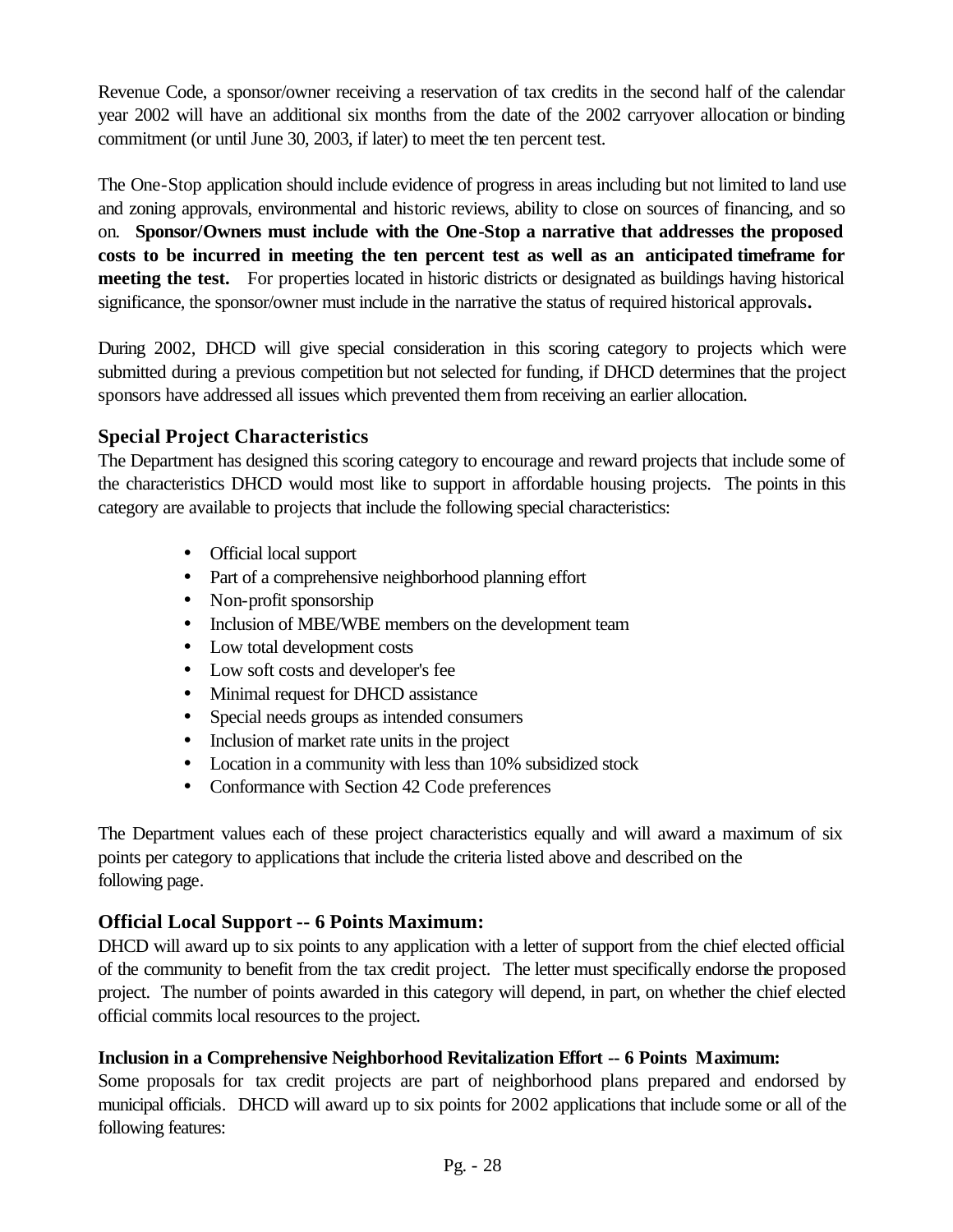- Evidence that the proposed project is part of a formal neighborhood plan approved by the chief elected official of the municipality. The formal plan must be a written plan with the neighborhood delineated; target properties identified; proposed demolition, rehabilitation, and new construction identified; etc.
- The plan also must include reliable information on local housing need, including current characteristics of the neighborhood's housing stock; supply and demand for affordable rental and ownership units within the neighborhood, etc.
- Evidence that the proposed project is located in a qualified census tract.
- If the funding application seeks tax credits for a project with expiring use restrictions, the neighborhood plan must address the importance of the project, the need for preservation of the units, and the other housing options available to residents if the preservation effort is not successful.

#### **Low Replacement Costs -- 6 Points Maximum:**

The Department will award six points to any application that includes a per-unit total replacement cost at least 15% below the recommended cost limits listed on page 18 of this allocation plan. DHCD will award three points to any application that includes a per-unit total replacement cost at least 10% below the recommended limits listed in an earlier section of this plan. If an application receives points in this category, DHCD will not recognize future increases in the project's total development costs.

#### **Low Soft Costs and Developer's Fee -- 6 Points Maximum:**

Tax credit sponsors also may earn three points if they propose projects with soft costs -- exclusive of developer's fee and overhead, and consultants' fees -- representing less than 15% of the project total replacement cost carried on the One-Stop Affordable Housing application. If an application receives three points in this category, DHCD will not recognize future increases in the project soft costs.

An additional three points will be awarded to applications that include a combined developer's fee and overhead and consultants' fees totaling less than 10% of the project's total replacement cost carried on the One-Stop application. If an application receives three points in this category, DHCD will not recognize a future increase in the developer's fee and/or overhead, and/or consultants' fees.

It is important to note that points in this category will be awarded only if the project proformas conform to industry standards and DHCD standards for the affordable housing type proposed. For

example, an application may include soft costs constituting less than 15% of the project's total replacement cost. However, all other costs identified in the One-Stop must be reasonable -- neither too high nor too low. The minimum debt service coverage must be acceptable to DHCD. The rent levels, trending assumptions, and per-unit operating costs also must be acceptable as outlined in the current Low Income Housing Tax Credit Program Guidelines. For instance, a sponsor could submit an application for a smallunit project in the Boston metropolitan area with soft costs below 15% of replacement cost, debt service coverage at 1.05, and per-unit operating costs below \$2,500. DHCD would not award points in this category to a project with these characteristics.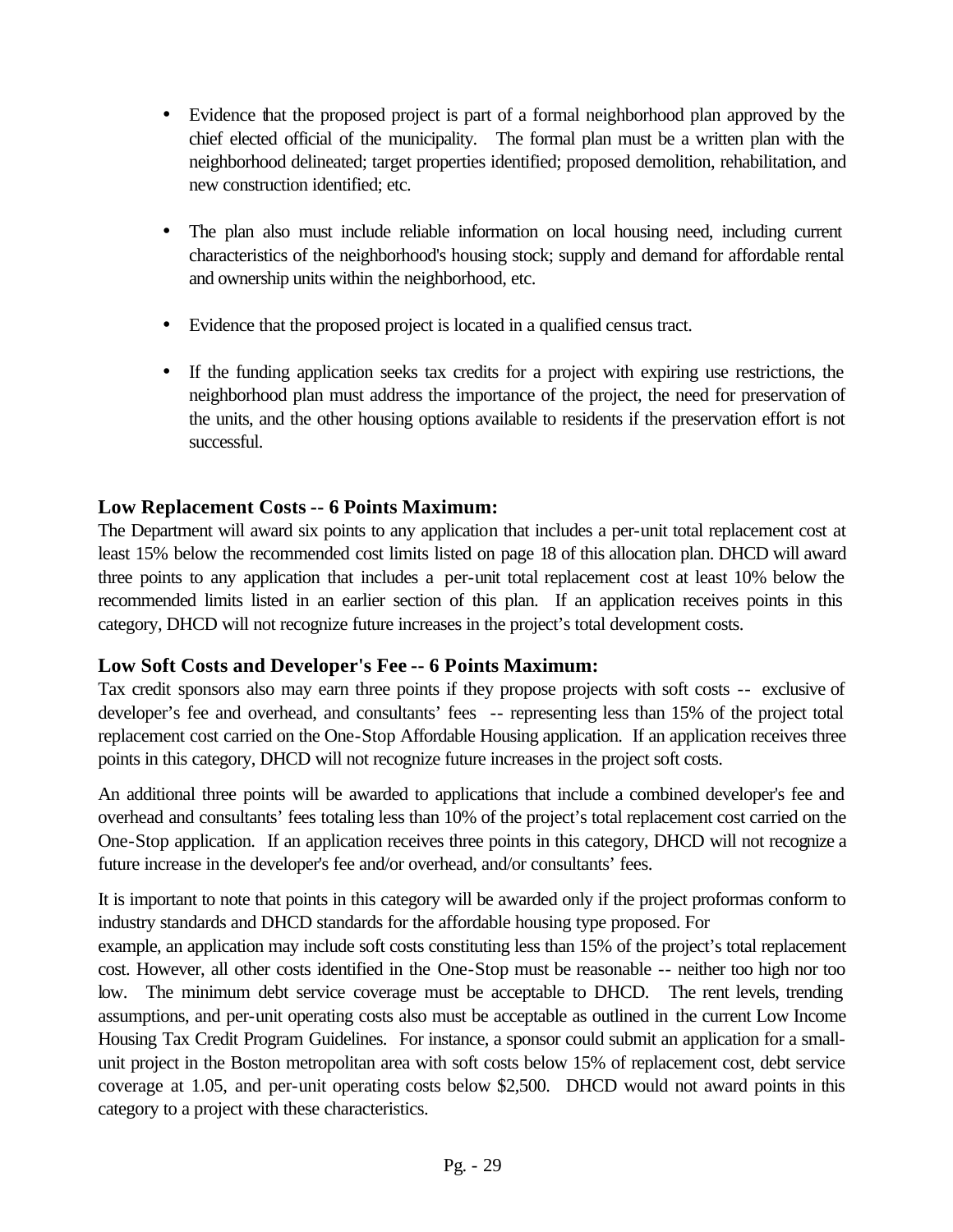#### **MBE/WBE Membership on the Development Team -- 6 Points Maximum:**

If the project sponsor, general contractor, or management agent is certified by the State Office of Minority and Women Business Assistance (SOMWBA) as a Minority Business Enterprise (MBE) organization or a Women's Business Enterprise (WBE), DHCD will award six points in this category. If another key member of the development team -- the architect; the developer's consultant; the attorney; the accountant, the syndicator -- is SOMWBA-certified as MBE or WBE, DHCD will award a maximum of three points in this category. (It is important to note that six points will be awarded only if the sponsor, contractor, or management agent is MBE or WBE certified by SOMWBA.) No points will be awarded for development team members who are certified in trades not to be used at the proposed project nor will points be given for any subcontractors who are not under contract with the owner. All SOMWBA certifications must be current in order for the application to receive points.

#### **Non-profit Sponsorship -- 6 Points Maximum:**

Section 42 of the Internal Revenue Code requires that each allocating agency award at least 10% of the annual credit available to projects sponsored by non-profit organizations. In addition to meeting the Section 42 requirements, DHCD wants to encourage non-profit sponsorship of tax credit applications. These applications often represent community-based projects that have strong local support and are critical to the redevelopment of troubled neighborhoods. DHCD will award six points in this category to any tax credit application sponsored by a non-profit organization that meets the qualifications in Section VII.

#### **Minimal Request for DHCD Assistance -- 6 Points Maximum:**

The Department will award points in this category for projects that seek the least amount of DHCD public subsidy and for projects that are able to demonstrate a capacity to achieve a significant syndication raise. The intent of this category is to encourage applicants to design projects that are more cost effective from a public subsidy standpoint and to encourage the use of local, federal, and other funding sources*.* Three points will be awarded in this category if:

- An application requests annual tax credits in an amount no more than \$5,000 per affordable unit combined with other DHCD sources in an amount no more than \$30,000 per affordable unit; OR
- An application requests tax credits only in an amount no more than \$5,000 per affordable unit.

This category also is intended to reward projects that are able to negotiate favorable syndication raises. If an applicant can provide a preliminary syndication commitment letter indicating a raise in excess of 78 cents per tax credit dollar, then the project will earn three points. If an application receives points in this category, DHCD will require that the stipulated equity raise is earned at syndication closing. If the raise decreases, the developer's fee will be utilized to the extent necessary to fill any gap. No additional DHCD resources will be committed to fill a gap caused by an overestimated raise.

#### **Special Needs Groups as Intended Consumers -- 6 Points Maximum:**

DHCD will award six points in this category to projects intended to primarily serve individuals or households with special needs. This category includes but is not limited to the frail elderly to be served in assisted living projects; tenants with developmental disabilities; formerly homeless households making the transition to permanent housing; individuals with children; and so on. However, the points will be available only if the project design, amenity package, and services package are appropriate, in DHCD's estimation, for the intended residents. For example, if the sponsor of an assisted living project does not include adequate common space or services in the tax credit application, no points will be awarded in this category. Projects designed to serve the elderly but not intended as assisted living developments will not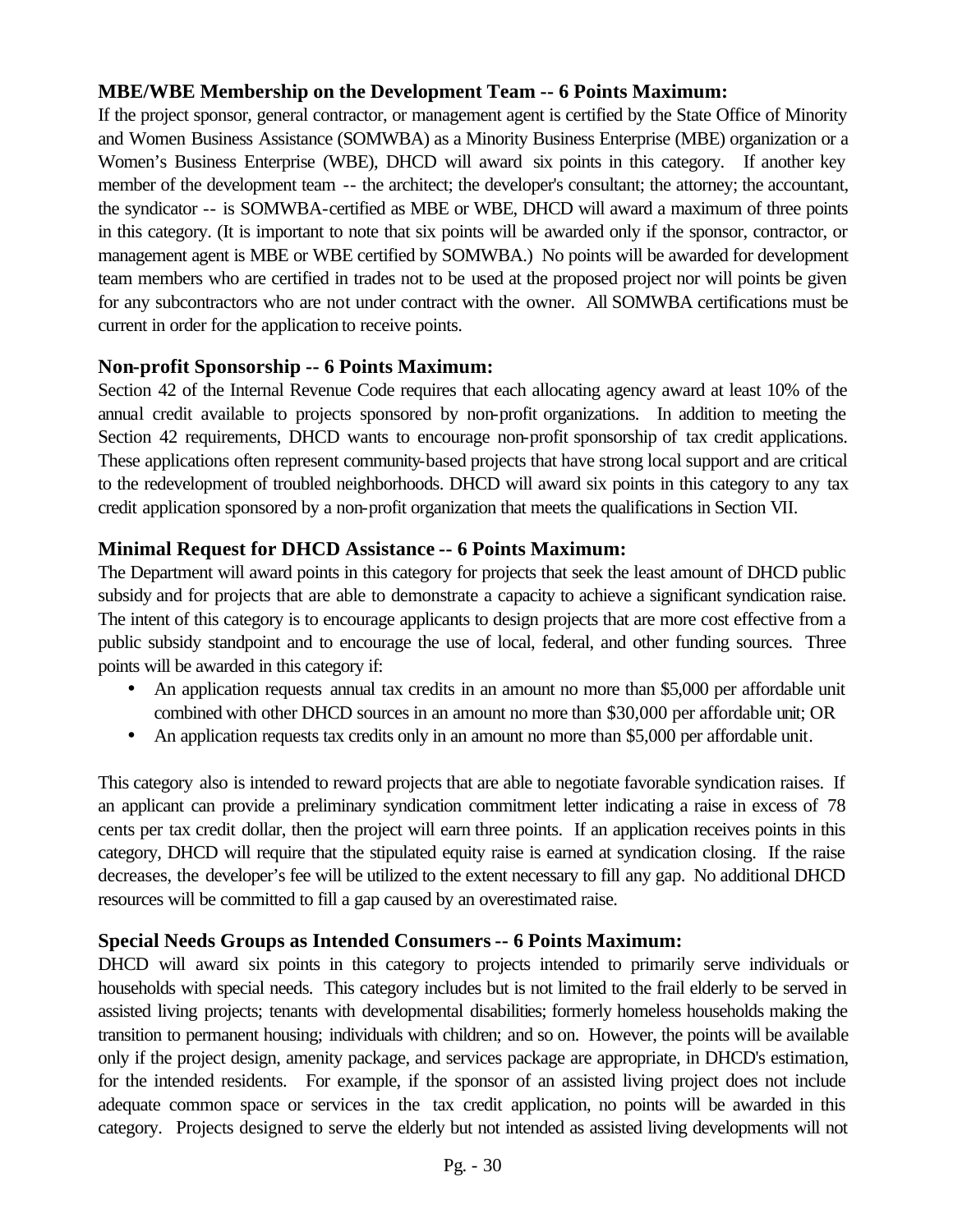be eligible for points in this category. DHCD will award three points in this category to projects that intend to reserve at least half the total

#### **units for populations with special needs.**

#### **Inclusion of Market Rate Units in the Project -- 6 Points Maximum:**

The Department will award six points to a tax credit application that includes at least 50% market rental units. Three points will be awarded to a project with at least 25% market rental units. DHCD will award points in this category only if the marketing information presented by the sponsor and confirmed by the Department supports the proposed mix of market and affordable units.

#### **Location in a Community with Less than 10% Subsidized Stock -- 6 Points Maximum:**

**DHCD will award six points to any large family housing project located in a municipality which has less than 10% subsidized housing. DHCD will make this determination based on a municipality's percentage of low and moderate income housing as identified in DHCD's most recent subsidizedhousing inventory.**

Conformance with Section 42 Code Preferences -- 6 Points Maximum: In this category, the **total** number of points available to any project is six.

#### **Extended Term of Affordability – 6 points**

DHCD will award six points in this category to applications whose sponsors commit to an affordability term in perpetuity. Three points will be awarded to applications whose sponsors commit to a 50-year term of affordability. The extended terms of affordability will be included in the project's regulatory agreement. If a project receives points in this category, DHCD will not permit the term of affordability to be reduced at a later date.

#### **Lowest Income Population to be Served – 6 points**

DHCD will award six points in this category to projects whose sponsors commit to renting at least 10% of the tax credit eligible units to individuals or families with incomes at or below 40% of median income. If a project receives points in this category, DHCD will require the sponsor's commitment to be included in the project's regulatory agreement. Units intended to count towards this set-aside must be clearly identified in the application in order for the project to earn points in this category.

#### **Projects Located in Qualified Census Tracts – 6 points**

DHCD will award six points in this category to a project located in a qualified census tract, the development of which contributes to a concerted community revitalization plan. Internal Revenue Code section 42 (d)(5)(C)(ii) defines "Qualified Census Tract" as any census tract designated by the Secretary of HUD in which 50 percent or more of the households have an income less than 60 percent of area median gross income or, in certain instances, there is a poverty rate of at least 25 percent.

#### **Executive Order 418 – 16 Bonus Points**

On January 21, 2000, Massachusetts Governor Paul Cellucci issued Executive Order 418, "Assisting Communities in Addressing the Housing Shortage", requiring all communities to take steps to create housing for individuals and families across a broad range of incomes. In keeping with the intent of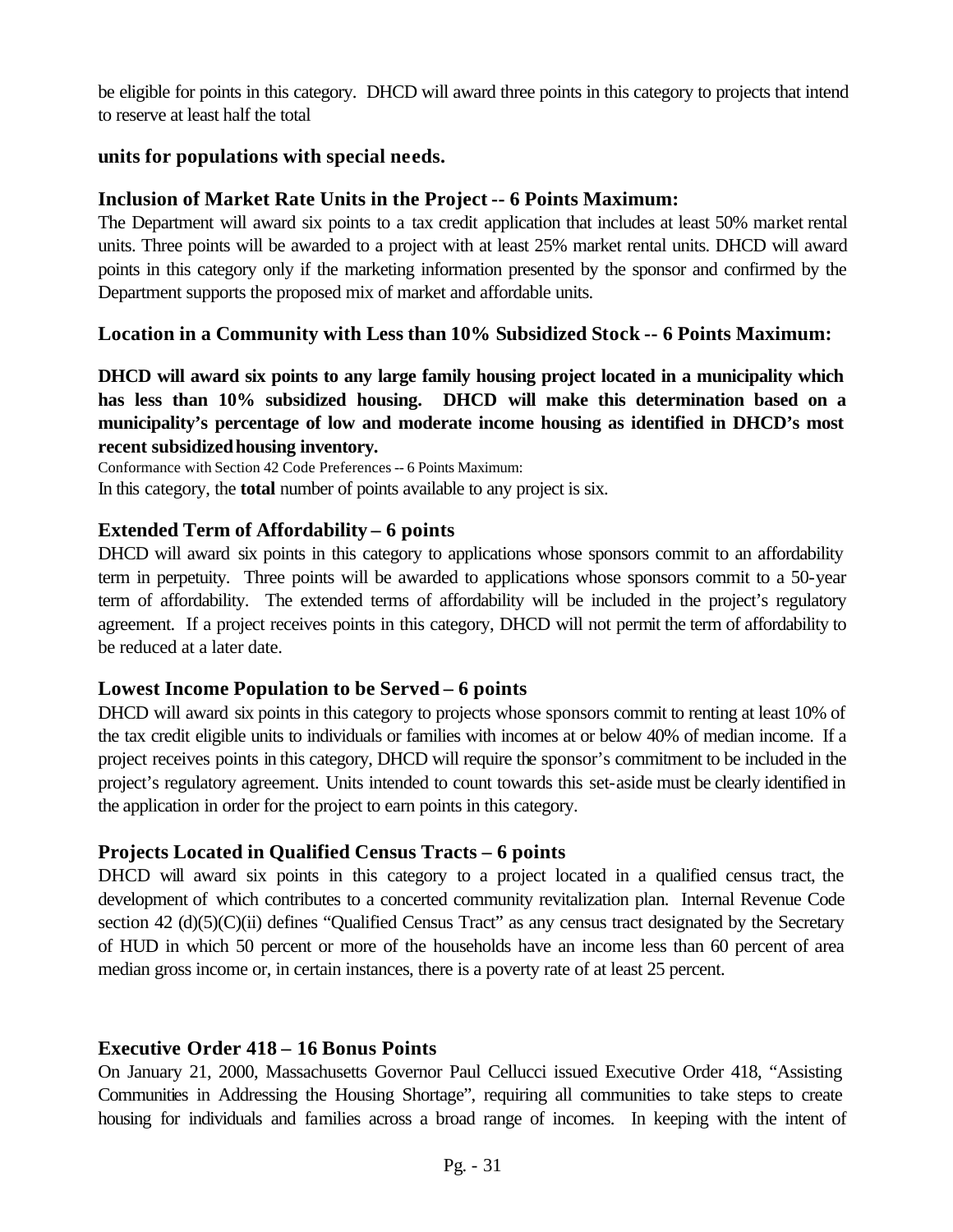Executive Order 418, DHCD will now award 16 bonus points to tax credit applications for projects located in communities which have been certified by DHCD as meeting the current requirements of Executive Order 418. Information on Executive Order 418 and the Implementation Guidelines for Executive Order 418, including the certification process, is available on DHCD's website at http://www.state.ma.us/dhcd/ or by contacting DHCD's Low Income Housing Tax Credit office at (617) 727-7824.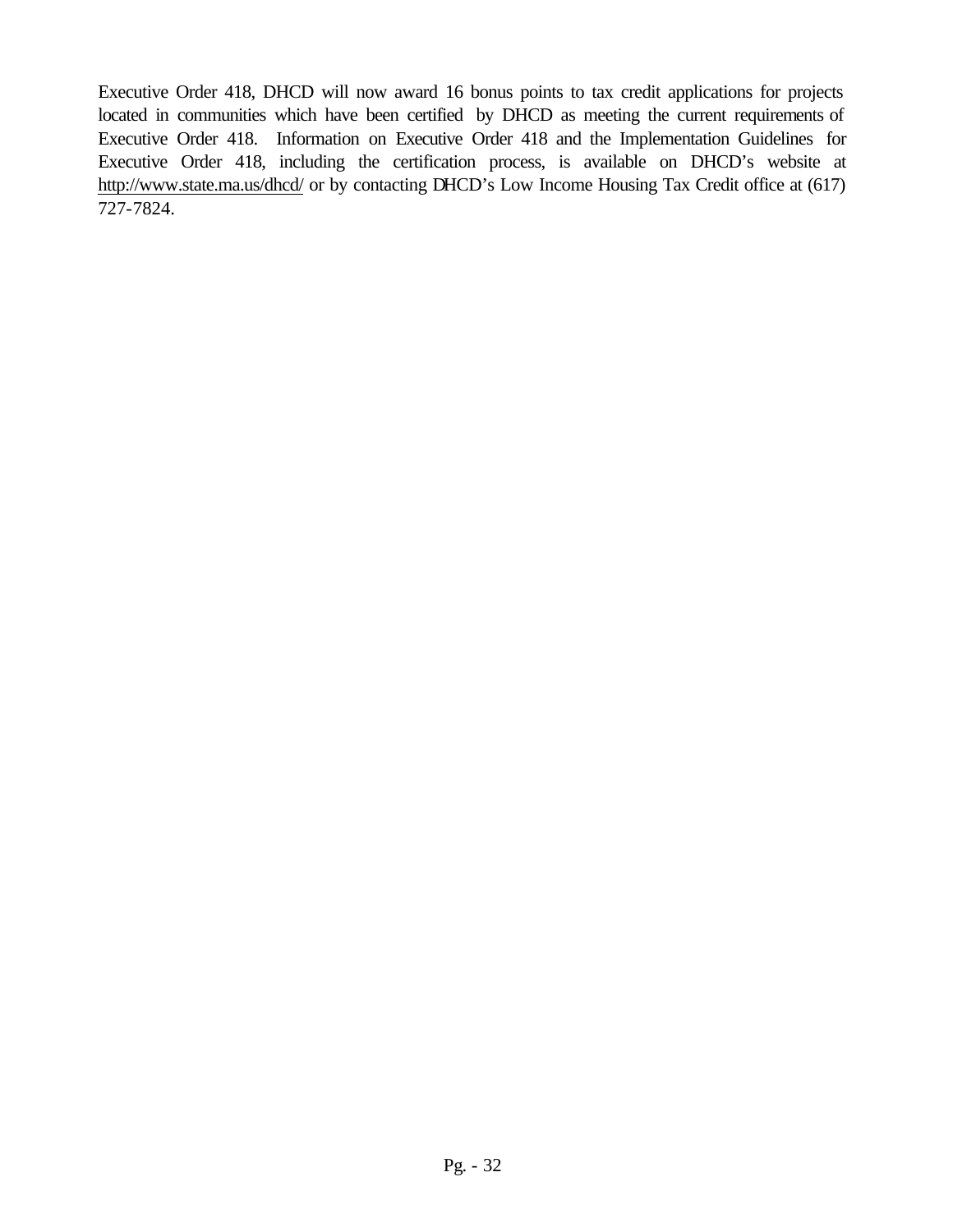# **Section XI. The Application Process for 2002 Credit**

During 2002, the Department of Housing and Community Development will hold two funding rounds for available tax credits and other DHCD resources in support of affordable rental housing. As of the date of this plan, the approximate amount of federal tax credits available for allocation during 2002 is \$5 million.

#### **First Funding Round:**

The deadline for submitting applications for the first funding round will be Thursday, February 7, 2002. All applications must be submitted on the computerized One-Stop Affordable Housing Application. Sponsors are required to submit two floppy disks, two copies of architectural materials, four application hard copies, and the application fee no later than the close of business on Thursday, February 7, 2002 to:

> The Department of Housing & Community Development The Division of Private Housing One Congress St. – 10th floor Boston, MA 02114

Applicants should refer to the most recent Notice of Funding Availability for further instruction regarding the number of application copies required for proposals seeking multiple funding resources.

#### **Applications received after the close of business on Thursday, February 7, 2002 will not be reviewed. Prospective applicants are strongly encouraged to meet with DHCD tax credit staff to discuss their particular projects prior to the funding round deadline.**

In addition to the submissions to DHCD, each tax credit sponsor must provide a full copy of the One-Stop application to the chief elected official of the municipality in which the project is located. By Thursday, March 7, 2002, the sponsor must submit to DHCD a certification that a One-Stop application identical to the submission to DHCD has been delivered to the chief elected official. If at any time during the competition DHCD determines that the sponsor failed to fully comply with this requirement, the Department will disqualify the sponsor's application.

The Department anticipates announcing the results of the first funding competition in May 2002. The Department reserves the right to allocate the entire credit amount available during the first funding round.

It is possible that a first round application will meet the competitive scoring threshold but will not receive an allocation of credit, due to the allocation of all available 2002 credit to higher scoring projects. If this happens, the project sponsor may request that DHCD re-evaluate the project during the second funding round. The sponsor will not be required to submit a new One-Stop nor an additional application fee unless the project changes. However, the sponsor may elect to submit a modified application for the project and pay the new application fee.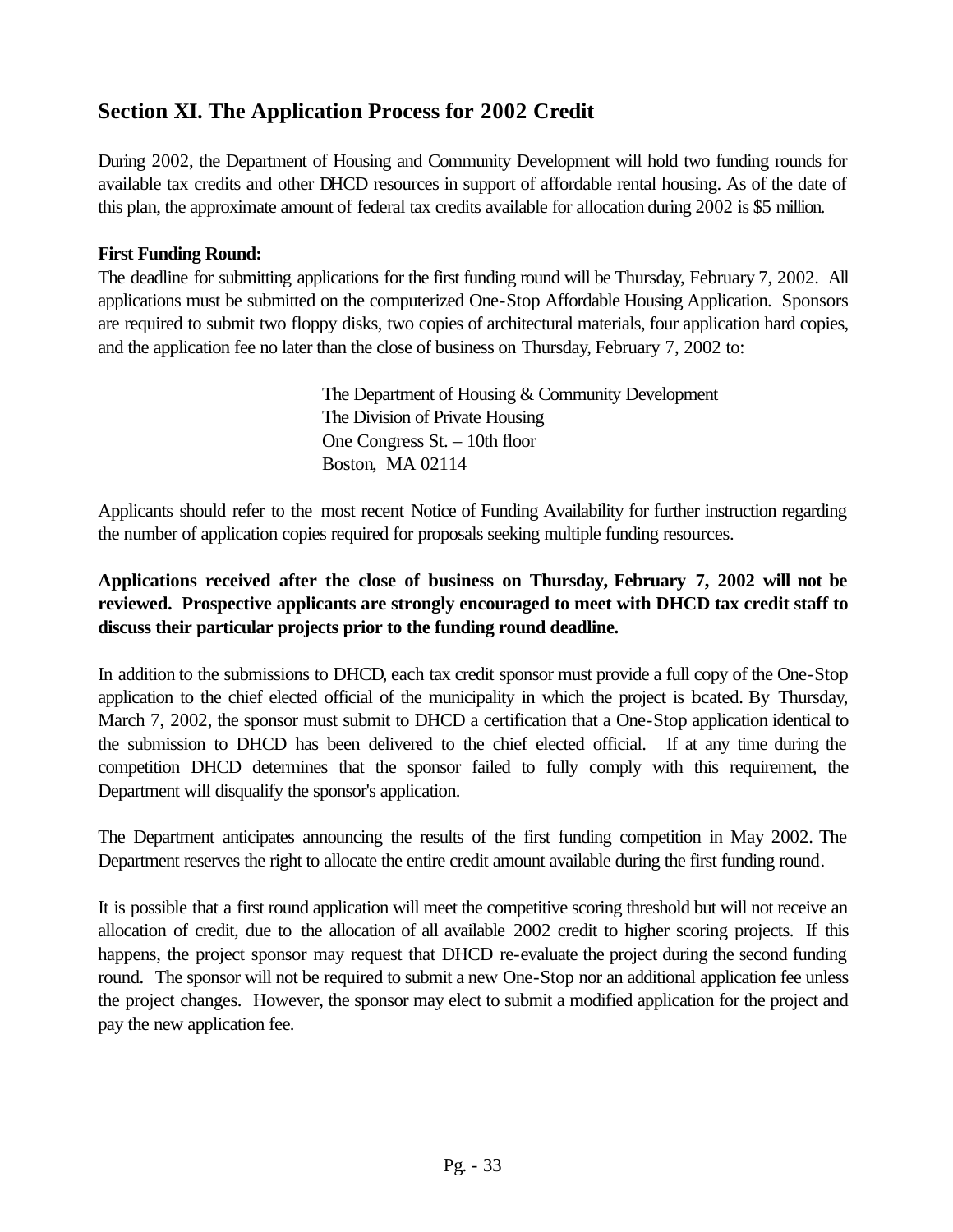# **Second Funding Round:**

Although DHCD may allocate the full amount of 2002 credit available during the first funding round, the Department will hold a second funding round during the year 2002 for tax credits and other agency resources in support of rental housing. The deadline for submitting applications to the second funding round will be the close of business on Thursday, September 5, 2002. The application requirements for the second round, including the submission to the chief elected official, will be the same as for the first round. Applications received after the close of business on Thursday, September 5, 2002 will not be reviewed. Sponsors must submit the certification of One-Stop delivery to the chief elected official by October 5, 2002.

The Department anticipates announcing the results of the second funding competition during December 2002. If no 2002 credit remains at that time, the Department may issue binding forward commitments of 2003 credit. In general, this amount shall not exceed \$2.5 million. The commitments will be made in sequential order to the highest-ranking applications submitted during the second funding round. The Department intends to treat the September-to-December round as the first round for awarding a significant amount of calendar 2003 credit.

# **Anticipated Schedule for 2003 Funding Rounds:**

A number of affordable housing developers and experts have urged the Department to establish a longerrange pipeline for tax credit projects. The tax credit program arguably is the most complex of the affordable housing production programs. Developers reasonably contend that the development process can take longer than anyone would wish, and that an earlier commitment from the state to a strong tax credit project is in everyone's best interests. At this time, the Department intends to schedule two funding rounds during 2003 for tax credits and other resources in support of affordable rental housing. The Department anticipates that first round submissions will be due during February 2003, with decisions to be announced in May 2003. The exact deadline will be published by the Department in future notices. DHCD also anticipates holding a second round in August or September 2003, with the deadline to be announced in future Department notices. If all available 2002 credit is allocated during the first round, DHCD may decide to issue binding forward commitments of a portion of 2004 credit during the second round.

# **Application Completeness:**

Although most development projects change over time, and some projects change substantially, the Department must evaluate all project applications in a fair and equitable way. The One-Stop application essentially is a "snapshot" of a project on the day of submission. For purposes of threshold review and competitive evaluation, the Department will not accept the submission of additional documentation after the application deadline. Each project will be reviewed based on the materials contained in the One-Stop on the deadline for all submissions.

During 2002, DHCD will make an exception to this policy for projects that receive favorable financing commitments during funding competitions conducted by other public-purpose lenders. For example, the Federal Home Loan Bank Board -- an important source of funds for many affordable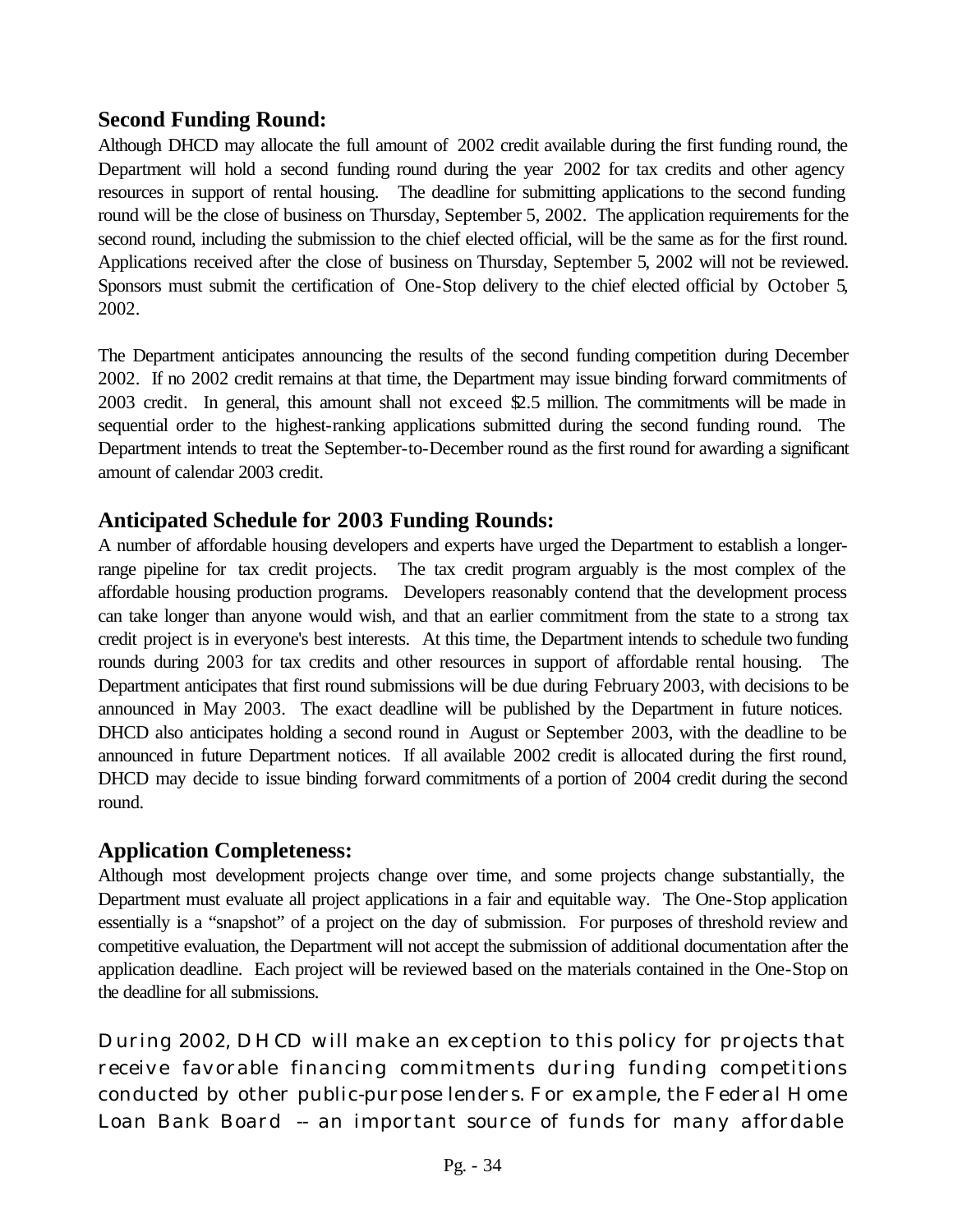housing projects -- is expected to announce the results of its first 2002 competition in spring or summer 2002. If the DHCD competition is still underway at that time, DHCD will permit sponsors of projects that receive Federal Home Loan Bank Board commitments to notify the Department that they have received awards. DHCD will consider the new commitments in its review process during the first 2002 tax credit competition. In addition, at its sole discretion, the Department may contact tax credit applicants after the application deadline to seek clarification on certain materials contained in the One-Stop application.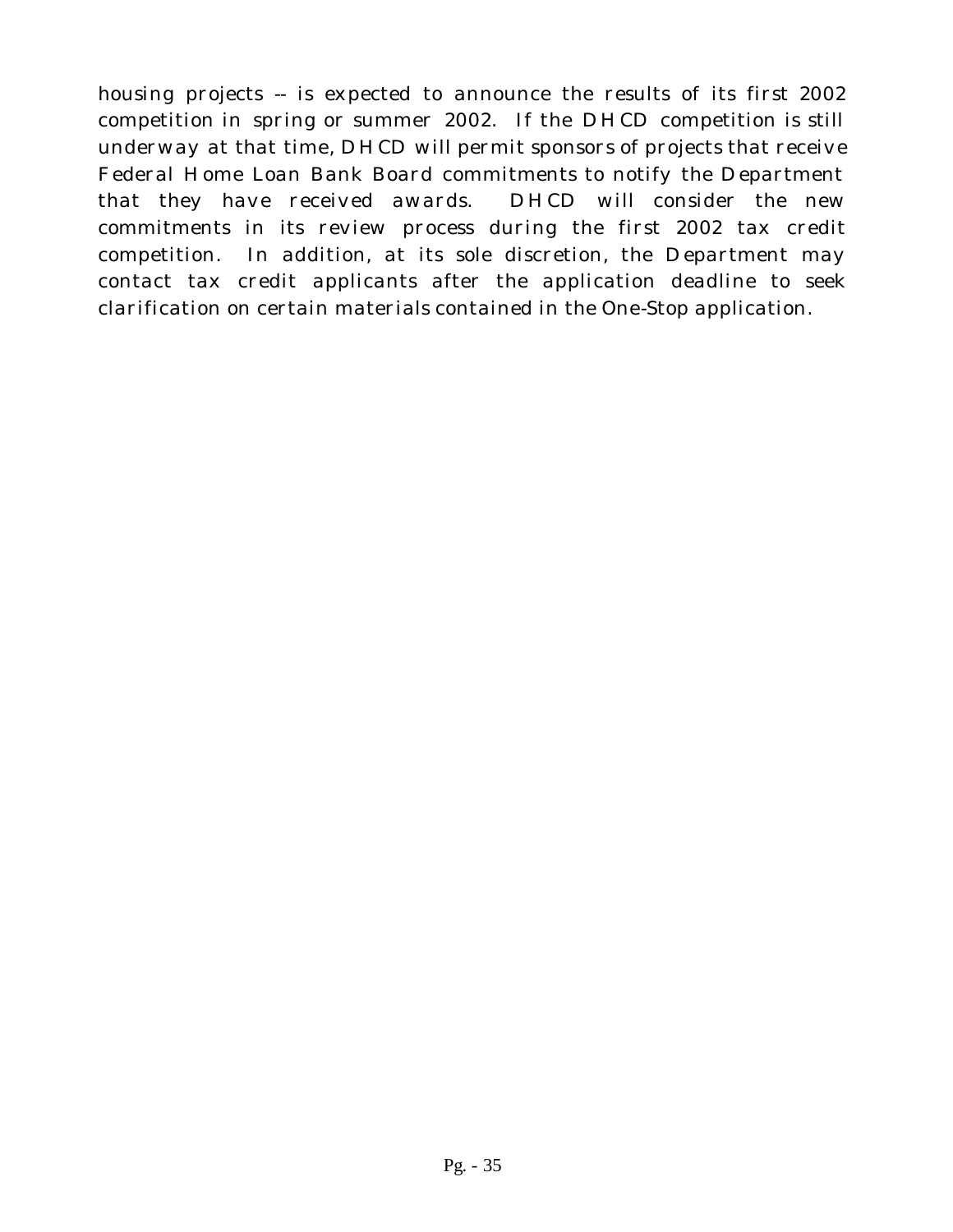# **Section XII. Processing Fees; Late Fees; Compliance Monitoring Fees**

# **A. Processing Fees**

Sponsors seeking tax credits during 2002 will be required to pay processing fees as follows. Assuming that the sponsor/owner meets Department deadlines for submitting carryover documentation, the total processing fee will be either 8% or 4%. For tax credit projects sponsored by for-profit developers, the total processing fee is equal to 8% of the annual credit amount. For projects sponsored by non-profit developers, the total processing fee is equal to 4% of the annual credit amount. The credit amount will be the amount identified on the carryover allocation. If the project does not need a carryover allocation, the credit amount will be the amount identified on IRS Form 8609.

The processing fee for each project submitted during 2002 will be due in three installments:

- at the time of application;
- at the time the project receives a carryover allocation;
- at the time of final commitment of the credit.

**It is important to note that the Department will charge a late fee to all sponsors of projects who fail to submit the required documentation and processing fee installments by their deadlines as described below.**

#### **First Installment at Application:**

All tax credits sponsors must pay either \$500 or \$3,000 at the time of application. Checks must be made payable to the Department of Housing and Community Development. The application fee is nonrefundable. The application fee for non-profit sponsors and for sponsors of projects with 20 or fewer units is \$500. All other sponsors must pay \$3,000.

#### **Second Installment at Carryover:**

Sponsors must pay the second installment of the processing fee before receiving a carryover allocation from DHCD. The amount due in this installment will be one-third of the total processing fee, less the amount of the first installment paid at the time of application. This second payment also is non-refundable.

#### **Third Installment at Allocation:**

Each sponsor must pay the remainder of the total amount of the processing fee before receiving a final allocation of credit and IRS form 8609 from DHCD. The third installment also is non-refundable.

#### **B. Late Fees:**

Given the time-sensitive and critical nature of year-end Internal Revenue Code requirements, DHCD reserves the right to charge late fees to any and all sponsors failing to meet the deadlines for submitting required documentation and processing fee payments. **The Department will assess a \$3,000 penalty to any non-profit sponsor and a \$5,000 penalty to any for-profit sponsor who fails to remit the required documentation and the second or third installments of the processing fee within the time specified by the agency.** In either case, the carryover allocation and/or IRS Form 8609(s) will not be released to the sponsor until any outstanding processing fees and late fees have been paid.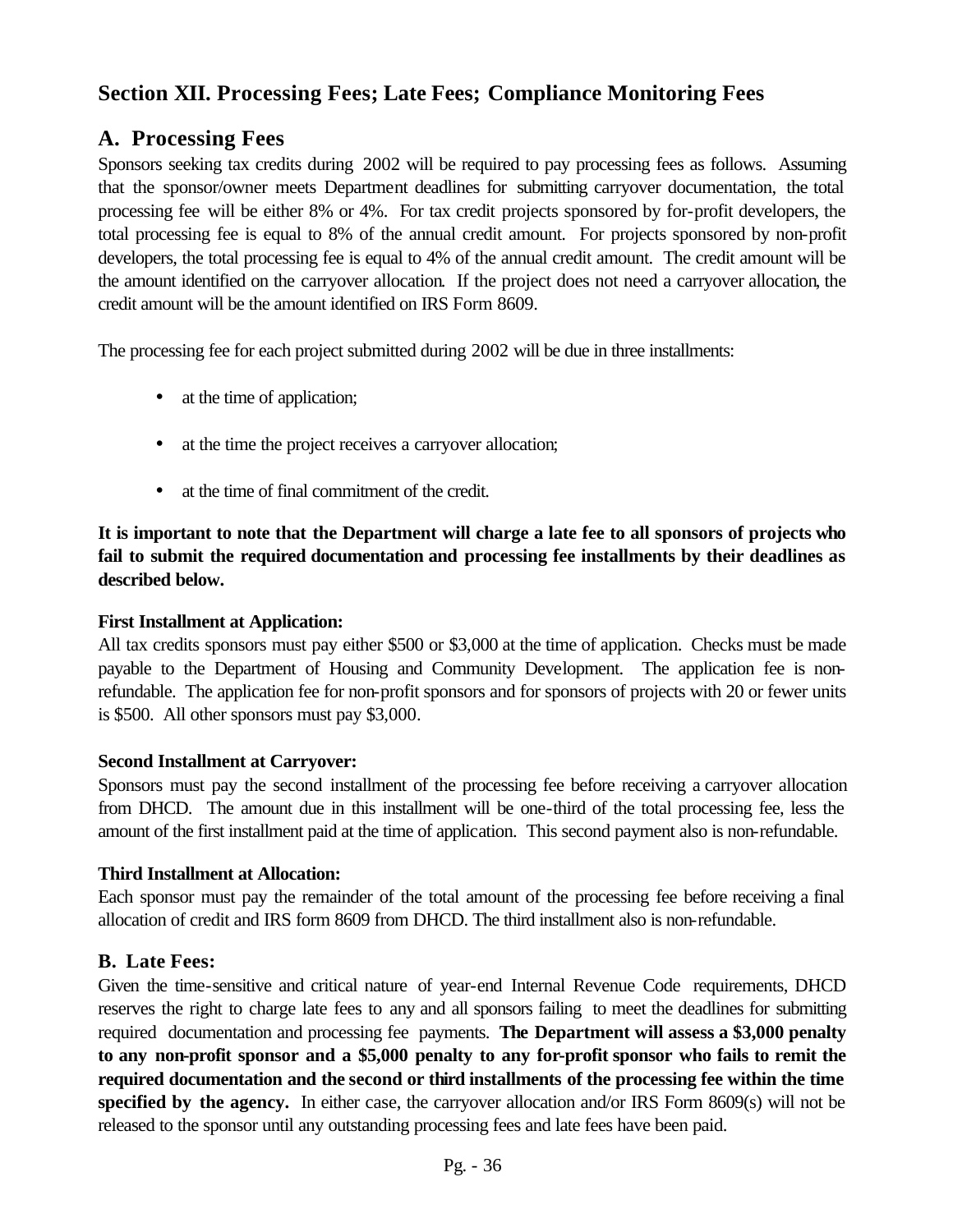In addition, any sponsor who fails to meet his or her carryover allocation deadline--thus endangering a portion of the Commonwealth's valuable tax credit resource--should note that the Department has the right to withdraw the tax credit commitment to the particular project. Furthermore, the Department reserves the right to reject future applications for tax credits from those parties who have failed to meet the Department's deadlines for year-end submissions. The Department is prepared to exercise these rights if necessary.

#### **C. Compliance Monitoring Fees:**

An annual monitoring fee will be due and payable by all projects (allocation years 1987-2002) to DHCD or its authorized delegate during the term of the compliance period (as defined in Internal Revenue Code Section 42) or required to be placed in an escrow by the owner. The fee will be based on a charge of \$25 per low income unit per year, as adjusted periodically by DHCD by the Consumer Price Index (CPI). If the actual compliance period for a project will begin in a year later than 2002, the monitoring fee will be required beginning in that same year. Projects which received an allocation of tax credits in years prior to 2002 will be required to pay only a tax credit monitoring fee as set forth below, notwithstanding any provision to the contrary in any prior year's Qualified Allocation Plan and/or Program Guidelines, including without limitation provisions for an annual administrative or monitoring fee. DHCD will utilize 1997, the first year that it collected compliance monitoring fees, as its base year in determining all subsequent fee adjustments.

The actual annual fee will be calculated and collected according to one of the two following methods, the selection of which will be at DHCD's sole discretion:

- The annual monitoring fee will be due and payable on a date designated annually by DHCD throughout the term (or remaining term) of the compliance period. Under this method, the fee will be calculated at \$25 per low income unit in 2002, which amount may be adjusted by DHCD periodically by the Consumer Price Index (CPI) for subsequent years. The total annual fee will not exceed the amount of  $\,$ \$,500 per project in 2002, which amount may be adjusted by DHCD periodically by the Consumer Price Index (CPI) for subsequent years;
- The total amount of monitoring fees for the 15-year compliance period (or remaining years of the compliance period beginning with 2002) will be due and payable in one payment at a date designated by DHCD. DHCD may require projects which have not previously received IRS Form 8609 to make payment prior to the release of Form 8609. Under this method, the fee will be calculated at \$25 per low income unit multiplied by 15 or the number of remaining years in the compliance period, whichever number is less.
- **The total fee will not exceed the amount of \$3,500 per project** multiplied by 15 or the number of remaining years in the compliance period, whichever number is less. At DHCD's discretion, this total amount will be placed in escrow by the DHCD or the Owner and will be used for the purpose of monitoring during the compliance period. If DHCD does not institute this method of collection in 2002, **DHCD may adjust the**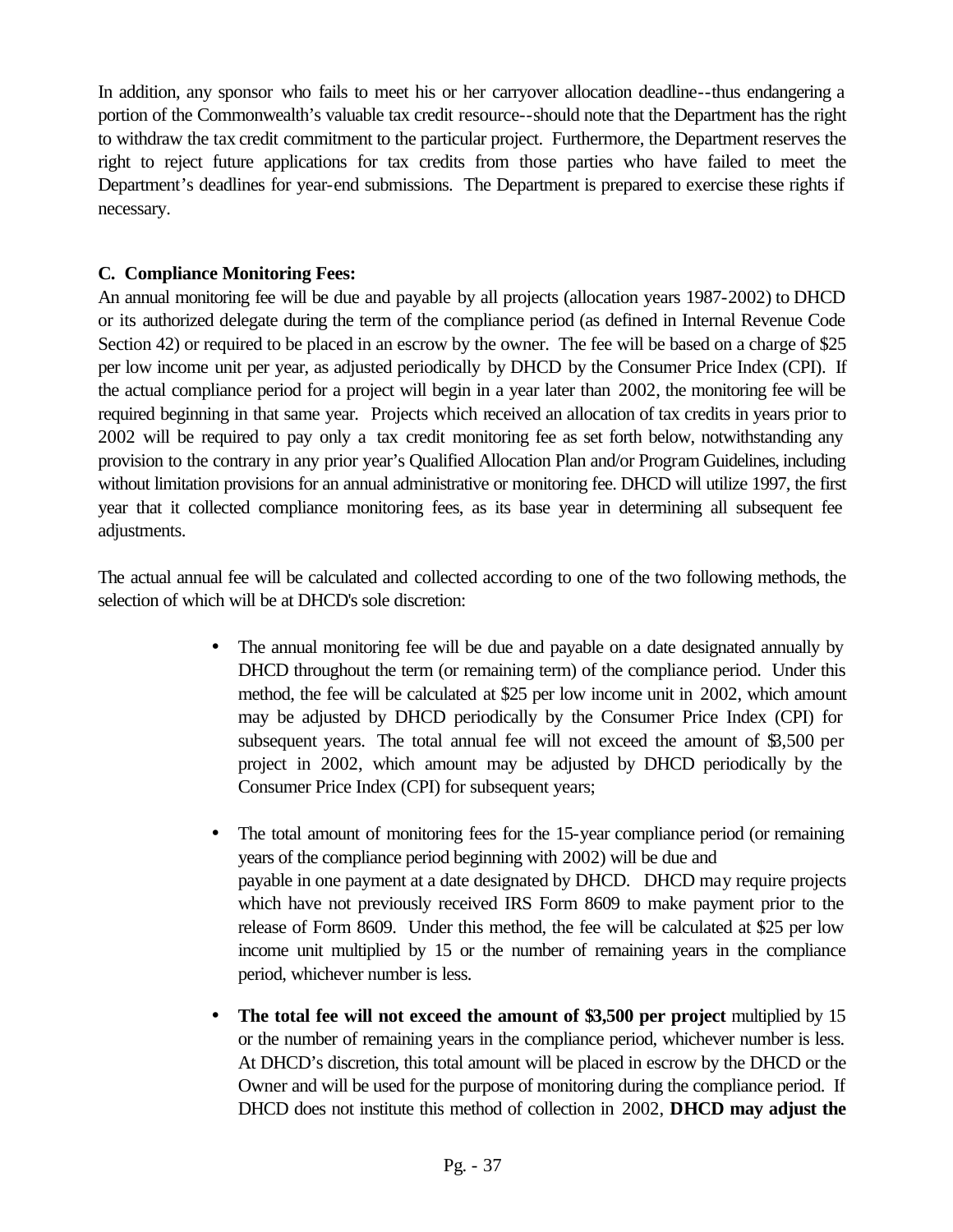#### **\$25 per low income unit and \$3,500 per project amounts by the Consumer Price Index (CPI) in any subsequent year.**

DHCD reserves the right to charge a reasonable monitoring fee to perform compliance monitoring functions after the completion of the tax credit compliance period (as defined in Internal Revenue Code Section 42) for the remainder of the term of the Tax Credit Regulatory Agreement and Declaration of Restrictive Covenant.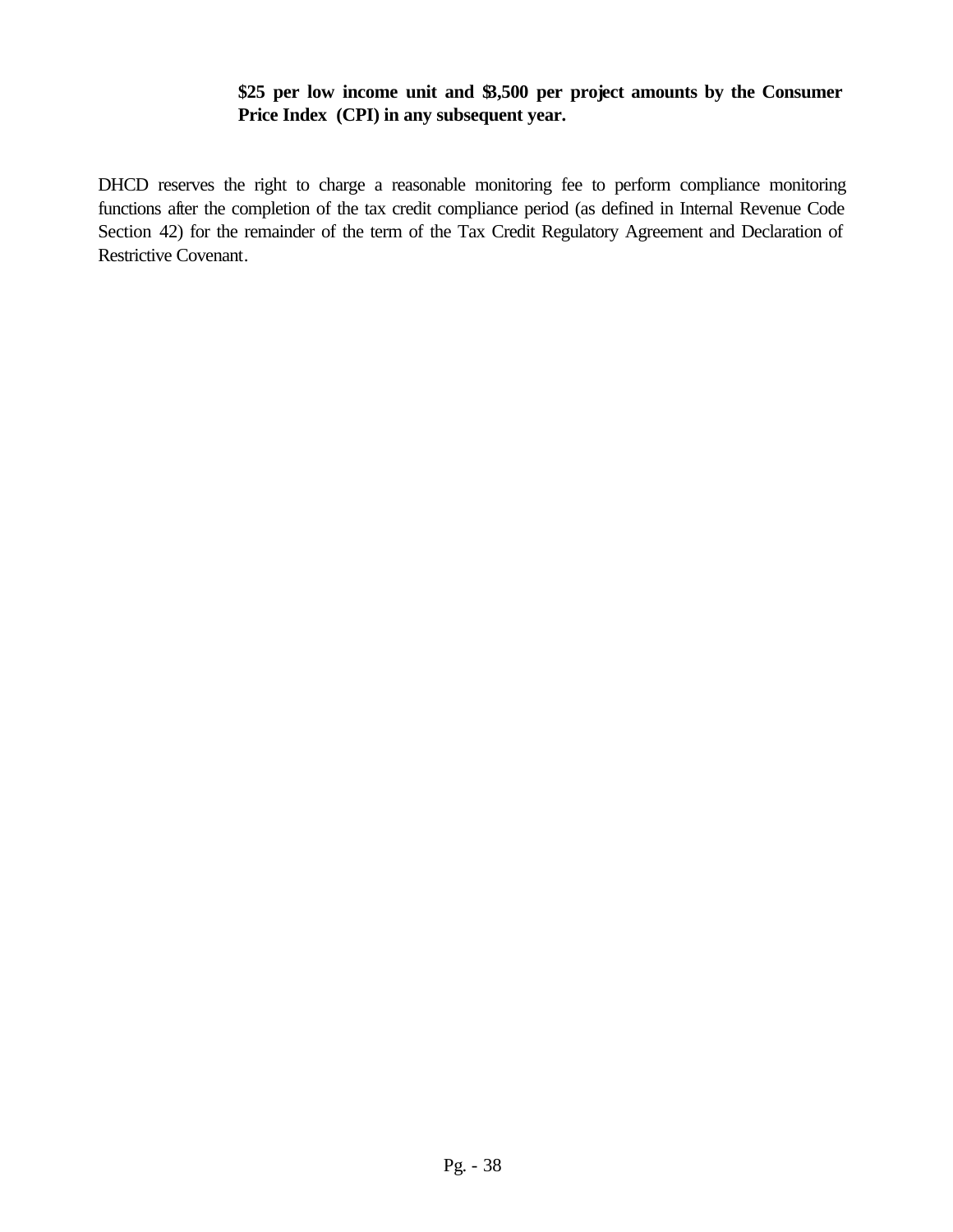# **Section XIII. Modification of the Allocation Plan**

DHCD will administer the allocation of tax credits in such a manner as it deems appropriate in accordance with federal law and procedure. It will make determinations, publish rules and guidelines, and require use of particular forms as necessary.

The Governor delegates to DHCD her power to amend this plan in response to changes in federal law or regulations. In addition, the Governor recognizes that circumstances not foreseen in the Plan may arise, and therefore delegates to DHCD her authority to resolve conflicts, inconsistencies, and ambiguities in the plan; to respond to any abuse of the allocation system; and, if necessary, to amend the plan after a public hearing. (Please refer also to Appendix B.)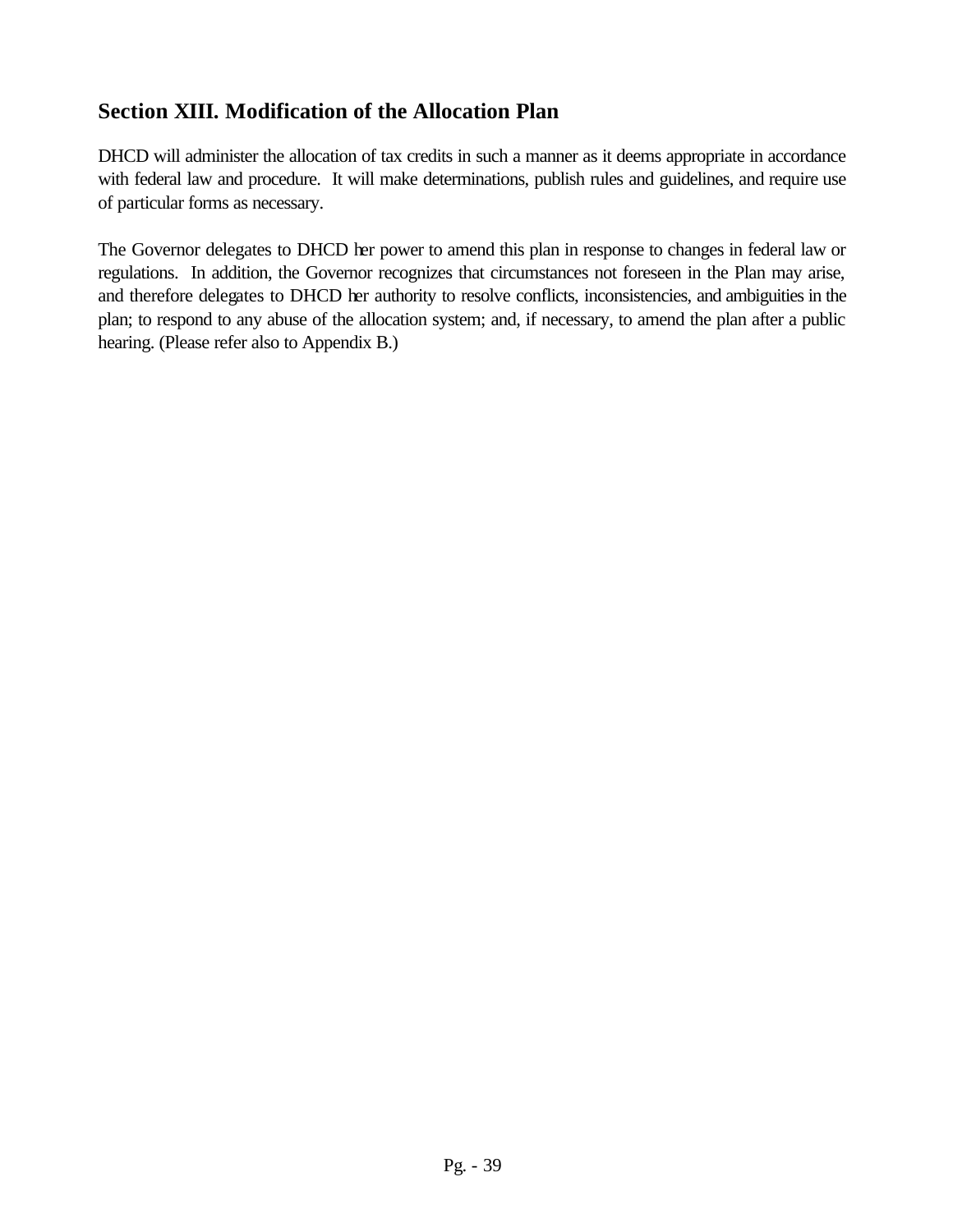# **Section XIV. Program Policies**

**Sponsors of 2002 tax credit projects should take into consideration the program policies described in this section. Additional program policies are described in the Low Income Housing Tax Credit Guidelines available from DHCD.** All applicants should read the guidelines in effect at the time of application**.**

#### **A. Assumptions Regarding Value of the Credit and Least Amount Necessary for Feasibility**

Federal legislation requires that the administering agency allocate only the amount of credit necessary to make a project feasible. To determine the least amount of credit necessary for feasibility, DHCD must be aware of the full extent of financial resources available to a project and the project costs. In particular, federal law requires developers to certify to state credit agencies the extent of all federal, state, and local resources which apply or might apply to a project, as well as project costs at three different points in time:

- 1) At the time of application,
- 2) At the time an allocation is made, and
- 3) When the project is placed in service.

To determine the least amount of credit necessary for feasibility at the time of application and at the time of allocation, DHCD will assume that a project is to be syndicated and will determine a credit amount based on a set of assumptions regarding projected net equity to be raised. Developed by DHCD, these assumptions will be applied to all tax credit projects unless the developer provides definitive information, acceptable to DHCD, indicating that different assumptions should be used.

When a project places in service, DHCD requires an audited cost certification in its established format. The IRS Form 8609(s) will not be released to the project owner until the final analysis is completed by DHCD. DHCD may reduce the final allocation as it appears on the 8609(s) for the project if:

- The project does not have enough basis to support the original allocation; or
- The project costs are not acceptable to DHCD.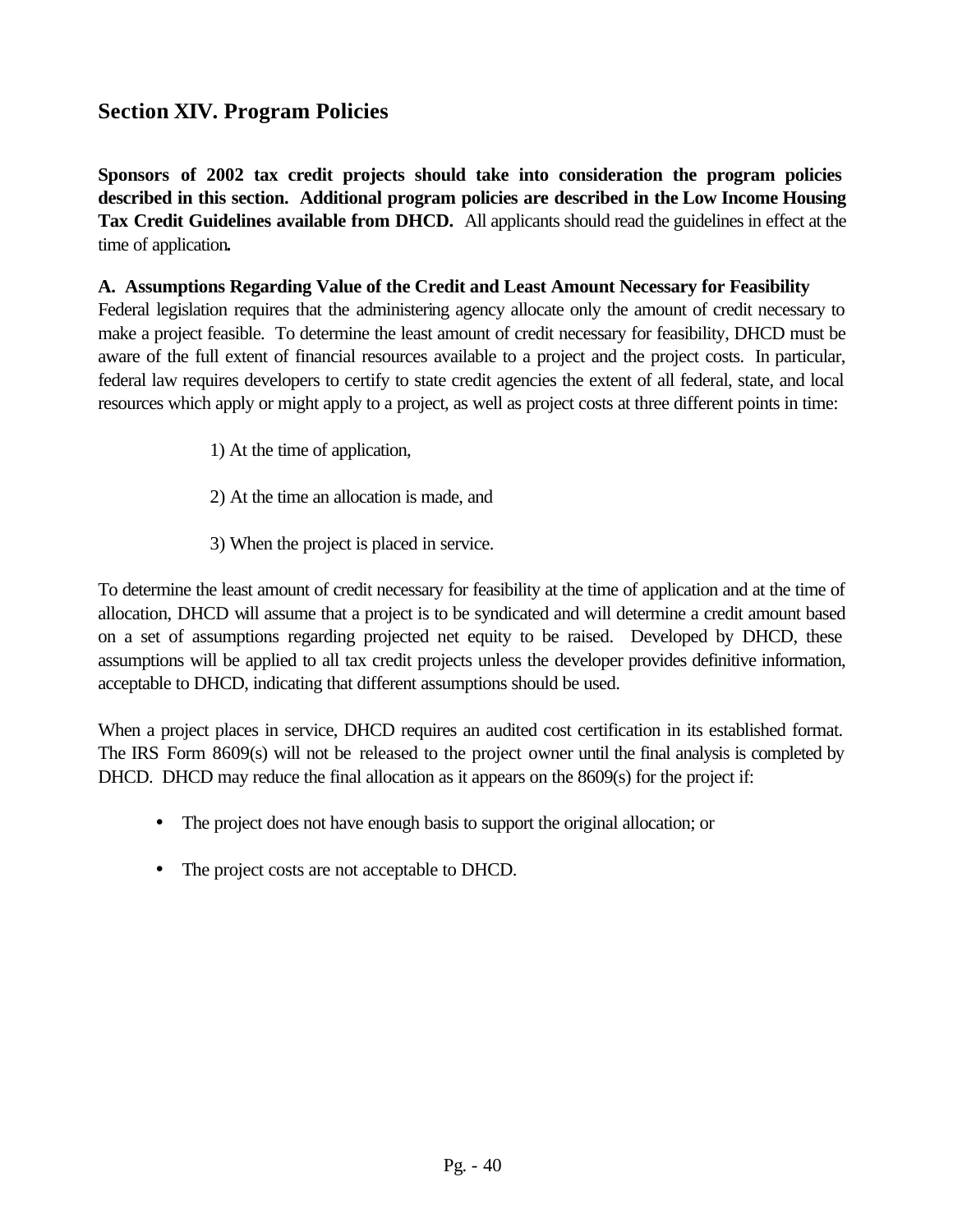**DHCD will examine all costs for reasonableness, including but not limited to the following: acquisition; construction costs; general development costs; syndication costs; builder's profit, overhead, and general requirements; and operating costs. Only reserves required by a lender and/or DHCD will be allowed. If a developer has proceeded with or completed construction of a project without DHCD's knowledge, DHCD may deem tax credits unnecessary for the feasibility of that project. In these circumstances, the project will not be eligible for an award of tax credits. DHCD will not allow a development budget line item carried both as a source and a use, if it has no reasonable basis for being paid but is included for the purpose of calculating the eligible basis in an effort to increase the annual tax credit calculation.**

### **B. Developer's Fee and Overhead**

DHCD will determine the calculation of each tax credit allocation based on eligible costs which include a developer's fee and overhead that conform to DHCD's maximum allowable developer's fee and overhead limits as calculated below. **Please note that the calculation of fees was changed in the 2000 QAP and those changes are reflected in this document.** DHCD will determine the developer's fee and overhead at three points in time: at the time of application, at the time of carryover allocation, and when the project sponsor applies for IRS form 8609. If the developer's fee and overhead exceed the allowable limits at any of the three points in time, the tax credits allocation will be reduced accordingly. Although DHCD recognizes the evolving nature of projects, in order to promote readiness and to encourage the best possible cost estimates, DHCD reserves the right to disallow increases in total developer's fee and overhead that result primarily from increases in replacement costs after the time of application. For purposes of calculating the developer's fee and overhead, total replacement costs are defined as all total development costs net of project reserves and syndication costs approved by DHCD.

In calculating the allowable developer's fee and overhead, sponsors should consider any development or operating reserves or escrows funded by cash at closing or through syndication as part of the developer's fee and overhead, as follows:

- Reserves or escrows that are intended to remain in the project for more than five years will not be included in the developer's fee and overhead. The five year holding period is assumed to begin on the first day that the development has achieved full occupancy, and end five years following such date;
- 80% of reserves or escrows that are intended to remain in the project for less than five years are included in the developer's fee and overhead;
- Development consultant costs are included in the developer's fee and overhead allowed.

The maximum allowable developer's fee and overhead shall be calculated according to the following schedule (see the exception below):

- Developer's fee and overhead may equal up to 5% of project acquisition cost, and, in addition;
- Developer's fee and overhead may equal up to 15% of the first \$3 million in total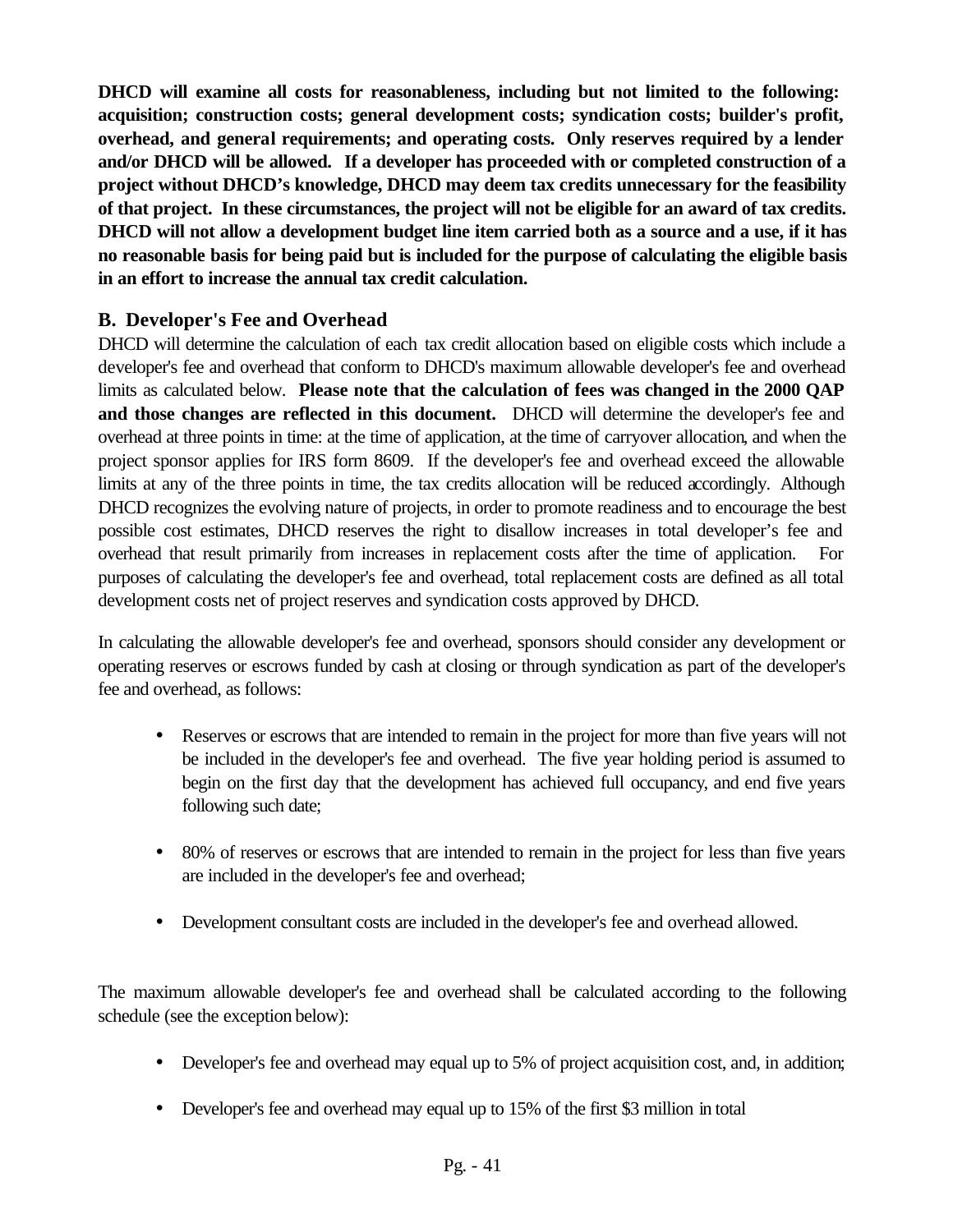replacement costs less acquisition, and, in addition;

- Developer's fee and overhead may equal up to 12.5% of the total replacement costs less acquisitions that are from \$3 million to \$5 million, and, in addition;
- Developer's fee and overhead may equal up to 10% of the total replacement costs less acquisition that are over \$5 million.

#### **If the developer's fee and/or overhead for a project is determined to be unreasonable, the Director of DHCD reserves the right to reduce the permissible fee, even though that fee may otherwise meet program guidelines based on the project's size.**

As previously noted, DHCD intends to re-evaluate its maximum allowable developer's fee and overhead limits as part of its overall review of program costs. The Department will make any proposed changes available to the public for review and discussion once its review has been completed. Once any changes to the current limits have been approved, the Department will hold a public hearing and modify the allocation plan accordingly to incorporate the new limits.

# **C. Compliance Monitoring**

Beginning with 1990 allocations, the federal legislation requires that an extended low income use agreement be in effect for a minimum of 30 years for every project receiving tax credits. To enforce these and other program use restrictions, DHCD will require that each project owner enter into a Tax Credit Regulatory Agreement and Declaration of Restrictive Covenants ("the Agreement"). In the case of buildings of which at least 50% of the aggregate basis (including land and the building) is financed with the proceeds of taxexempt bonds, DHCD will require that the owner enter into an Extended Low Income Housing Agreement and Declaration of Restrictive Covenants ("the Agreement") with the Massachusetts Housing Finance Agency (MHFA) or the Massachusetts Development Finance Agency (MDFA). These Agreements limit the use of all of the low income units to rental housing, with income and rental restrictions, for a minimum period of thirty years.

In addition, DHCD has an obligation, as of January 1, 1992, to monitor the compliance of all tax credit projects with tax credit requirements as set forth in Section 42 of the Internal Revenue Code and applicable regulations. DHCD will monitor tax credit projects for compliance with the requirements of the Agreement. DHCD also will perform physical inspections taking into consideration local health, safety and building codes. Owners may be charged an annual fee to cover the administrative costs of such monitoring.

DHCD's procedure for monitoring compliance with Low Income Housing Tax Credits requirements is outlined in Appendix A to this plan. DHCD's procedure is adopted pursuant to Section 42(m)(1)(B) of the Internal Revenue Code and Treasury Regulation Section 1.42-5. DHCD reserves the right to amend this procedure as may be necessary or appropriate to conform to applicable changes in the Internal Revenue Code or regulations promulgated thereunder. Notwithstanding anything to the contrary in this Allocation Plan, DHCD may adopt such amendments without a public hearing process, but shall give reasonable notice before implementation of any such amendment to all tax credit applicants and owners. In addition, DHCD may adopt further monitoring forms and procedures as part of its Low Income Housing Tax Credit Guidelines or as otherwise deemed appropriate.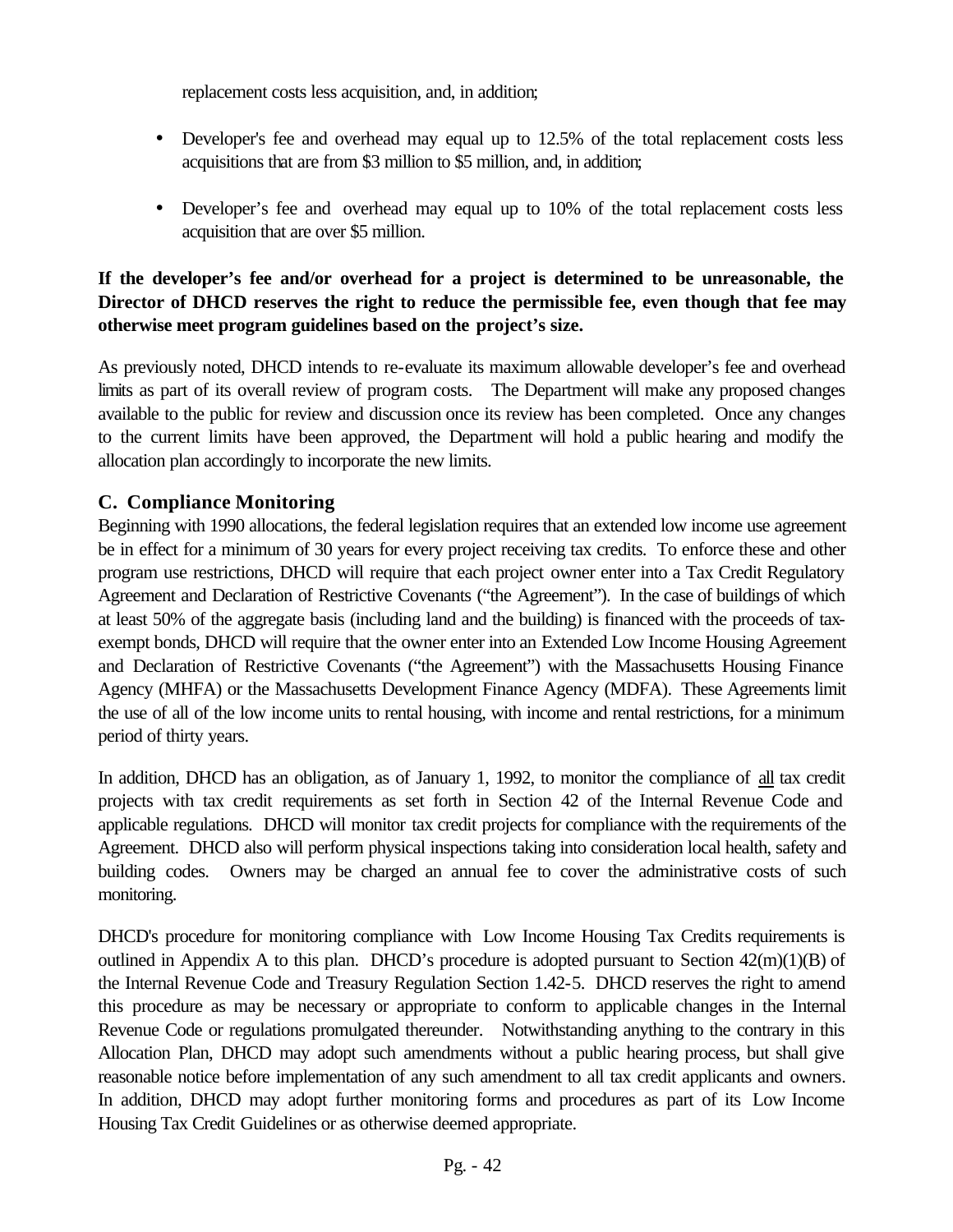Pursuant to Section 42(m)(1)(B) and Treasury Regulation Section 1.42-5(f), DHCD may retain an agent or other private contractor ("Authorized Delegate") to perform compliance monitoring functions. Any reference to DHCD in this monitoring procedure shall also include, where appropriate, an Authorized Delegate of DHCD.

Pursuant to Section 42 (m)(1)(B)(iii), **this monitoring procedure applies to all owners of buildings or projects for which the low income housing credit is or has been claimed at any time.** If DHCD becomes aware of noncompliance that occurred prior to January 1, 1992, DHCD is required to notify the Internal Revenue Service of such noncompliance. The monitoring procedure includes provisions for record keeping and record retention, annual certification and review, on-site records review, building inspection, and notification to owners and the Internal Revenue Service of noncompliance.

#### **D. 130% Rule**

Projects located in qualified census tracts or difficult-to-develop areas as identified by the U.S. Department of Housing and Urban Development may seek up to 130% of the rehabilitation credit basis amount for which they are eligible. The 130% factor may not be applied to the acquisition basis. DHCD will award up to 130% of the rehabilitation credit at its discretion and only if necessary for project feasibility. Current information about the designation of qualified census tracts and difficult development areas was issued by HUD on June 30, 1999, and September 22, 2000, respectively. At the time that this QAP was drafted, revised 2002 designations had not yet been published by HUD. The definition of qualified census tract has also been changed in the new federal legislation.

Tax-exempt projects are eligible for up to 130% of credit, subject to the determination of least amount of credit necessary for feasibility.

# **E. Lead Paint**

All units in all tax credit buildings must be de-leaded prior to the issuance of a final allocation (IRS Form(s) 8609) for the project. All de-leading work must be performed in accordance with the provisions of M.G.L. c.111, 190-199B, 105 CMR 460.000.

# **F. Handicapped Accessibility**

Tax credit projects must be in compliance with all applicable federal and state statutes and regulations with regard to the operation of adaptable and accessible housing for the handicapped. Sponsors should note the requirements of the Architectural Access Board (AAB) that the public areas and at least five percent of the units must be made accessible in projects containing 20 or more units.

# **G. Affirmative Action**

DHCD requires developers to establish affirmative action goals for the percent of minority participation in each project. Developers and management agents must establish effective marketing plans to reach the identified minority groups. Prior to initial occupancy of any unit in the project, the owner shall adopt and implement 1) an affirmative fair marketing plan for all units and 2) a tenant selection plan for the low income units, in both cases consistent with any standards and guidelines adopted by DHCD as then in effect and consistent with all applicable laws. Both the affirmative fair marketing and tenant selection plans shall be subject to review by DHCD, at DHCD's request.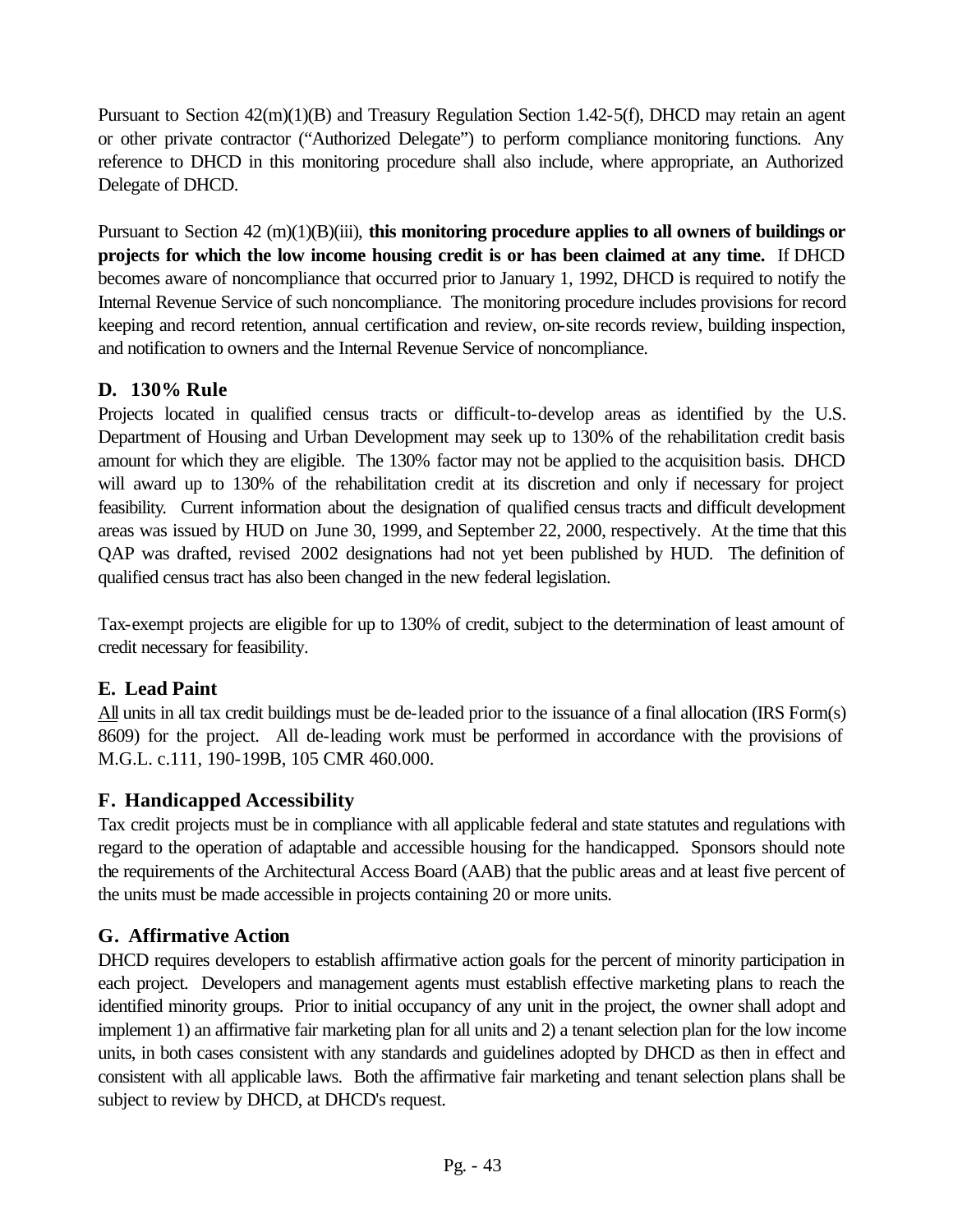If a tax credit project is located in a predominantly white neighborhood in the City of Boston, according to a list maintained at DHCD, the affirmative fair marketing plan shall have the percentage goals for occupancy of the low income units which reflect the racial composition of the City of Boston as determined in the most recent U.S. Census. As of the date of the issuance of this allocation plan, these percentages are as follows:

59.0% White 23.8% Black 10.8% Hispanic .3% Native American 5.2% Asian/Pacific Island 1.0% Other

### **H. HUD Subsidy Layering Guidelines**

Pursuant to Section 911 of the Housing and Community Development Act of 1992, HUD is required to determine that projects receiving or expecting to receive both federal, state or local assistance and tax credits do not obtain subsidies in excess of that which is necessary to produce affordable housing. On December 15, 1994, the U.S. Dept. of HUD issued administrative guidelines referred to as subsidy layering guidelines, regarding limitations on combining Low Income Housing Tax Credits with HUD and other government assistance in the Federal Register. The guidelines make a provision for housing credit agencies to implement the subsidy layering reviews for projects that are at least receiving HUD housing assistance and are receiving or allocated Low Income Housing Tax Credits. Housing credit agencies may perform the subsidy layering review function provided that the housing credit agency certifies to HUD that it will properly apply the guidelines which HUD establishes. DHCD is the housing credit agency in Massachusetts. However, at the time of issuance of this allocation plan, DHCD has not made the certification to HUD to assume these responsibilities. Applicants should call the Low Income Housing Tax Credit Program office for updated information and/or a copy of the guidelines. If DHCD does not assume these responsibilities, subsidy layering will be performed by HUD in accordance with its guidelines.

#### **I. Project Size**

In order to avoid undue concentration of resources in any one area, DHCD will consider tax credit projects of 100 units or more on a case by case basis. DHCD will evaluate community support to substantiate the need for a project of such size. DHCD will require a very detailed market study and will closely examine the probable absorption rate for these projects.

# **J. Single Room Occupancy**

Federal law requires that a Low Income Housing Tax Credits unit may not be used on a transient basis. Tax regulations require a minimum lease term of six months. However, single room occupancy units rented on a month-to-month basis may qualify for the credit if they are funded under the Stewart B. McKinney Act.

# **K. Housing for the Homeless**

The tax credit has become a substantial resource for transitional housing for the homeless. The portion of a building used to provide supportive services may be included in the qualified basis. Transitional housing for the homeless must contain sleeping accommodations and kitchen and bathroom facilities and be located in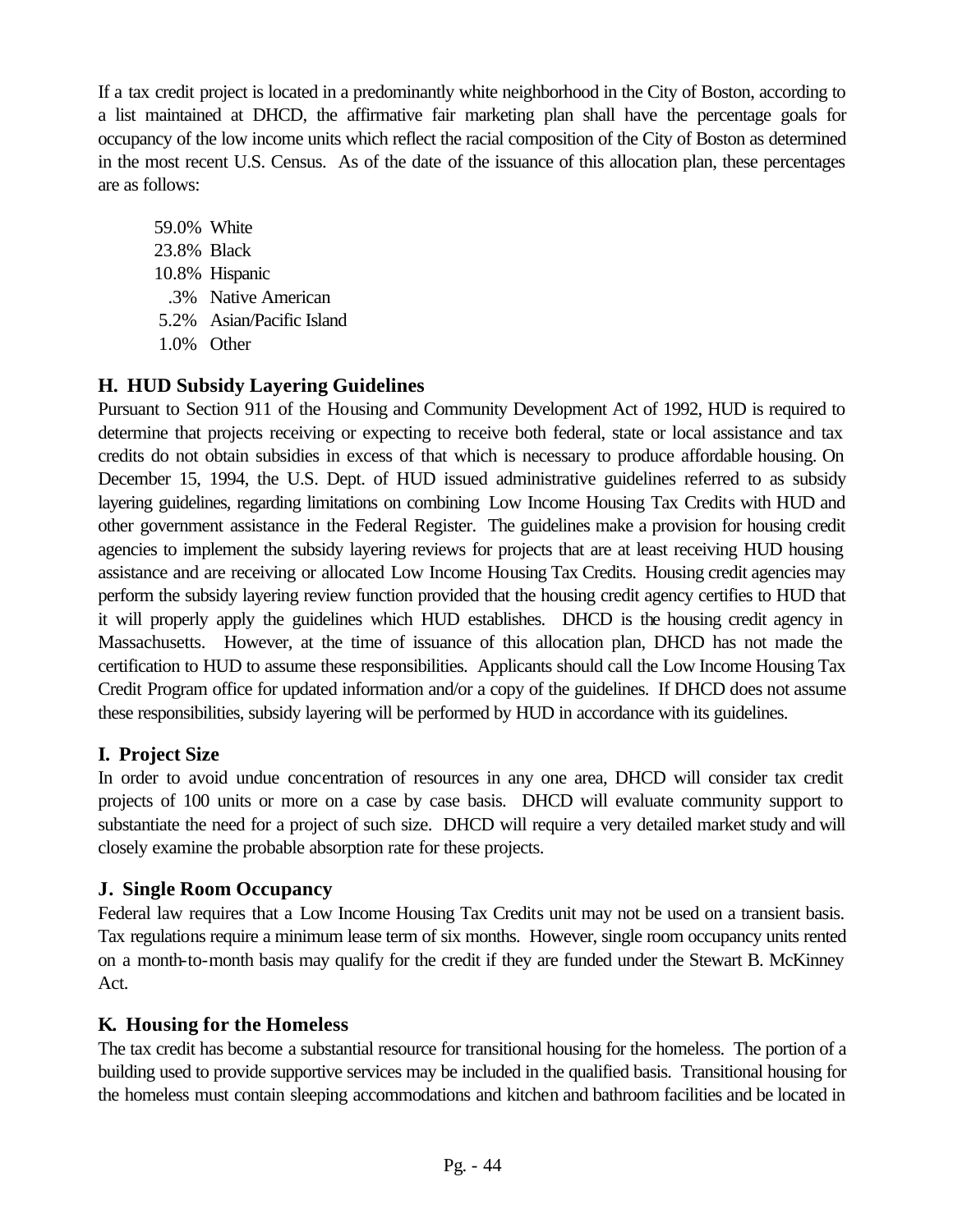a building used exclusively to facilitate the transition of homeless individuals to independent living within 24 months.

# **L. Luxury Items In Tax Credit Projects**

In accordance with federal tax law, the eligible basis of a building must be reduced by the amount of the adjusted basis attributable to those market units in the building that are above average quality standard of the low income units. However, the developer may elect to exclude from the eligible basis the excess cost of the market units, provided that such excess cost does not exceed 15% of the cost of a low income unit.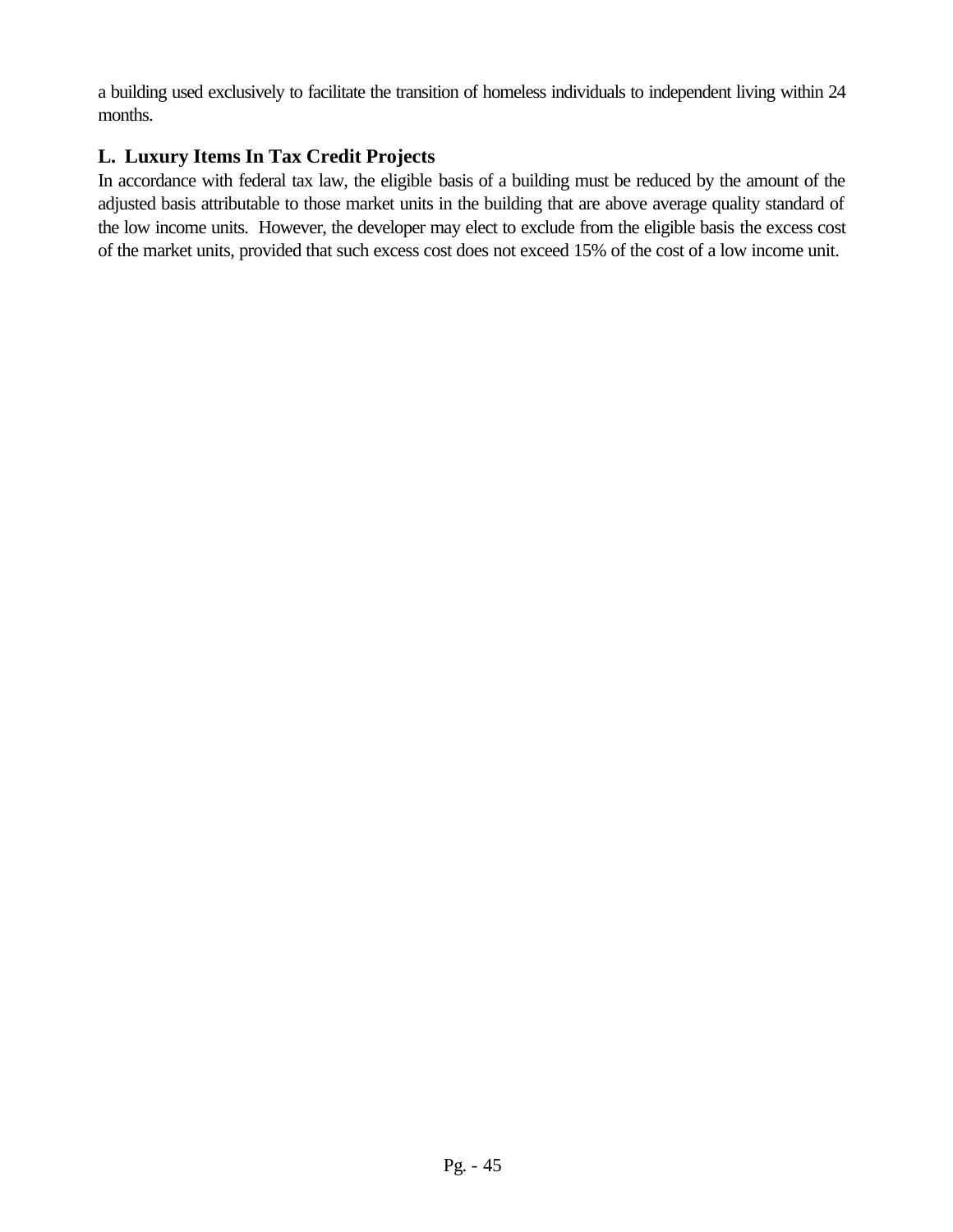# **APPENDICES**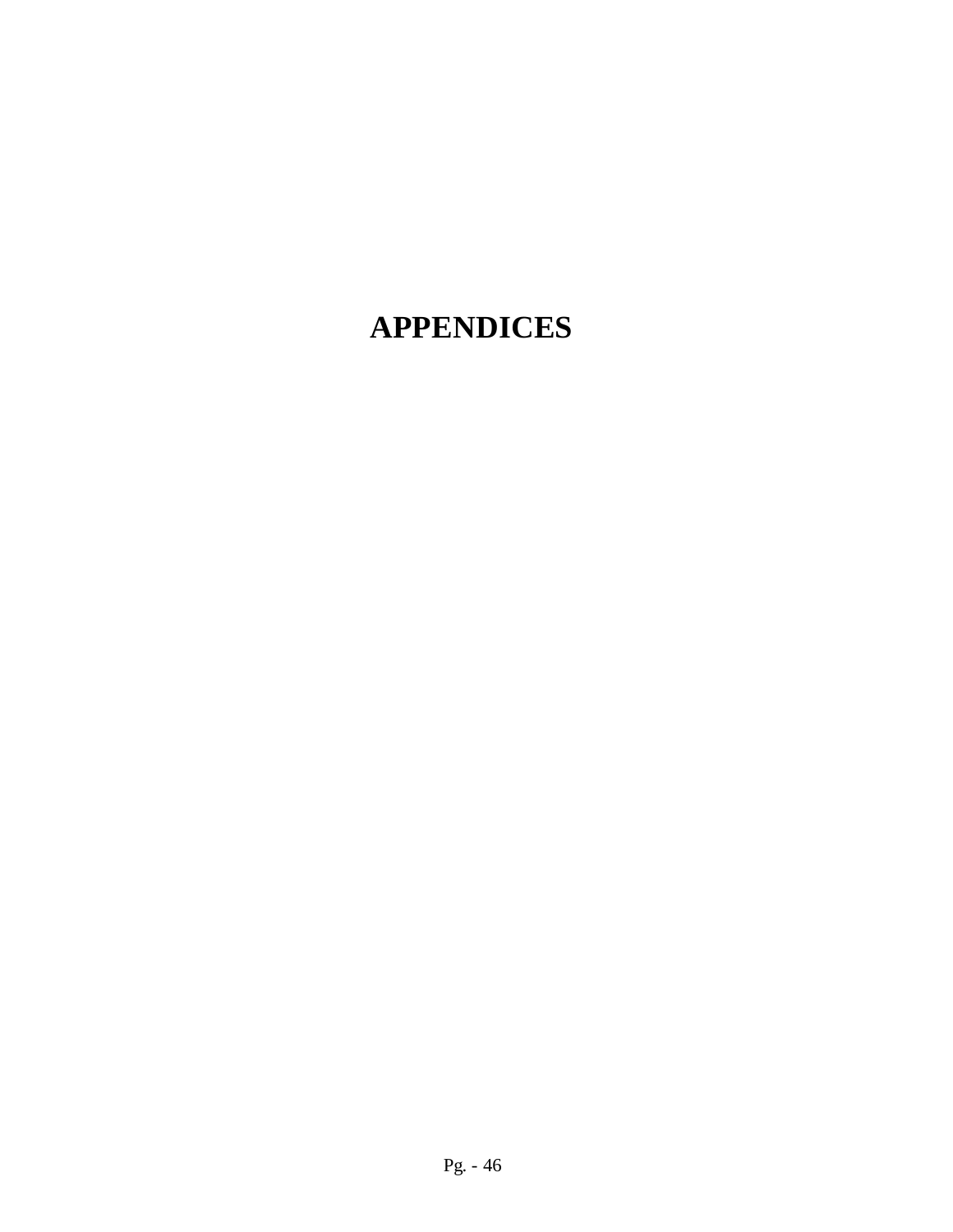# **Appendix A: Compliance Monitoring Procedure**

The compliance monitoring procedure includes five components:

- 1. Record keeping and Records Retention
- 2. Annual Certification and Review
- 3. Records Review
- 4. Building Inspection
- 5. Notification of Noncompliance

These components are based on and incorporate the requirements of Internal Revenue Code section 42 and Treasury Regulation section 1.42-5. "Low income units" refers to tax credit eligible units as defined by Section 42(g).

#### **I. Record keeping And Record Retention**

Record keeping: For each year in the compliance period, which is equal to 15 taxable years beginning the first year the tax credit is taken, the Owner shall maintain records for each building in the project showing the:

- a. Total number of residential rental units in the building (including the number of bedrooms and the size in square feet of each residential rental unit);
- b. Percentage of residential rental units in the building that are low income units as defined by Section  $42(g)$ , and the size in square feet of each low income unit.
- c. Rent charged on each residential rental unit in the building (including any utility allowance);
- d. Number of occupants in each low income unit if the rent is determined by the number of occupants per unit under Section  $42(g)(2)$  (as in effect prior to 1989 amendments);
- e. Annual income certification for each low income tenant per unit;
- f. Documentation to support each low income tenant's income certification (for example, a copy of the tenant's federal income tax returns, W-2 Form, verification from a third party such as an employer or a state agency paying unemployment compensation, and/or a statement from the local housing authority declaring that the tenant did not exceed the income limit under Section  $42(g)$  if a tenant is receiving Section 8 housing assistance payments,);
- g. Each low income vacancy in the building and information that shows when, and to whom, the next available units were rented;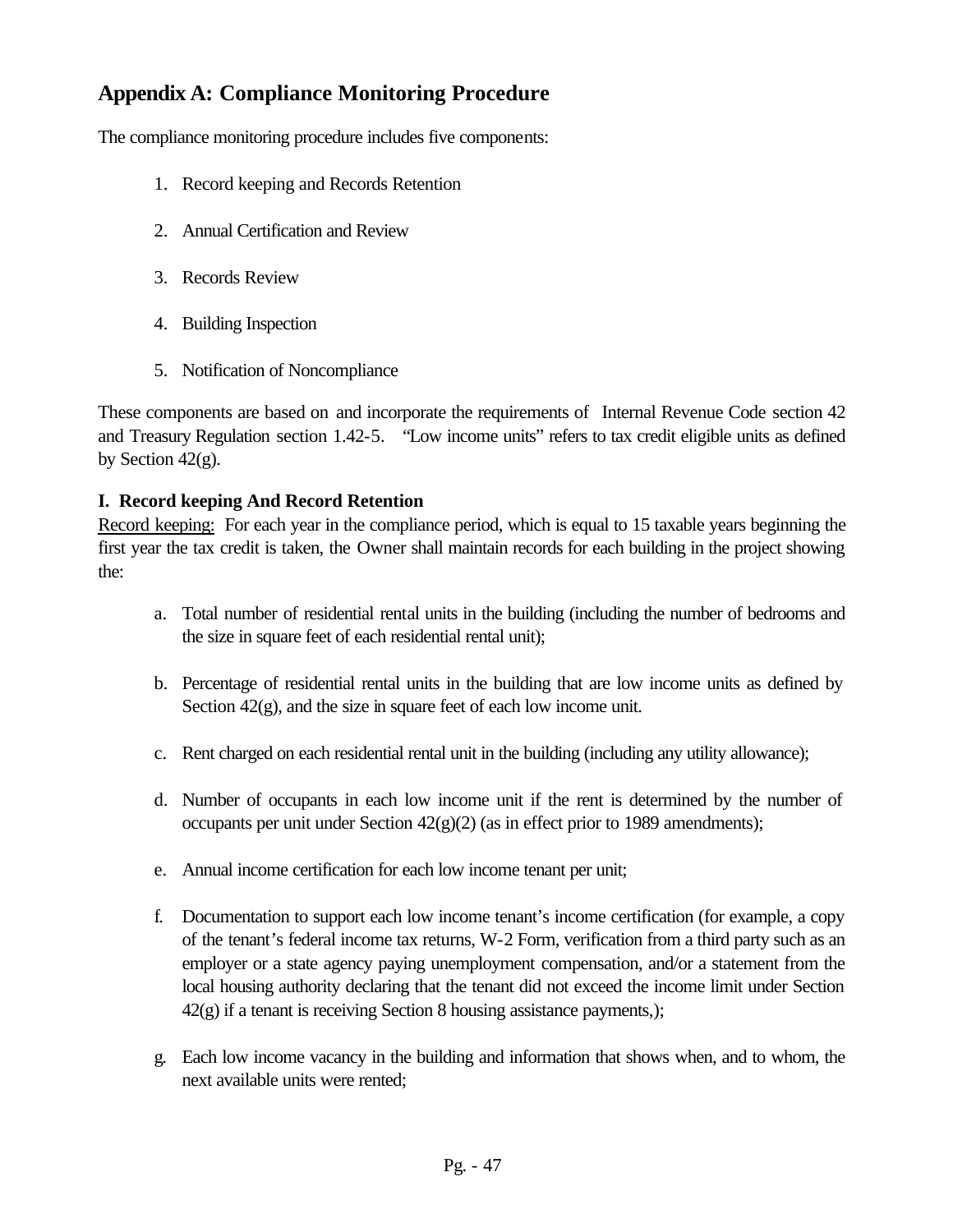- h. Eligible basis and qualified basis of the building at the end of the first year of the credit period; and
- i. Character and use of the nonresidential portion of the building included in the building's eligible basis under Section 42(d).

Specific Requirements: In accordance with Treasury Regulation Section 1.42-5 and Revenue Procedures 94-64 and 94-65, DHCD adopts the following specific requirements: (i) As provided in Section 5.01(3) of Revenue Procedure 94-64, the requirement for annual income re-certification will apply to all owners, including all owners of 100% low income buildings. DHCD will not provide an owner with a written statement as required in Section 5.01(2) of Revenue Procedure 94-64. (ii) As provided in Section 4.04 of Revenue Procedure 94-65, DHCD will require owners to obtain documentation, other than the statement described in Section 4.02 of the Revenue Procedure, to support a low income tenant's annual certification of income from assets.

Records Retention: The Owner shall retain records for the first year of the credit period for at least six years beyond the due date (with extensions) for filing the tax return for the last year of the compliance period of the building. The Owner shall retain the records described above for all subsequent years in the compliance period for at least six years after the due date (with extensions) for filing the federal income tax return for that year.

Additionally, for each year that the Agreement remains in effect after the compliance period, the Owner shall retain records adequate to demonstrate compliance with the terms and conditions of the Agreement, including, but not necessarily limited to, income and rent records pertaining to tenants. The Owner shall retain the records pertaining to a particular year for at least 6 years following the close of that year.

#### Inspection Records Retention:

**The Owner shall also retain and provide, for DHCD's inspection, any original report or notice issued by a State or local authority of a health, safety, or building code violation concerning the Project. Retention of the original violation report or notice is not required beyond the time when DHCD reviews the report or notice and completes its inspection pursuant to Section III below, except where the violation remains uncorrected.**

#### **II. Annual Certification And Review**

Submission of Certification: The Owner of every project that has received tax credits must submit to DHCD at least annually for each year in the compliance period an Owner's Certification of Continuing Tax Credit Compliance, which will be provided by DHCD. In this document, the Owner shall certify to DHCD, under the penalty of perjury, that for the preceding 12-month period:

- a. The project was continually in compliance with the terms and conditions of its Agreement with DHCD, MHFA or MDFA;
- b. The project met either the 20-50 test under Section  $42(g)(1)(A)$  or the 40-60 test under Section  $42(g)(1)(B)$ , whichever minimum set-aside test was applicable to the project (The 20-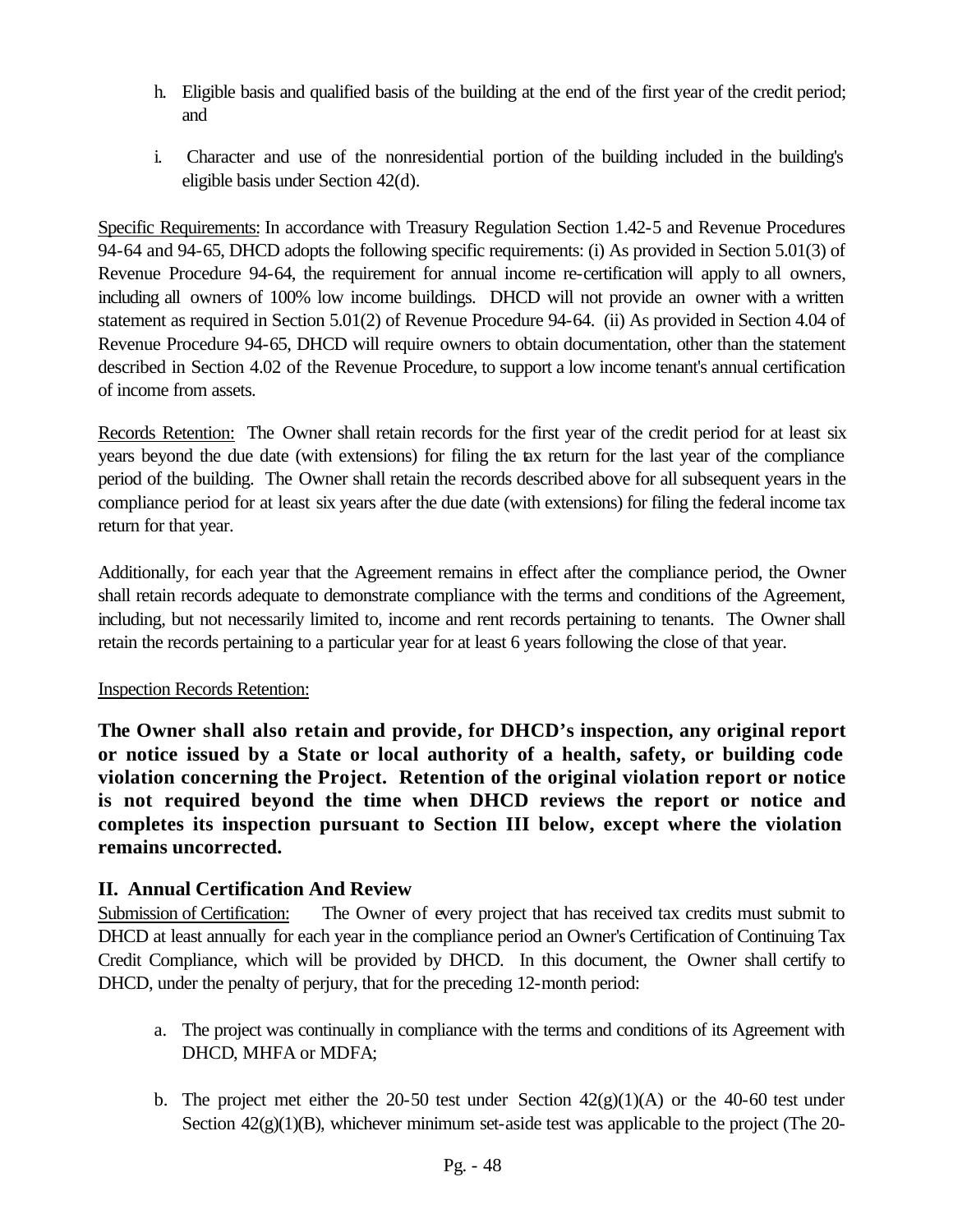50 test means that a minimum of 20% of the project's units were set aside for tenants at 50% of the area median income at tax credit restricted rent levels. The 40-60 test means that a minimum of 40% of the project's units were set aside for tenants at 60% of the area median income at tax credit restricted rent levels);

- c. There was no change in the applicable fraction as defined by Section  $42(c)(1)(B)$  of any building in the project, or that there was a change, and a description of that change is provided;
- d. The Owner has received an annual income certification from each low income tenant, and documentation to support that certification; or in the case of a tenant receiving Section 8 housing assistance payments, that the Owner has received a statement from a public housing authority that the tenant's income does not exceed the applicable income limit under Section 42(g). In accordance with Treasury Regulation Section 1.42-5 and Revenue Procedures 94- 64 and 94-65, DHCD adopts the following specific requirements: (i) As provided in Section 5.01(3) of Revenue Procedure 94-64, the requirement for annual income re-certification will apply to all owners, including all owners of 100% low income buildings. DHCD will not provide an owner with a written statement required in Section 5.01(2) of Revenue Procedure 94-64. (ii) As provided in Section 4.04 of Revenue Procedure 94-65, DHCD will require owners to obtain documentation, other than the statement described in Section 4.02 of the Revenue Procedure, to support a low income tenant's annual certification of income from assets;
- e. Each low income unit in the project was rent-restricted under Section  $42(g)(2)$ ;
- f. All units in the project were for use by the general public (as defined in Treas. Reg. 1.42-9), including the requirement that no finding of discrimination under the Fair Housing Act, 42 U.S.C. 3601-3619, occurred for the project. (A finding of discrimination includes an adverse final decision by the Secretary of the Department of Housing and Urban Development (HUD), 24 CFR 180.680, an adverse final decision by a substantially equivalent state or local fair housing agency, 42 U.S.C. 3616a(a)(1), or an adverse judgment from a federal court.);
- g. The buildings and Low Income units in the project were suitable for occupancy, taking into account local health, safety, and building codes (or other habitability standards), and the State or local government office responsible for making local health, safety, or building code inspections did not issue a violation report or notice for any building or Low Income unit in the project. Alternatively, if a violation report or notice was issued by a State or local government office, the owner must state whether the violation has been corrected and must also attach to the Owner's Certification either a statement summarizing the violation report or notice or a copy of the violation report or notice;
- h. There was no change in the eligible basis (as defined in Section 42(d)) of any building in the project, or there was a change, and information regarding the nature of that change is provided;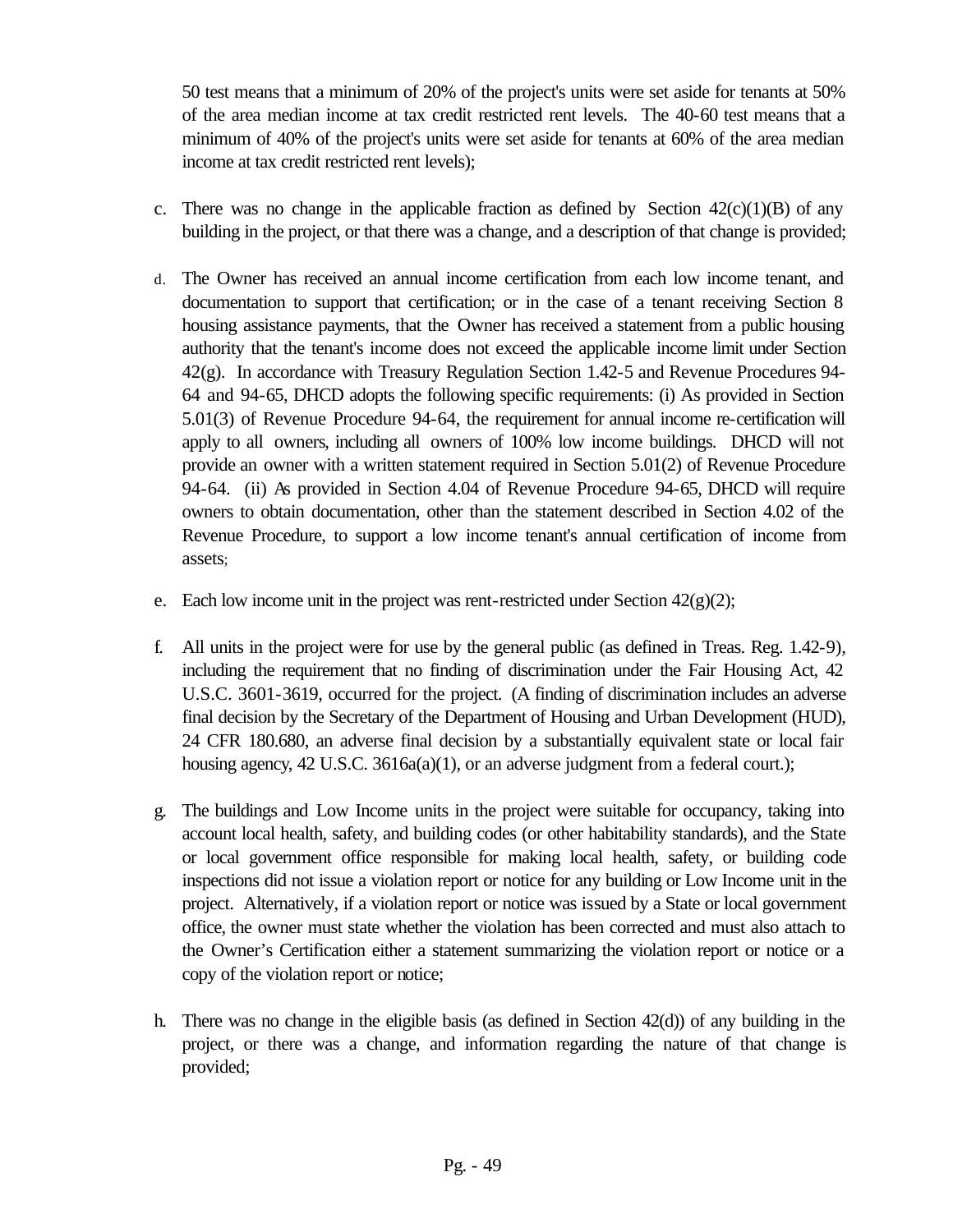- i. All tenant facilities included in the eligible basis under Section 42(d) of any building in the project were provided on a comparable basis without charge to all tenants in the building;
- j. If a low income unit in the project became vacant during the year, reasonable attempts were made to rent that unit or the next available unit of comparable or smaller size to tenants having a qualifying income before any units in the project were or will be rented to tenants not having a qualifying income;
- k. If the income of tenants of a low income unit in the building increased above the limit allowed in Section  $42(g)(2)(D)(ii)$ , the next available unit of comparable or smaller size in the building was or will be rented to tenants having a qualifying income;
- l. An extended Low Income housing commitment as described in Section 42(h)(6) was in effect (for buildings subject to section  $7108(c)(1)$  of the Omnibus Budget Reconciliation Act of 1989), including the requirement under Section 42(h)(6)(B)(iv) that an owner cannot refuse to lease a unit in the project to an applicant because the applicant holds a voucher or certificate of eligibility under section 8 of the United State Housing Act of 1937;
- m. All Low Income units in the project were used on a nontransient basis (except for transitional housing for the homeless provided under Section 42(i)(3)(iii) or single room occupancy units rented on a month-by-month basis under Section  $42(i)(3)(B)iv$ ; and
- n. Any additional information which DHCD deems pertinent.

In addition, the Owner must submit completed IRS Forms 8609 [with parts I and II (the top and bottom sections) completed] to DHCD for every building in the project for the first year of the compliance period. For every year of the compliance period thereafter, the Owner must submit Schedule A of Form 8609 for every building in the project. The Owners of all low income housing projects will also be required to submit to DHCD at least once each year information on tenant income and rent for each low income unit, in the form and manner designated by DHCD.

Review of Certification: DHCD will review the above-described certifications submitted by Owners for compliance with the requirements of Section 42 for all tax credit projects, including those buildings financed by the Rural Housing Services (RHS), formerly the Farmers Home Administration (FMHA), under its Section 515 Program, and buildings of which at least 50% of the aggregate basis (including land and the building) is financed with the proceeds of tax-exempt bonds and administered by MHFA or MDFA.

The submission and review of certifications described above shall be made at least annually covering each year of the compliance period which is equal to 15 taxable years beginning with the first year the tax credit is taken. DHCD reserves the right to continue monitoring for any additional term that the Agreement remains in effect.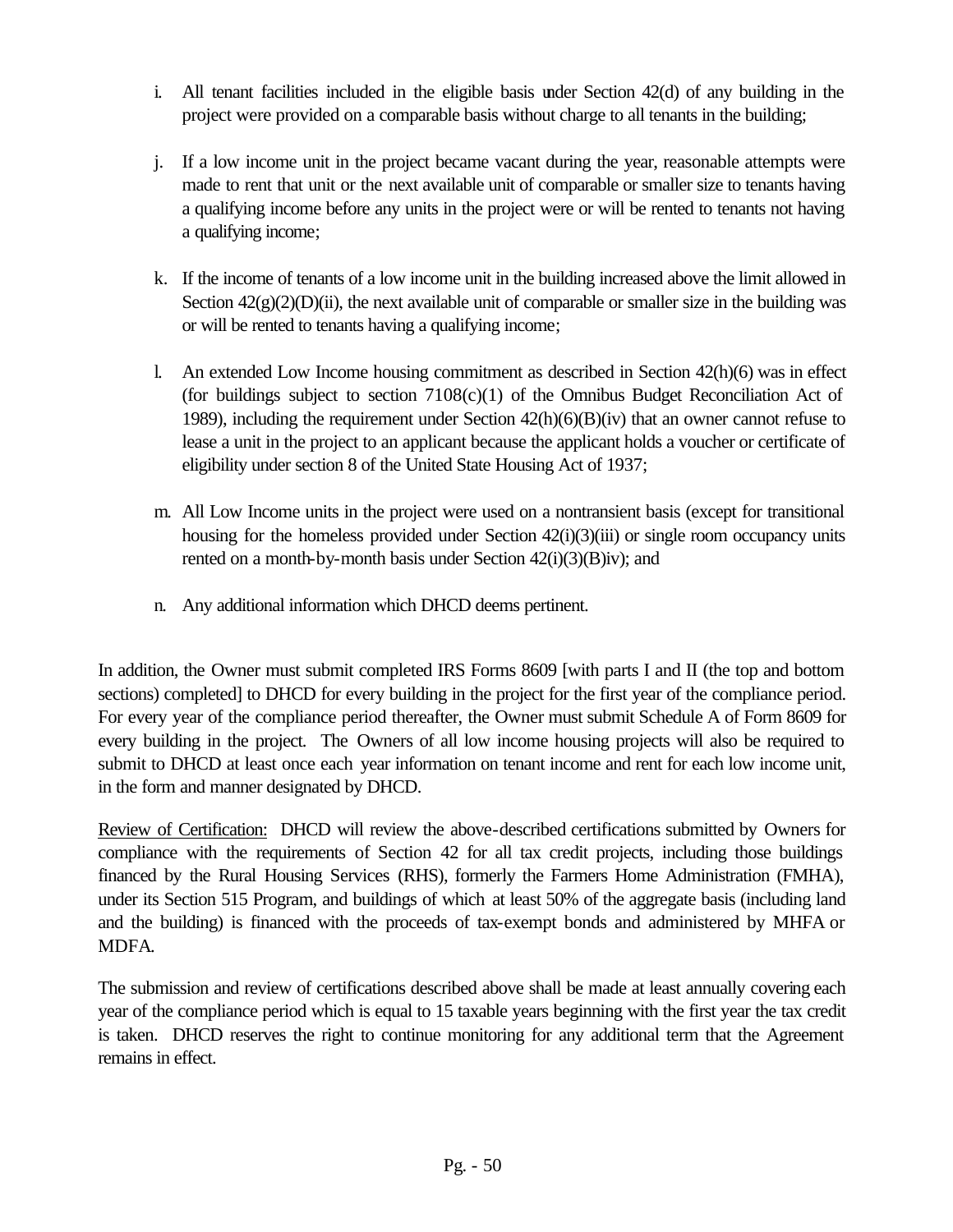#### **III. Records Review**

DHCD will conduct a records review of a project's Low Income units which have been selected for onsite inspection pursuant to section IV below.

The records review will include an examination of the annual Low Income certifications, the documentation the Owner has received supporting the certifications, and the rent records for the tenants in those units. The Owner must have definitive documentation to support the income certification. For example, in the case of a tenant receiving Section 8 housing assistance payments, a letter from the local housing authority will only be accepted if that statement notes the tax credit income limit for the tenant's family size in the municipality, states that the tenant's income does not exceed such tax credit income limit, and states the effective date of the certification.

In conjunction with the selection of units to be inspected under section IV below, DHCD will select the records to be reviewed randomly and in a manner that will not give an owner advance notice that tenant records for a particular year will or will not be reviewed. However, DHCD may give an owner reasonable notice that tenant record review will occur so that the owner may assemble the tenant records. The review of tenant records may be undertaken wherever the owner maintains or stores the records (either on-site or off-site).

In addition to the above procedures, DHCD will review the records from the first year of the compliance period for every project in order to establish initial eligibility for the Low Income Housing Tax Credit.

Buildings financed by the RHS under its Section 515 Program and buildings of which at least 50% of the aggregate basis (taking into account the building and land) is financed with the proceeds of tax-exempt bonds will be excepted from this records review provision if DHCD enters into an agreement with the RHS and/or MHFA or MDFA, providing among other terms and conditions that RHS and/or MHFA or MDFA must provide information concerning the income and rent of the tenants in the building to DHCD. DHCD may assume the accuracy of any such information provided by RHS, MHFA, or MDFA. DHCD shall review such information and determine that the income limitation and rent restriction of Section  $42(g)(1)$  and (2) are met. However, if the information so provided is not sufficient for DHCD to make this determination, DHCD must request the necessary additional information directly from the Owner of the buildings.

The certifications and review under Sections I and II must be made at least annually covering each year of the 15-year compliance period. DHCD retains the right to require such certifications and review for any additional term that a Low Income Housing Tax Credit Regulatory Agreement between the owner and DHCD (or its successors) remains in effect.

#### **IV. Building Inspection**

DHCD will conduct an on-site inspection of all buildings in a project by the end of the second calendar year following the year the last building in the project is placed in service. The minimum number of units to be inspected will be the greater of twenty percent of the project's low income units or three low income units.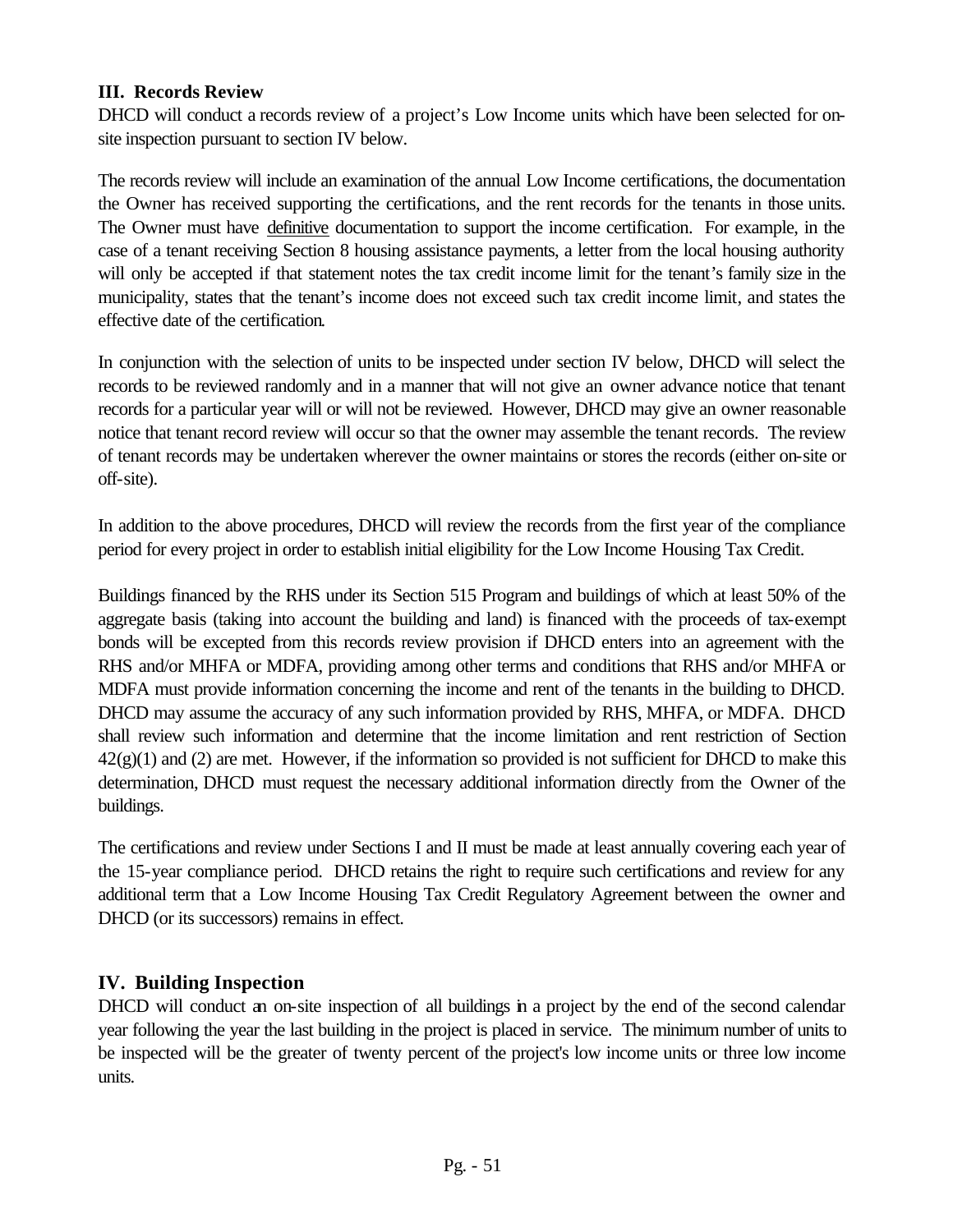Following the initial inspection, DHCD will conduct an on-site inspection of all buildings in a project at least once every three years. The minimum number of units to be inspected will be the greater of twenty percent or the project's Low Income units or three Low Income units.

DHCD will select the Low Income units to be inspected randomly and in a manner that will not give an owner advance notice that a unit will or will not be inspected. However, DHCD may give an owner reasonable notice that an inspection of the building and Low Income units will occur so that the owner may notify tenants of the inspection.

DHCD Will review any health, safety, or building code violations reports or notices retained by the owner as required in Section I above and will determine:

- a. Whether the buildings and units are suitable for occupancy, taking into account state and local health, safety and building codes (or other habitability standards); or
- b. Whether the buildings and units satisfy, as determined by DHCD, the uniform physical condition standards for public housing established by HUD (24 CFR 5.703).

Regardless of whether DHCD makes its determination under a. or b. above, the project must continue to satisfy applicable state and local health, safety, and building codes. If DHCD becomes aware of any violation of these codes, it must report the violation under Section V below.

A building financed by RHS under its Section 515 program will be excepted from this inspection provision if RHS inspects the building (under 7 CFR part 1930) and the RHS and DHCD enter into a memorandum of understanding, or other similar arrangement, under which RHS agrees to notify DHCD of the inspection results.

DHCD retains the right to perform on-site inspections of the buildings of any project at least through the end of the compliance period and for any additional term that a Low Income Housing Tax Credit Regulatory Agreement and Declaration of Restrictive Covenants between the owner and DHCD remains in effect.

#### **V. Notification Of Non-Compliance**

DHCD will provide prompt written notice to the Owner if DHCD does not receive the certifications described above, does not receive or is not permitted to review the tenant income certifications, supporting documentation, and rent record described above, or discovers by inspection, review, or in some other manner, that the project is not in compliance with Section 42. DHCD will file Form 8823, "Low Income Housing Credit Agencies Report of Noncompliance of Building Disposition", with the IRS no later than 45 days after the end of the correction period and no earlier than the end of the correction period, whether or not the noncompliance or failure to certify is corrected. The correction period, as specified in the noncompliance notice to the Owner, shall not exceed 90 days from the date of the notice to the Owner, unless extended by DHCD for up to six months where DHCD determines that there is good cause for granting an extension. DHCD will retain records of noncompliance or failure to certify in accordance with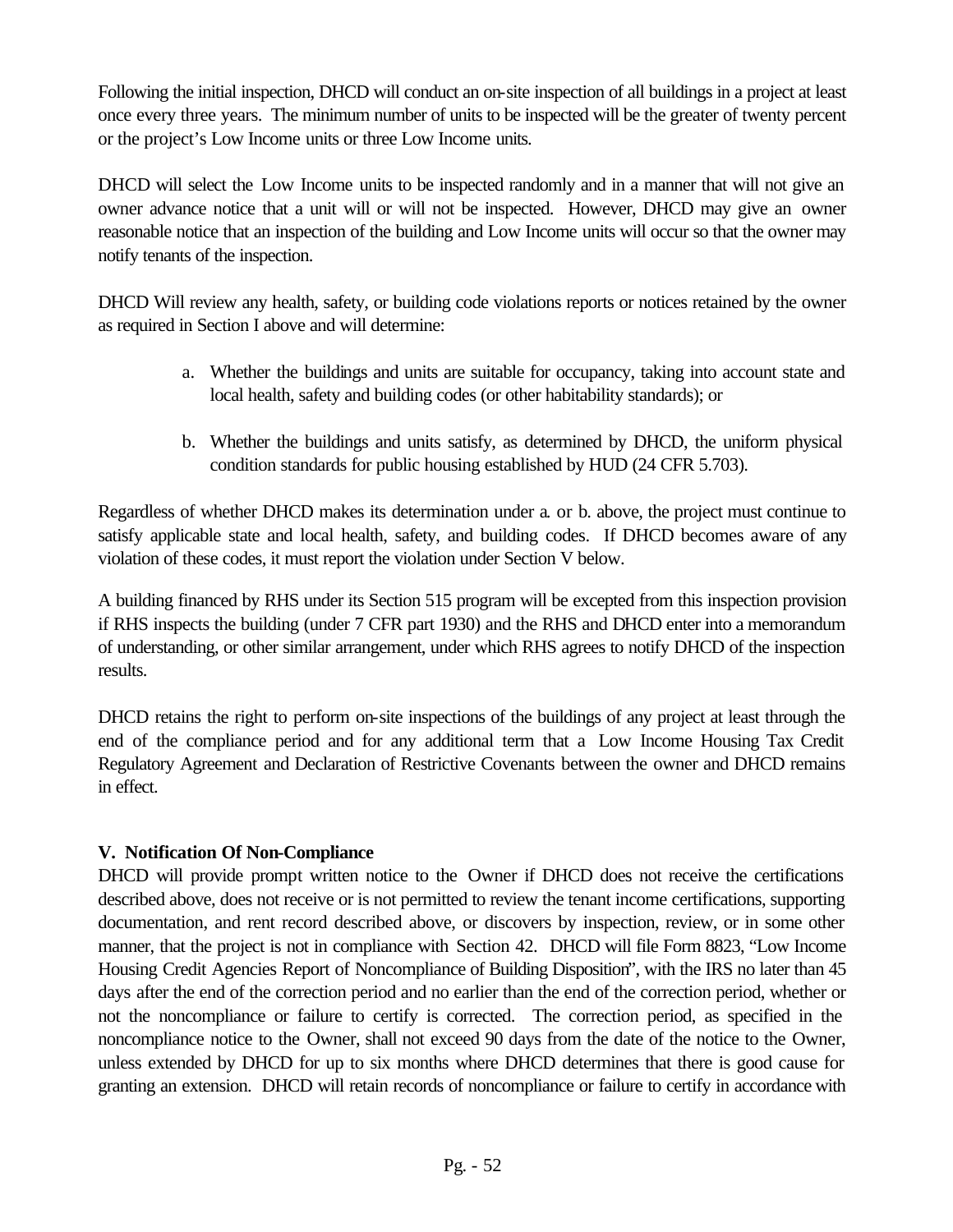applicable Treasury regulations. If noncompliance or failure to certify is corrected within three years after the end of the correction period, DHCD will file Form 8823 reporting the correction.

DHCD will report its compliance monitoring activities annually on Form 8610, "Annual Low Income Housing Credit Agencies Report".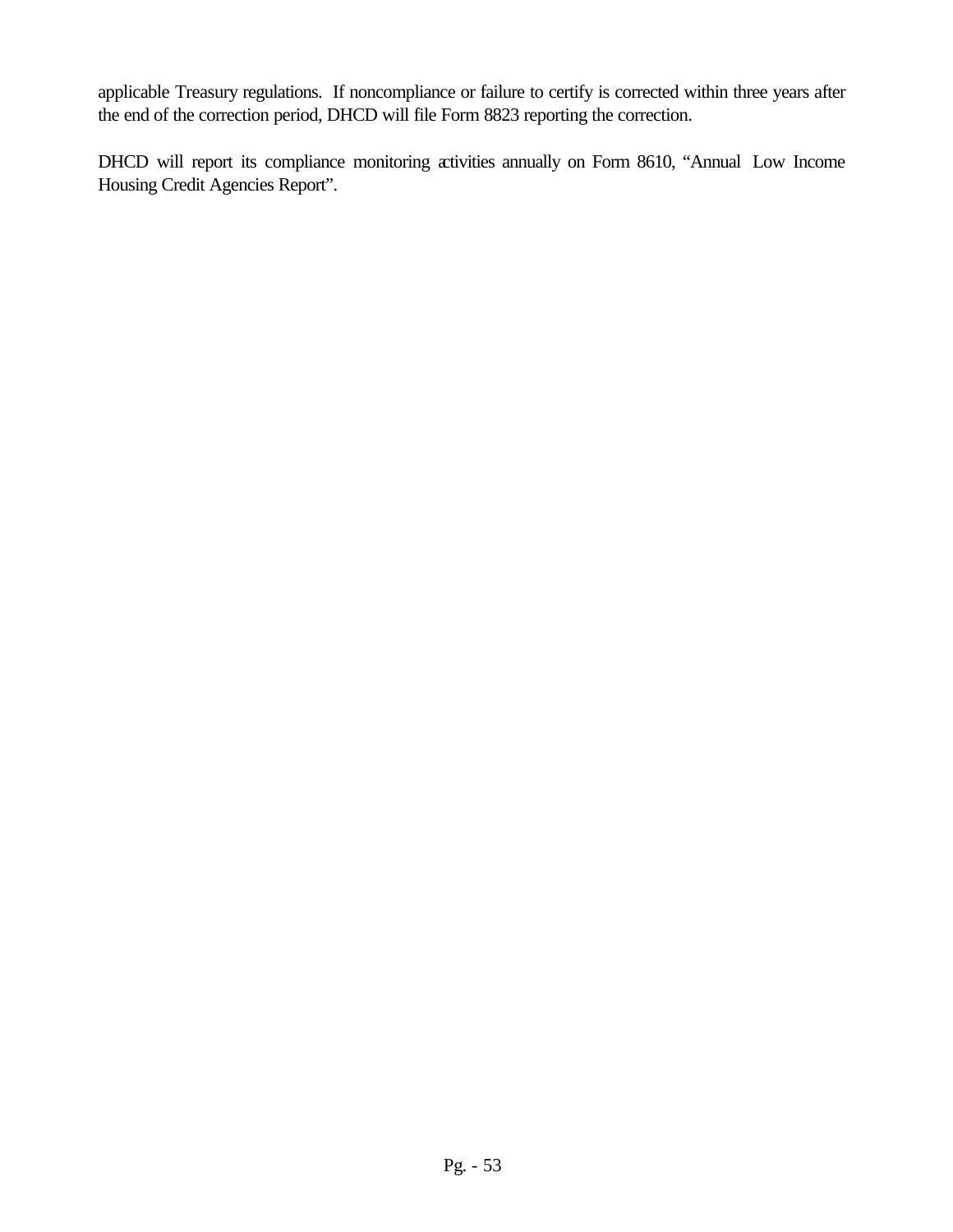# **Appendix B: Future Changes to the 2002 Allocation Plan**

Without limiting the generality of DHCD's power and authority to administer, operate, and manage the allocation of Low Income Housing Tax Credits according to federal law, federal procedures and this Plan, DHCD shall make such determinations and decisions, publish administrative guidelines and rules, require the use of such forms, establish such procedures and otherwise administer, operate, and manage allocations of tax credits in such manner as may be, in DHCD's determination, necessary, desirable, or incident to its responsibilities as the administrator, operator, and manager of the Low Income Housing Tax Credit Program. The Governor recognizes and acknowledges that DHCD may encounter situations which have not been foreseen or provided for in the Plan and expressly delegates to DHCD the authority to amend the Plan, after the public has had the opportunity to comment through the public hearing process, and to administer, operate, and manage allocations of tax credits in all situations and circumstances, including, without limiting the generality of the foregoing, the power and authority to control and establish procedures for controlling any misuse or abuses of the tax credit allocation system and the power and authority to resolve conflicts, inconsistencies or ambiguities, if any, in this Plan or which may arise in administering, operating, or managing the Low Income Housing Tax Credit Program. The Governor further expressly delegates to DHCD the ability to amend this Plan to ensure compliance with federal law and regulations as such federal law may be amended and as federal regulations are promulgated governing tax credits.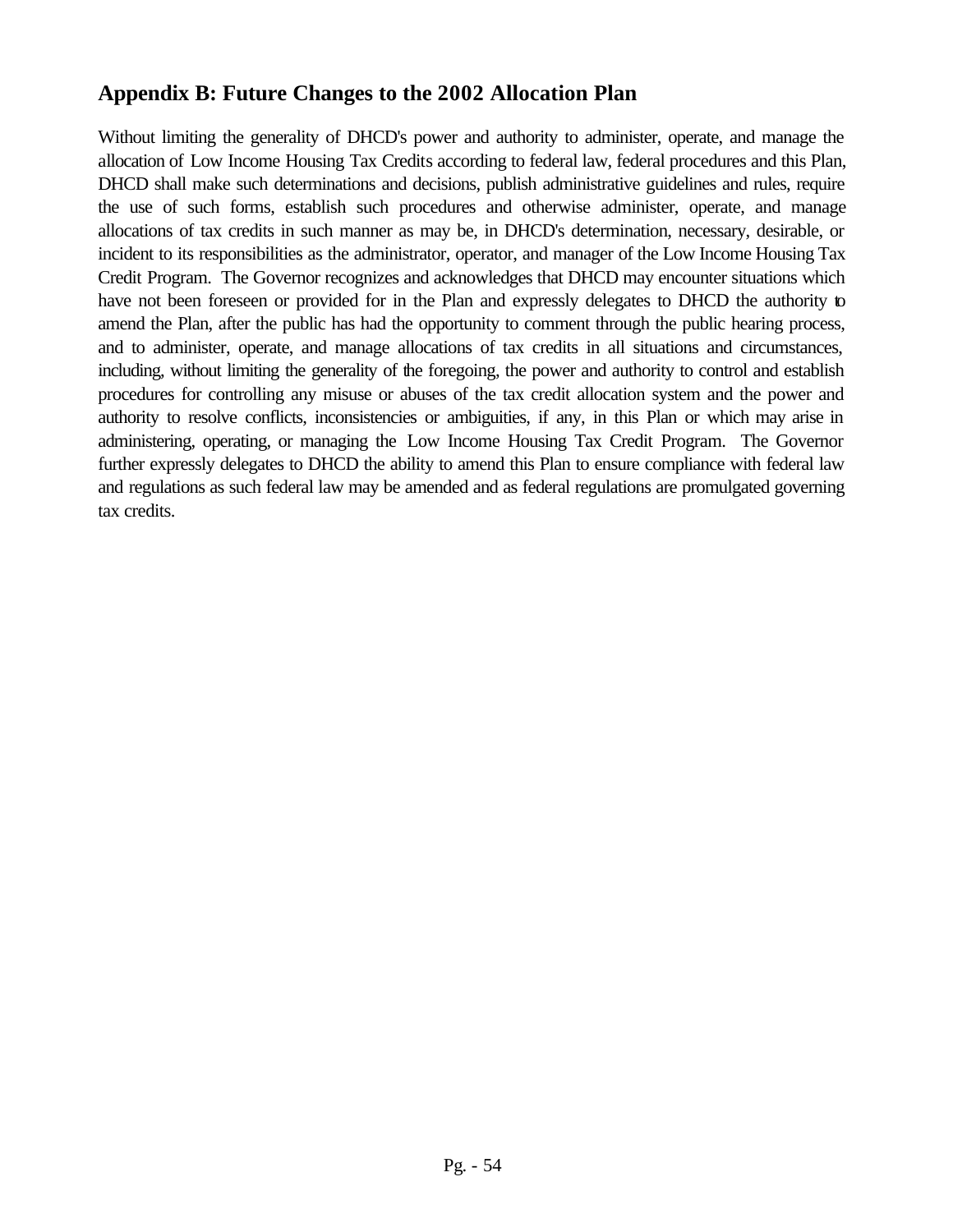# **Appendix C: Summary of Comments and Suggestions from the Public Process**

During the process of developing the 2002 Qualified Allocation Plan, the Department of Housing and Community Development met with numerous interested parties, including for-profit and non-profit developers, municipal officials, consultants, other public and private lenders, attorneys, syndicators, advocates, and other members of the affordable housing community. The Department solicited comments and suggestions on various aspects of the tax credit allocation process, including the priorities to be included in the 2002 allocation plan, the set-aside categories, the scoring system, the recommended cost limits, and the best approach to allocating the state housing credit.

In accordance with Section 42 federal requirements, DHCD held a public hearing in the Department's offices on December 14, 2001, to solicit comments on the draft QAP. Comments were received from the following organizations:

- City of Boston Department of Neighborhood Development;
- Boston Housing Authority;
- Conservation Law Foundation:
- Massachusetts Law Reform Institute;
- Massachusetts Coalition for the Homeless;
- Homes for America.

Comments on the draft QAP 2002 were as follows:

- DHCD was encouraged to explore additional ways to encourage developers to build in areas that will help alleviate concentrations of poverty;
- DHCD was encouraged to explore ways to promote "smart growth" development and high levels of energy efficiency;
- DHCD was encouraged to continue supporting developments that are incorporated into comprehensive neighborhood plans;
- DHCD was encouraged to gather more extensive data on the occupancy of tax credits projects by Section 8 voucher holders;
- DHCD was encouraged by the City of Boston and its housing authority to continue allocating credits to projects in distressed neighborhoods;
- DHCD was encouraged to require developers to produce more units targeted to households with low and very low incomes, including households making the transition from homelessness.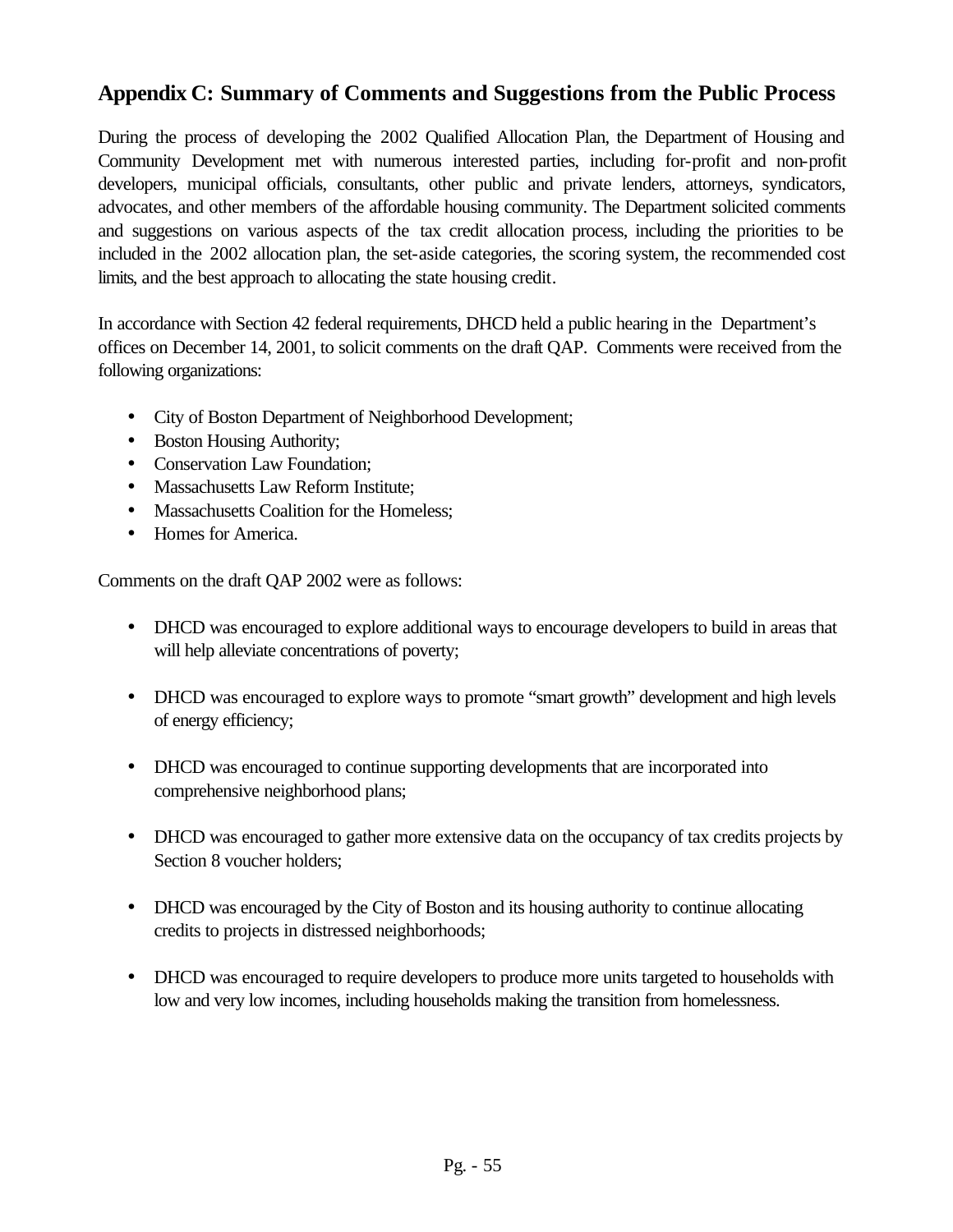**Appendix D: The Massachusetts Low Income Housing Tax Credit Program**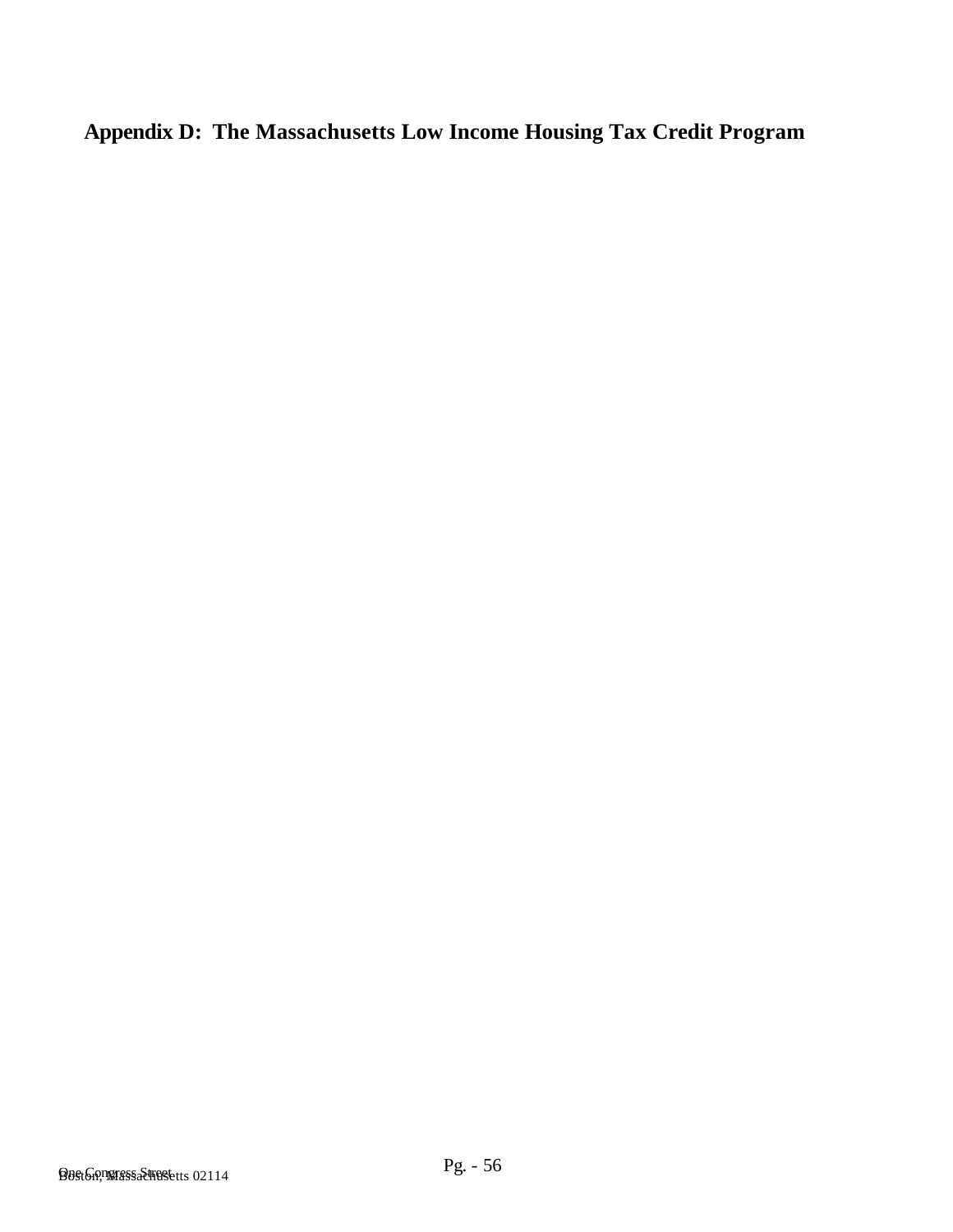# **Appendix E: Glossary of Terms**

Tax credit applicants should note that the federal rules governing Low Income Housing Tax Credits are complex. All developers should consult a qualified tax attorney or accountant to determine eligibility for the credit. The terms defined below are not meant to substitute for a reading of Section 42 but are only meant to provide prospective applicants with a general understanding of commonly used terms.

| 4% Credit | The term "4% credit" refers to the 30% tax credit, which has a present      |
|-----------|-----------------------------------------------------------------------------|
|           | value equal to 30% of the project's qualified development costs, or         |
|           | approximately 4% per year over a 10-year period. The "4% credit" is         |
|           | available in two situations: 1) Development costs of new building or        |
|           | substantial rehabilitation developed with a federal subsidy, including tax- |
|           | exempt financing; and 2) Acquisition cost of an existing building, which    |
|           | must also be substantially rehabilitated (the greater of \$3,000 per low    |
|           | income unit or 10 % of the depreciable basis of the building) in order to   |
|           | qualify for the credit for the acquisition cost.                            |

- **9% Credit** The term "9% credit" refers to the 70% tax credit, which has a present value equal to 70% of the project's qualified development costs, or approximately 9% per year over a 10-year period. The "9% credit" is available for the development costs of a new building or substantial rehabilitation of an existing building without a federal subsidy.
- **Applicable Fraction** The smaller of the "unit fraction" or the "floor space fraction" (see Section  $42(c)(1)$  of the Internal Revenue Code. The "unit fraction" is the fraction of qualified low income units in the building. The "floor space fraction" is the fraction of total floor space contained in the qualified low income units in the building.
- **Carryover Allocation** An exception to the general rule that a credit allocation is valid only if the allocation occurs within the calendar year in which the building is placed in service. Under this type of allocation, 1) more than 10 percent of the project's reasonably anticipated basis (costs) must be incurred by the end of the calendar year in which the allocation is made; and 2) the building(s) in the project must be placed in service by the end of the second calendar year following the year of the allocation. "However, projects which receive reservations in the second half of any calendar year will have six months from the date of allocation (or until the following June 30, if later) to incur more than 10 percent of the project's reasonably anticipated basis as of the end of the second calendar year following allocation".
- **Compliance Monitoring** DHCD must actively monitor all tax credit projects to determine if they are complying with the various requirements of the tax credit program, which include, but are not limited to, determining whether the rents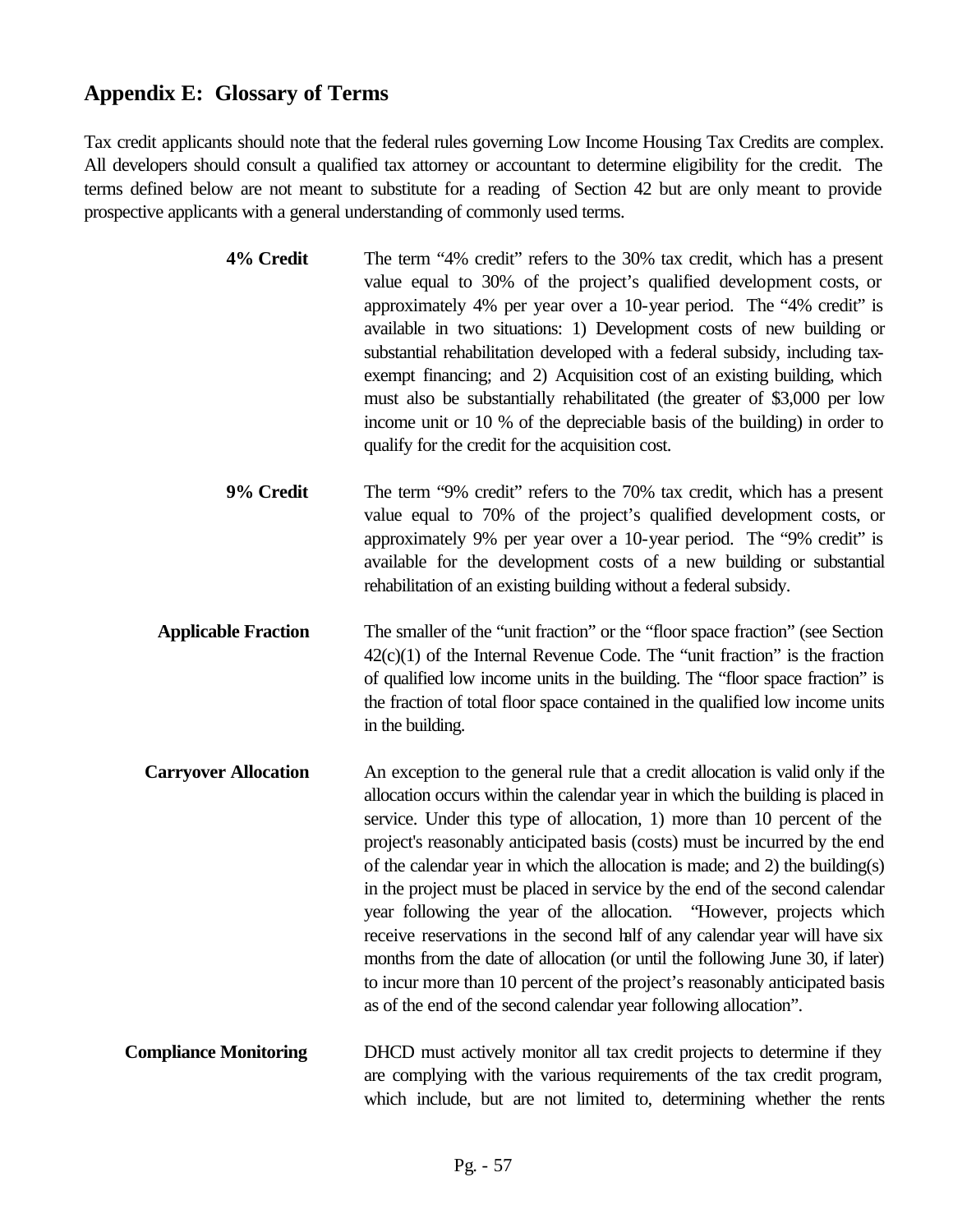charged on tax credit units exceed maximum allowable rents and whether the incomes of tenant households at initial occupancy and during subsequent reviews exceed maximum allowable income limits.

**Department of Housing The Department of Housing and Community Development & Community Development** (DHCD) is the designated tax credit allocating agency for the Commonwealth of Massachusetts. DHCD administers federal community development programs, administers the state's public housing programs, coordinates its anti-poverty efforts, and provides a variety of services to local government officials. The focus of DHCD is to make state and federal funds and technical assistance available to strengthen communities and help them plan new developments, encourage economic development, revitalize older areas, improve local government management, build and manage public housing, stimulate affordable housing through the private sector and respond to the needs of low- income people.

> **Eligible Basis** The sum of the eligible cost elements that are subject to depreciation, such as expenditures for new construction, rehabilitation, building acquisition, and other costs used to determine the cost basis of the building(s) (see IRC Section 42 for a more detailed definition). The eligible basis is increased by 30 percent if the building(s) in the project are located in a difficult development area or qualified census tract.

- **EUR** Title VI subtitle A of the Cranston-Gonzalez National Affordable Housing Act contains the Low Income Housing Preservation and Resident Homeownership Act of 1990 ("LIHPRHA" or Expiring-Use Restriction ("EUR") program). Contracts under low-interest loan programs of the 1960's & 1970's permitted certain owners to prepay federally assisted mortgages after the twentieth year of the forty year mortgage term. The statute's basic objectives are to assure that most of the "prepayment" inventory of HUD-assisted housing remains affordable to low income households and to provide opportunities for tenants to become homeowners
- **HOPE VI** In 1992, Congress created the Urban Revitalization Demonstration Program (otherwise known as HOPE VI) for the purpose of revitalizing severely distressed public housing developments. HOPE VI is funded by the U.S. Department of Housing and Urban Development to provide localities with funds and flexibility to reshape existing public housing neighborhoods. It can supply up to \$50 million to transform an entire public housing development.
- **Internal Revenue Code** The Low Income Housing Tax Credit Program (LIHTC) is a housing program contained within Section 42 of the Internal Revenue Code of